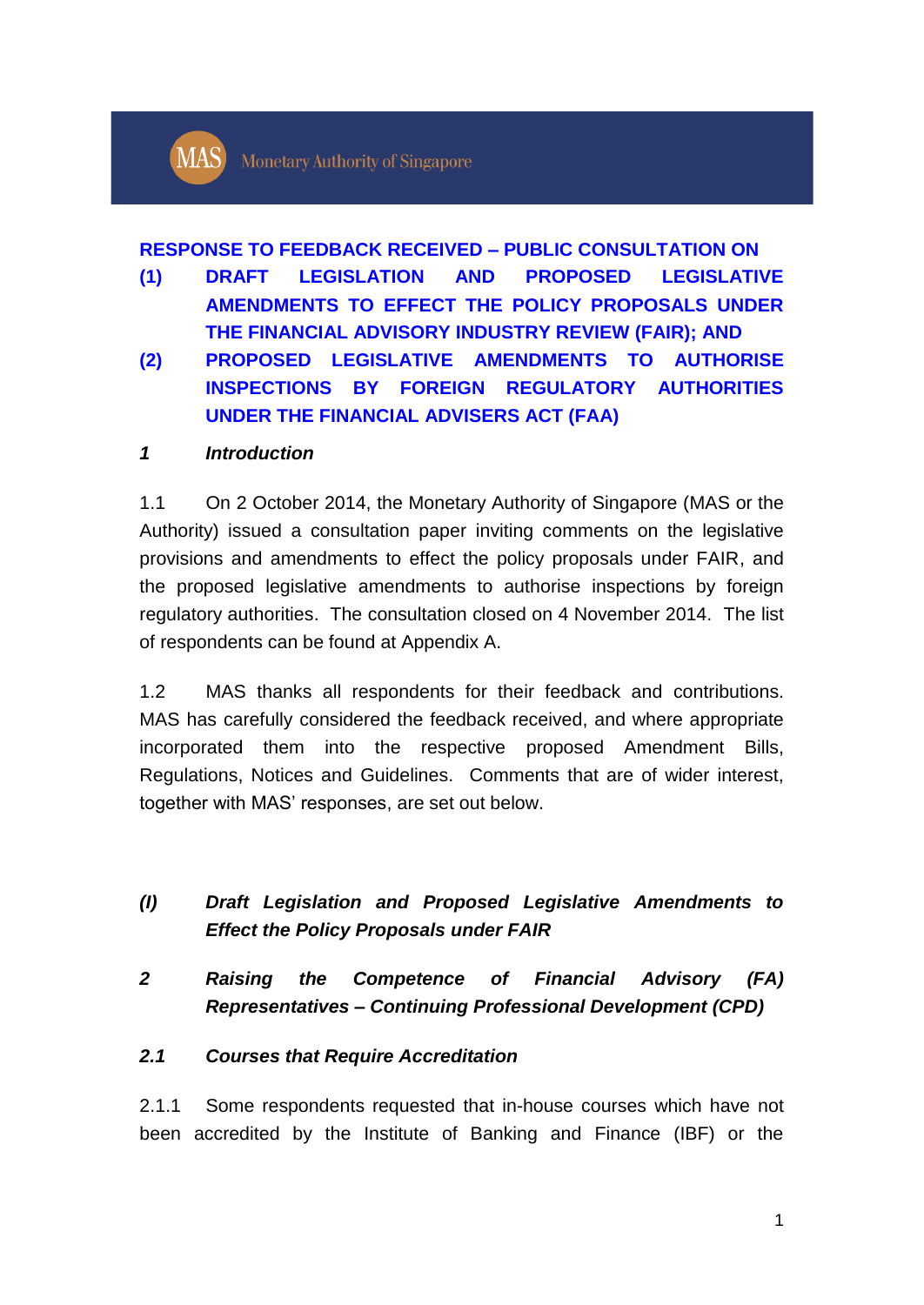Singapore College of Insurance (SCI) be eligible to be counted towards the CPD requirements.

# MAS' Response

2.1.2 We would like to clarify that only courses on Ethics and Rules and Regulations are required to be accredited by IBF or SCI before they can count towards the CPD requirements of four hours of training in Ethics and eight hours of training in Rules and Regulations. FA representatives may fulfill the remaining CPD hours by attending structured training courses which are not accredited by IBF or SCI. These may include courses conducted in-house or by external providers.

# *2.2 Scope of Applicability of the CPD requirements*

2.2.1 Most respondents sought clarification on the applicability of the CPD requirements on the following groups of FA representatives:

- (a) FA representatives who have recently passed the Capital Markets and Financial Advisory Services (CMFAS) examination modules;
- (b) FA representatives who provide FA services to accredited investors (AIs) or institutional investors (IIs); and
- (c) FA representatives of fund managers who offer retail funds.

## MAS' Response

2.2.2 FA representatives who have passed the applicable CMFAS examination modules for the purpose of providing the relevant FA services will be exempted from the CPD requirements for the calendar year in which they pass the modules. In this respect, FA representatives who are new to the industry will be exempted from the CPD requirements for the calendar year in which they are first appointed. This is because to be appointed as FA representatives, they would have taken and passed the applicable CMFAS examination modules.

2.2.3 In addition, FA representatives who provide FA services to only AIs or IIs will be exempted from the CPD requirements.

2.2.4 Fund managers typically appoint distributors to distribute their retail funds and do not provide FA services to the end retail clients. To the extent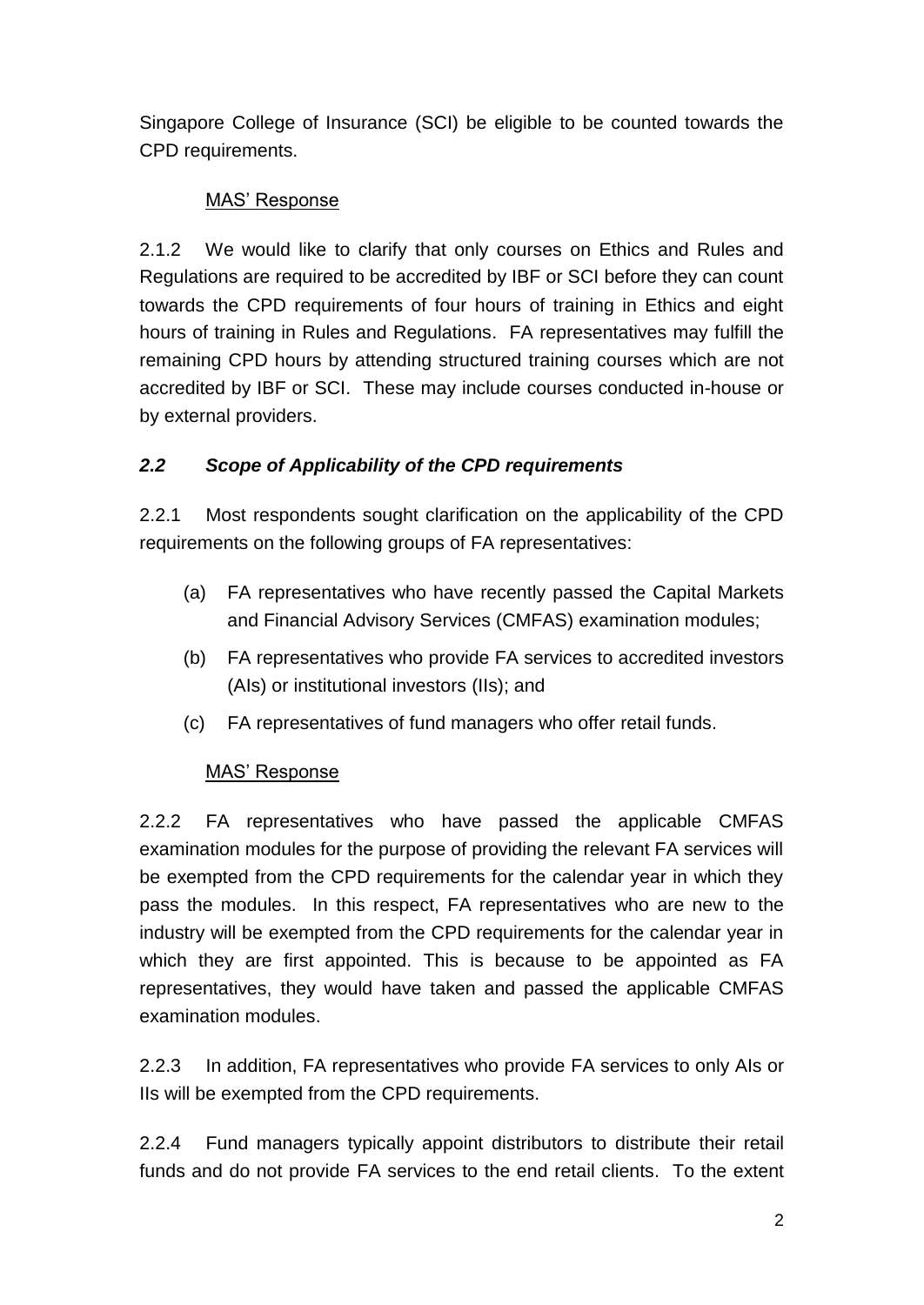that the FA representative of a fund manager markets its collective investment schemes (CIS) to distributors who are AIs or IIs, and these representatives do not provide FA services to the end retail clients of these schemes, the CPD requirements will not apply.

# *2.3 Requirement for FA Firms to Ensure Appointed Representatives Comply with Certain Requirements*

2.3.1 Several respondents provided feedback that the requirement under paragraph 32, read together with paragraph 30A of the revised Notice on Minimum Entry and Examination Requirements for Representatives of Licensed Financial Advisers and Exempt Financial Advisers (FAA-N13), for the FA firm to ensure that each of its appointed representative obtains and retains relevant supporting evidence of having completed his CPD training, is onerous.

## MAS' Response

2.3.2 We have considered the feedback and agree that it is operationally difficult for the FA firm to ensure that its appointed representatives maintain relevant supporting evidence of having completed their CPD training requirements. Under the revised FAA-N13, the FA firm and its appointed representatives are already required to maintain the relevant supporting documentation. Hence it is not necessary for the FA firm to further ensure that its appointed representatives maintain the same. In view of the feedback, we have also reviewed paragraph 32, read together with paragraph 31E of the revised FAA-N13. Based on similar considerations, we will not be requiring FA firms to ensure that their appointed representatives calculate the number of CPD training hours they have completed at the end of each calendar year.

## *2.4 Transition Arrangements*

2.4.1 Taking into consideration the feedback from the consultation, we will provide sufficient time for the FA industry to comply with the new CPD requirements. To ensure that there is an adequate selection of accredited courses available for the industry, we will promulgate the revised FAA-N13 on 1 July 2015, and only require the CPD requirements to take effect on 1 January 2016. IBF and SCI will commence the accreditation of courses on 1 July 2015. Financial institutions and training providers who wish to submit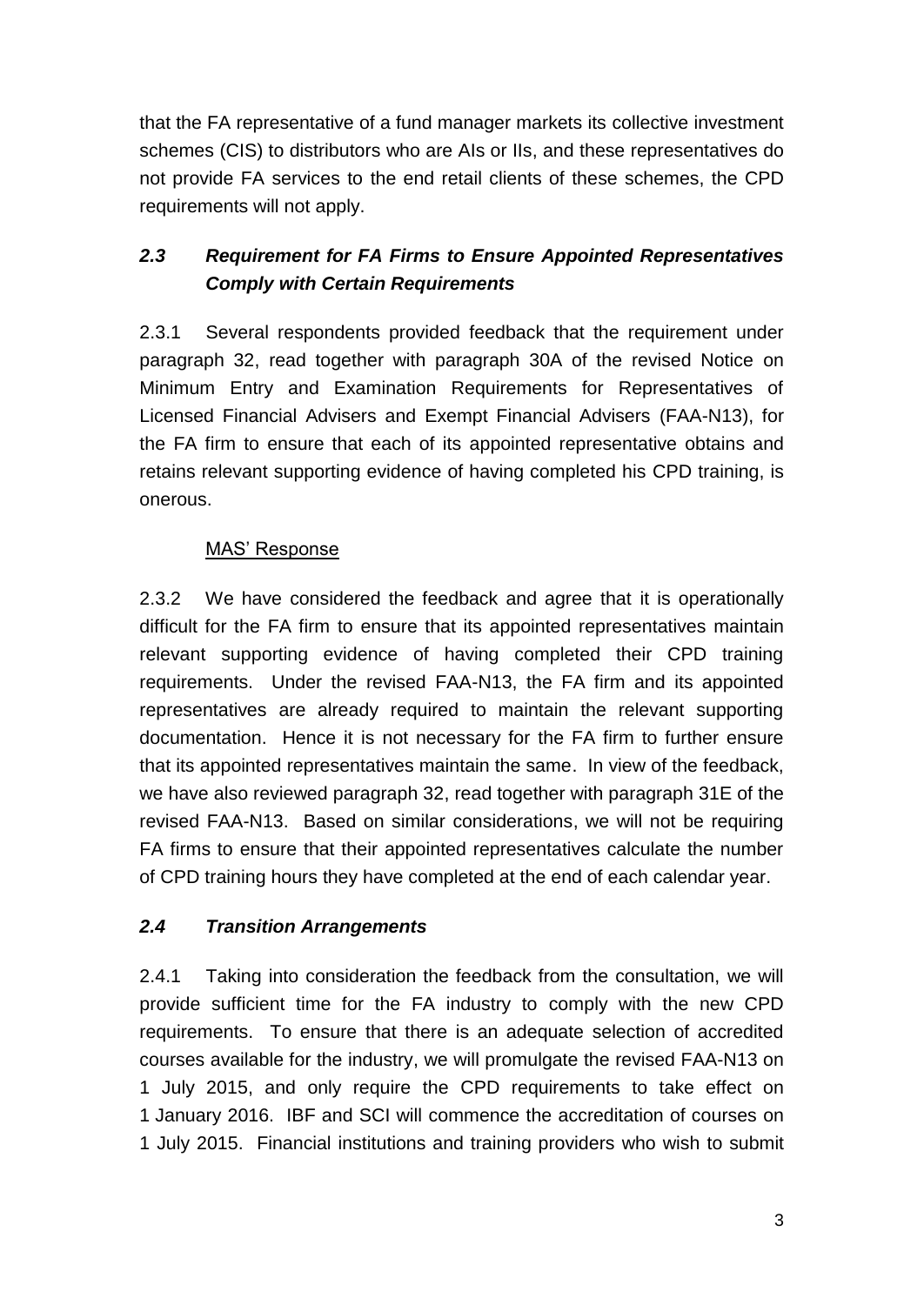applications for accreditation of their courses can visit the IBF/SCI websites for more information.

2.4.2 Notwithstanding that the CPD requirements will take effect only on 1 January 2016, courses that have been accredited by IBF/SCI and completed by FA representatives between the date of issuance of the revised FAA-N13 and 31 December 2015, can be counted towards the CPD requirements of four hours of training in Ethics and eight hours of training in Rules and Regulations for the calendar year of 2016.

# *3 Raising the Quality of FA Firms − Financial and Other Requirements*

# *3.1 Competency Requirements*

3.1.1 To ensure that licensed financial advisers (LFAs) are properly managed and adequately staffed to better safeguard the interests of customers, MAS proposed that the Chief Executive Officers (CEOs) of LFAs have a minimum of 10 years of relevant working experience, of which at least five years must be at a managerial level. In addition, LFAs are required to employ a minimum of three full-time resident professionals with at least five years of relevant experience each.

3.1.2 One respondent sought clarification on whether the CEO of an LFA is required to have relevant working experience in every type of FA service which the LFA is licensed to provide, or if there could be flexibility in this regard. Another respondent commented that the proposed requirement for LFAs to have a minimum of three resident professionals could cause unnecessary disruption for existing LFAs as significant time would have to be spent in appointing appropriate persons. As such, the respondent requested MAS to grant an exemption for existing LFAs to comply with this requirement.

## MAS' Response

3.1.3 The requirement for CEOs to have relevant working experience is an existing one, although the minimum number of years of such experience has been increased from five to 10 years for new CEO appointments as the roles and responsibilities of CEOs are now more demanding. In this regard, we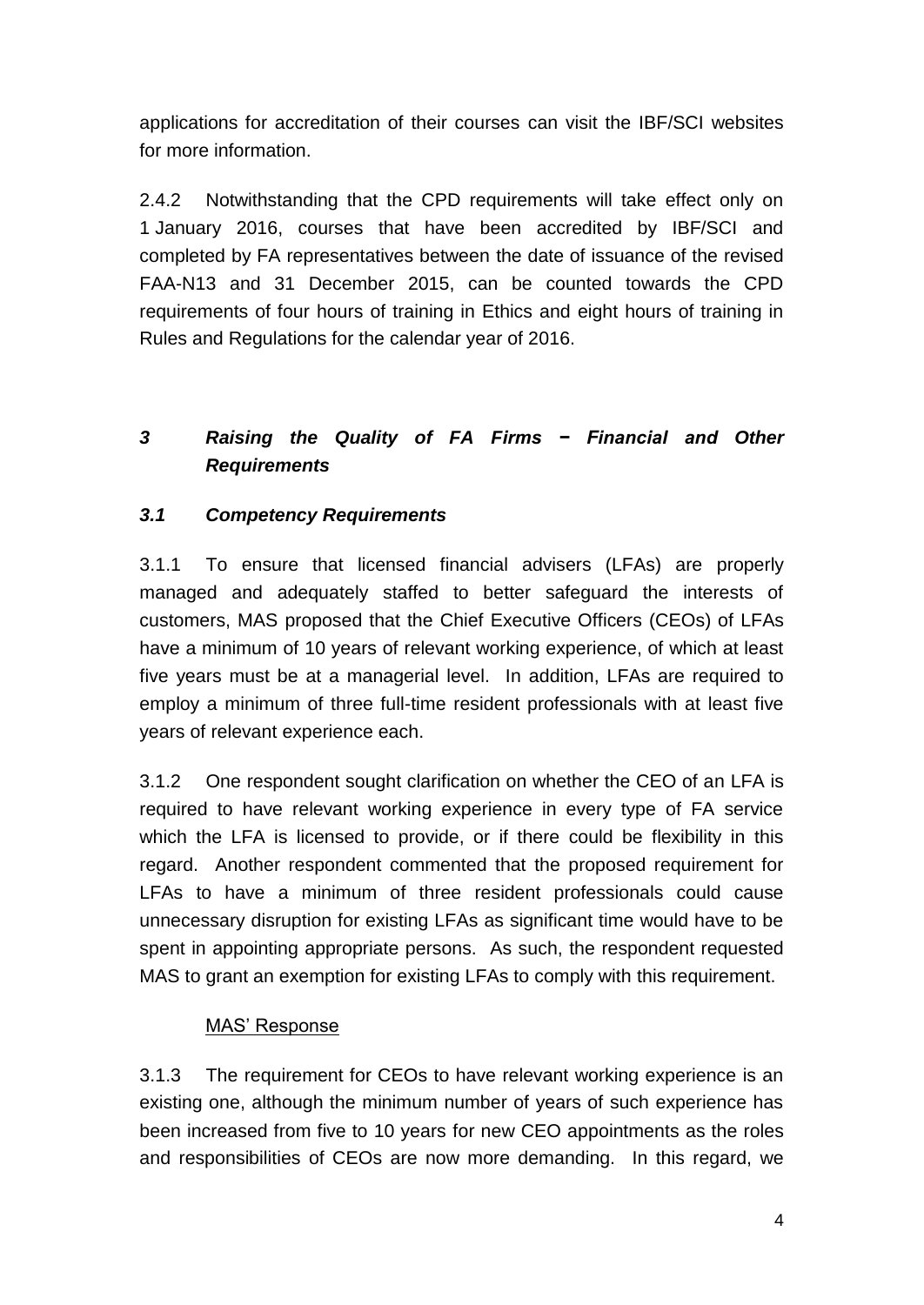would like to clarify that CEOs need not have experience in every type of FA service which the LFA is licensed to conduct. MAS will assess the relevance of the proposed CEO's experience against the nature of the duties he has to perform in relation to the LFA's business.

3.1.4 As mentioned in the MAS' Consultation on Recommendations of FAIR issued on 5 March 2013, the revised requirement for LFAs to have a minimum of three full-time resident professionals is to ensure that LFAs are adequately resourced and operated by professionals who possess relevant expertise and experience. We note that almost all existing LFAs are currently able to meet this revised requirement. As such, we are of the view that it is not necessary to grandfather existing LFAs in respect of this requirement.

3.1.5 Notwithstanding the above, MAS will be providing a transitional period of six months from the date of publication of the revised Guidelines on Criteria for the Grant of a Financial Adviser's Licence (FAA-G01) for existing LFAs to comply with the revised requirement. This will provide sufficient time for existing LFAs to meet the revised requirement.

# *3.2 Compliance Arrangements*

3.2.1 MAS proposed for LFAs to have effective compliance arrangements. One respondent requested that MAS clarifies the acceptable forms of compliance arrangements that LFAs can put in place.

## MAS' Response

3.2.2 MAS will clarify in the revised FAA-G01 that alternative forms of compliance arrangements, such as the reliance on head office support and use of outsourced compliance services providers, are acceptable.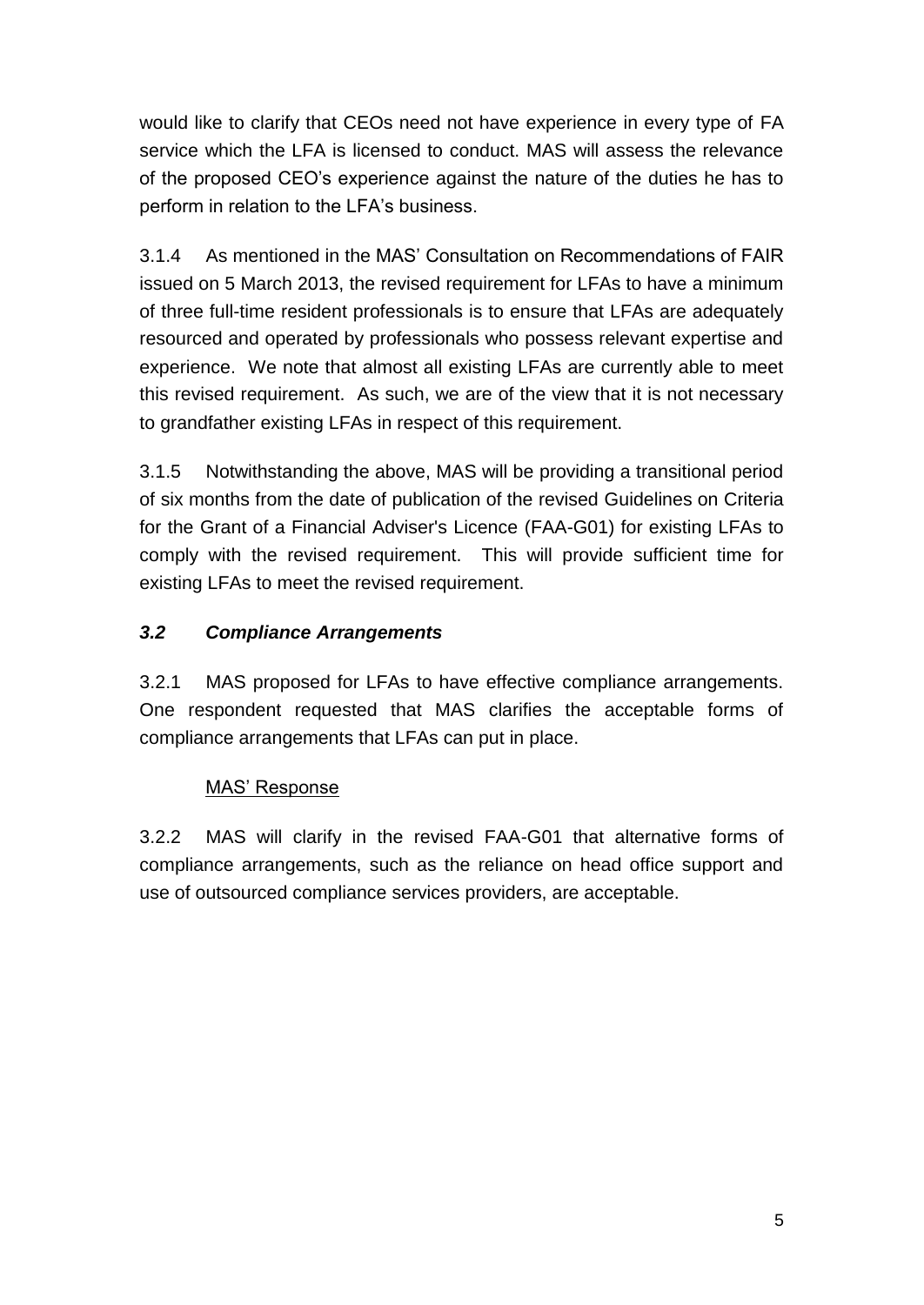# *4 Raising the Quality of FA Firms − Non-FA Activities Conducted by LFAs*

# *4.1 Application of Section 55A of the draft Financial Advisers Amendment Bill 2015 (FAA Bill)*

4.1.1 Three respondents sought clarification on whether the new section 55A of the draft FAA Bill would be applicable to both LFAs and exempt financial advisers (EFAs), such as banks and insurers.

### MAS' Response

4.1.2 Section 55A of the draft FAA Bill applies only to LFAs. As mentioned in the MAS' Consultation on Recommendations of FAIR issued on 5 March 2013, the objective of this initiative is to raise the quality of LFAs and ensure that LFAs remain professional and dedicated to their role as financial advisers. EFAs such as banks and insurers are not subject to Section 55A of the draft FAA Bill as they provide a range of financial services other than FA services, which are appropriately licensed and regulated by MAS.

## *4.2 Referrals made by LFAs in relation to non-FA activities*

4.2.1 Regulation 38A of the draft Financial Advisers (Amendment No. 2) Regulations 2015 (FA (Amendment 2) Regs) defines "specified activity" to mean any activity which is not the provision of FA services. A few respondents requested that MAS provide examples of activities which fall within the definition of "specified activity".

4.2.2 A few respondents requested clarification on the reason for allowing LFAs, when conducting referral activities, to provide factual information on the product or service being referred. On the other hand, FA firms conducting introducing activities in relation to any FA services are prohibited from providing product information to clients.

4.2.3 One respondent enquired whether LFAs are allowed to carry out referral activities in respect of specified activities for merchant banks.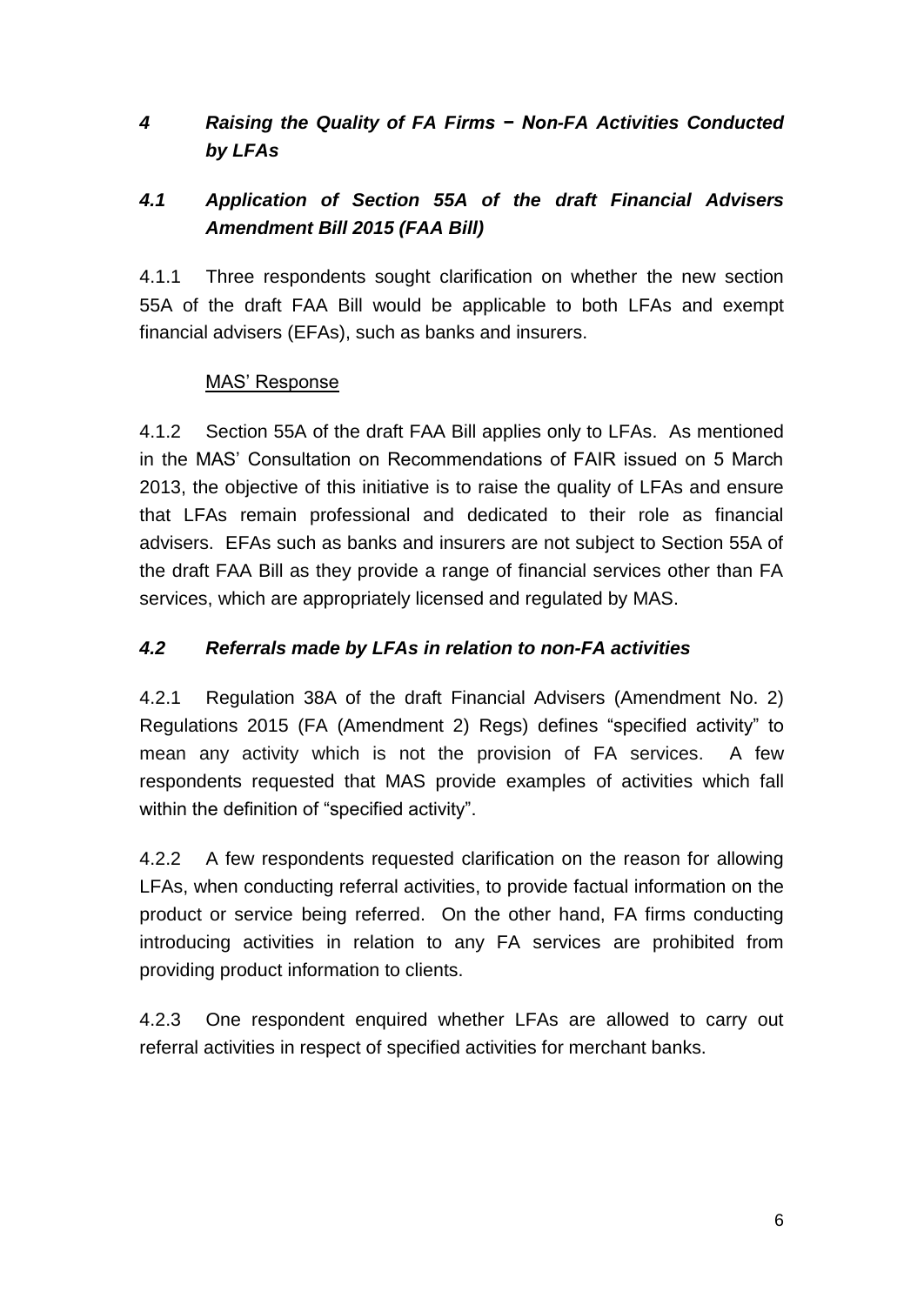#### MAS' Response

4.2.4 "Specified activity" includes any activity which is not specified in the Second Schedule of the FAA, such as credit card services provided by licensed banks or will writing services provided by law firms.

4.2.5 As explained in the MAS' Consultation on Recommendations of FAIR issued on 5 March 2013, we are prohibiting the provision of product information to clients in the course of introducing activities conducted by FA firms, as this can lead to confusion as to whether the client is dealing with the FA firm as an introducer or a financial adviser under the FAA, given that such information is also provided by FA firms under the advisory process. On the other hand, as specified activities do not relate to FA services, it is unlikely that the same confusion will arise when an LFA is performing referrals of specified activities, since the product information provided would not relate to investments commonly associated with the FA process.

4.2.6 LFAs will be allowed to carry out referral activities in respect of specified activities for merchant banks. MAS will amend regulation 38B(1)(a) of the draft FA (Amendment 2) Regs to include merchant banks as a person for whom LFAs may conduct referral activities.

# *5 Making Financial Advising a Dedicated Service − Non-FA Activities conducted by FA Representatives of LFAs*

#### *5.1 Application of Section 55B of the draft FAA Bill*

5.1.1 One respondent sought clarification on whether FA representatives of EFAs such as banks and insurers are prohibited from carrying out activities other than those specified under section 55B of the draft FAA Bill. Another respondent sought clarification on whether the prohibition would apply to all FA representatives, regardless of the segment of clients they serve.

#### MAS' Response

5.1.2 Section 55B of the draft FAA Bill will apply to appointed and provisional representatives of EFAs which are exempt under section 23(1)(a) to (e) from holding a financial adviser's licence. The requirements will apply regardless of the segment of clients they serve. This is consistent with our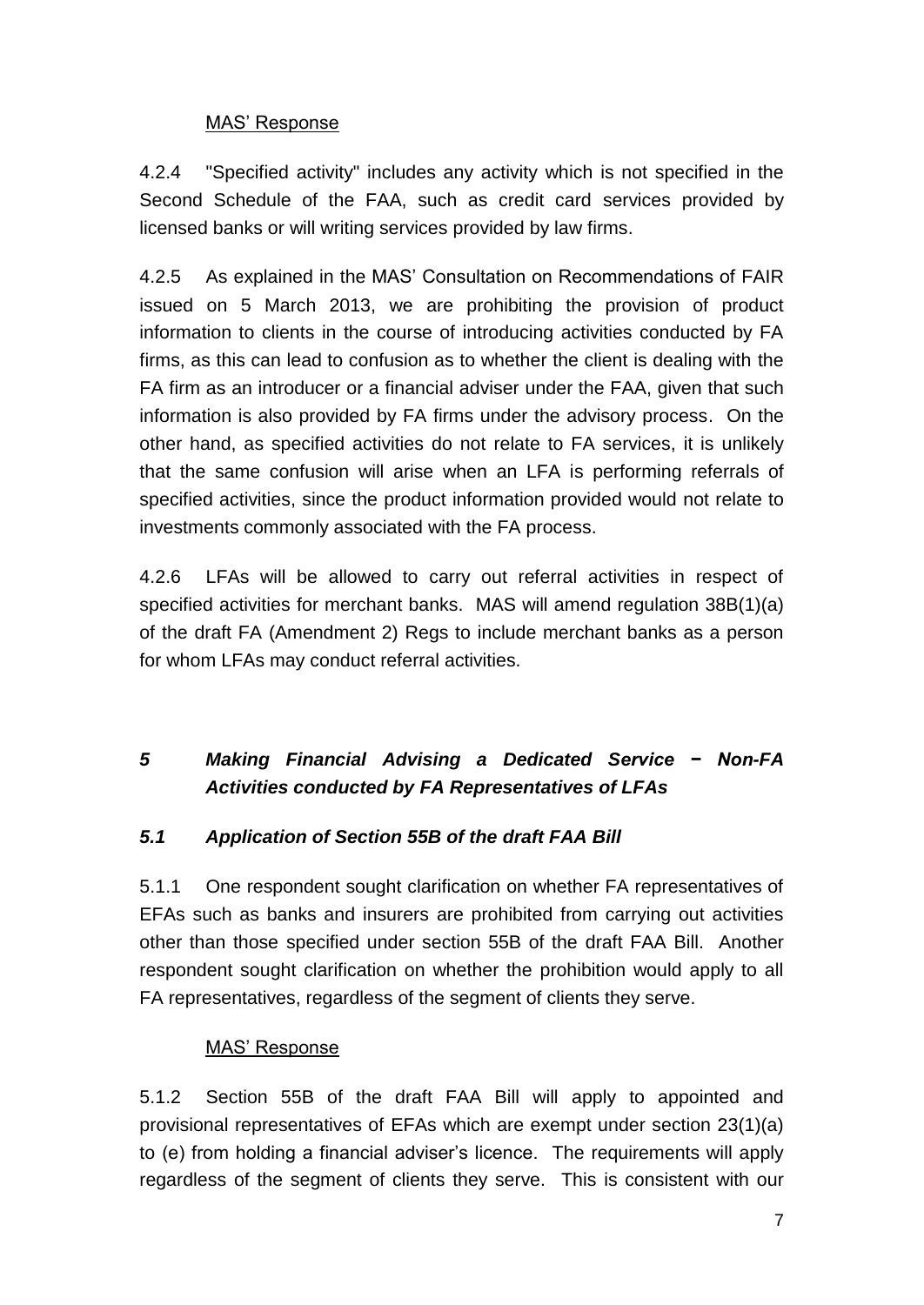objective that FA representatives maintain a high level of professionalism and competence in conducting business with clients.

## *5.2 Scope of Prohibited Activities for FA representatives*

5.2.1 Several respondents sought clarification on the scope to prohibit FA representatives from "marketing any product which is not an investment product" as set out in regulation 38C(1)(d)(iv) of the draft FA (Amendment 2) Regs. The respondents expressed concerns that the definition appears to be too wide and could be misconstrued to include non-FA activities that FA firms are permitted to conduct in the first instance. For example, an FA representative of a bank may be prohibited from marketing products (e.g. commodity derivatives) which the bank is allowed to deal in as part of the bank's business model but which is not regulated under the FAA.

5.2.2 One respondent also queried if the restrictions would extend to FA representatives' business interests outside their FA activities, whether in their capacity as shareholders, directors, employees or agents. Another respondent suggested that the prohibition for FA representatives to conduct non-FA activities could be more clearly scoped to prohibit any active incomeearning non-FA activities, but permit FA representatives to engage in passive income generating activities (e.g. rental, interest and dividend income from their personal investments).

## MAS' Response

5.2.3 It is not MAS' intent to prohibit FA representatives from conducting non-FA activities, where they are doing so on behalf of their principals authorised to conduct such non-FA activities. MAS will amend the legislation to make this clear.

5.2.4 It is also not MAS' intent to prohibit FA representatives from all non-FA activities. Unless expressly prescribed under regulation 38C(1)(d) of the draft FA (Amendment 2) Regs, FA firms can exercise discretion to allow their FA representatives to conduct non-FA activities, so long as the FA firms ensure that their representatives' involvement in any non-FA activities:

- (a) do not conflict with the FA firm's business;
- (b) do not tarnish the image of the FA industry; and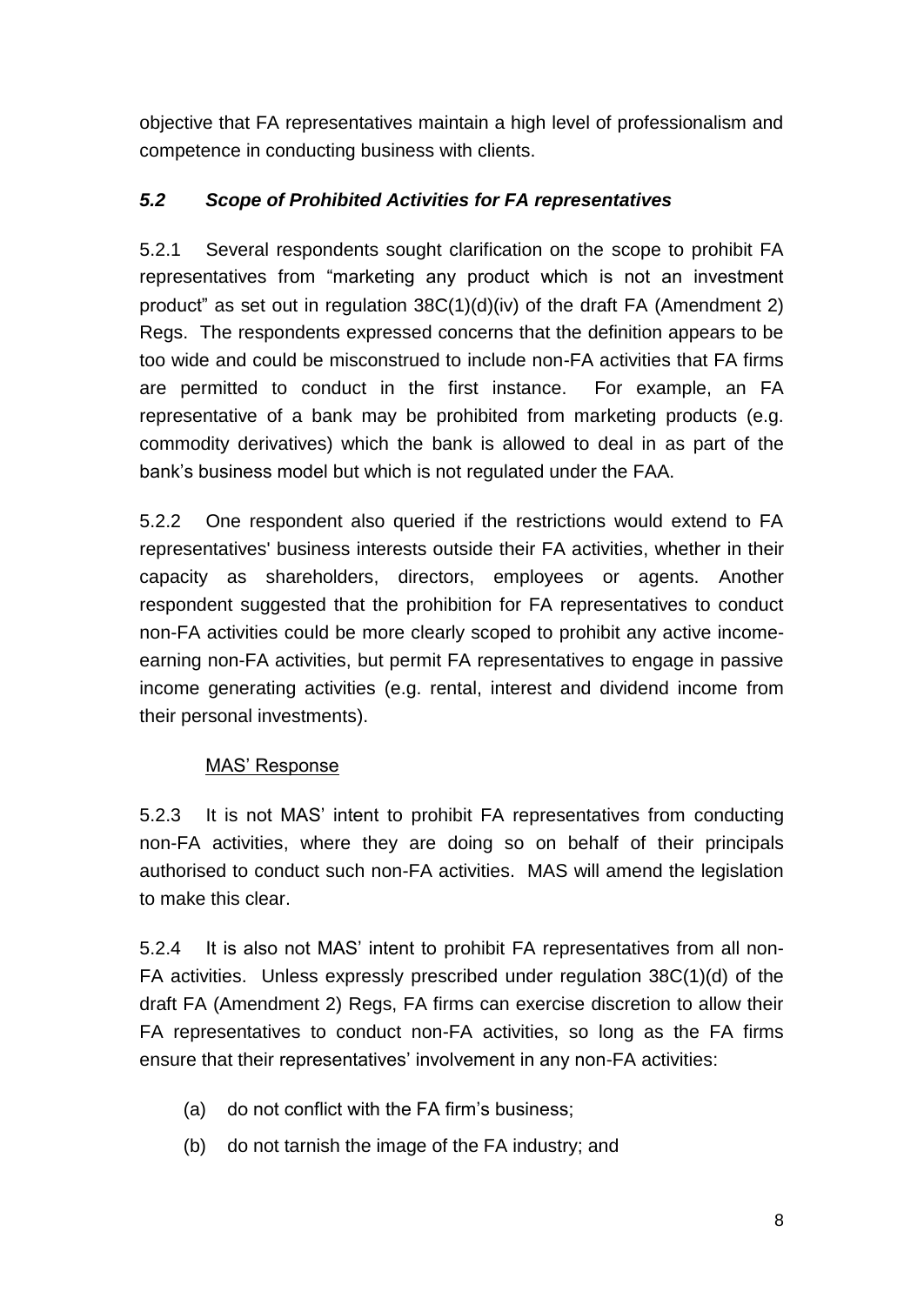(c) do not lead to a neglect of the representative's FA role.

## *5.3 Approval and Disclosure of the Conduct of Non-FA Activities*

5.3.1 Two respondents were of the view that the requirement for an individual with other gainful employment in non-FA activities to obtain his other employer's approval before being appointed as an FA representative is not practical, especially in cases where the individual is the sole proprietor of the non-FA business. Another respondent requested that MAS considers allowing an existing FA representative to continue with any gainful employment in non-FA activities without having to disclose his status as an appointed representative to his other employer.

### MAS' Response

5.3.2 We are of the view that it is a fair practice for an individual with gainful employment in non-FA activities and wishes to work concurrently as an FA representative, to seek the prior endorsement of his current employer. Where the individual himself operates a non-FA business as a sole proprietor, he should disclose the fact for the FA firm to ensure that the conditions under regulation 38C(1) of the draft FA (Amendment 2) Regs are satisfied.

5.3.3 MAS will grandfather existing FA representatives with other gainful employment in non-FA activities from the requirement to disclose their status as appointed representatives to their other employers when the legislation takes effect. Notwithstanding the above, FA firms are still required to assess all non-FA activities of existing FA representatives to ensure that the conditions under regulation 38C(1) of the draft FA (Amendment 2) Regs are satisfied. For existing FA representatives who enter into other gainful employment in non-FA activities after the legislation takes effect, they will be required to disclose this to their FA firms.

## *5.4 Ongoing Monitoring*

5.4.1 One respondent requested guidance from MAS on the monitoring systems and controls to be implemented by an FA firm to ensure that the conduct of non-FA activities by its representatives do not conflict with the FA firm's business, tarnish the image of the FA industry, and lead to a neglect of the representative's FA role.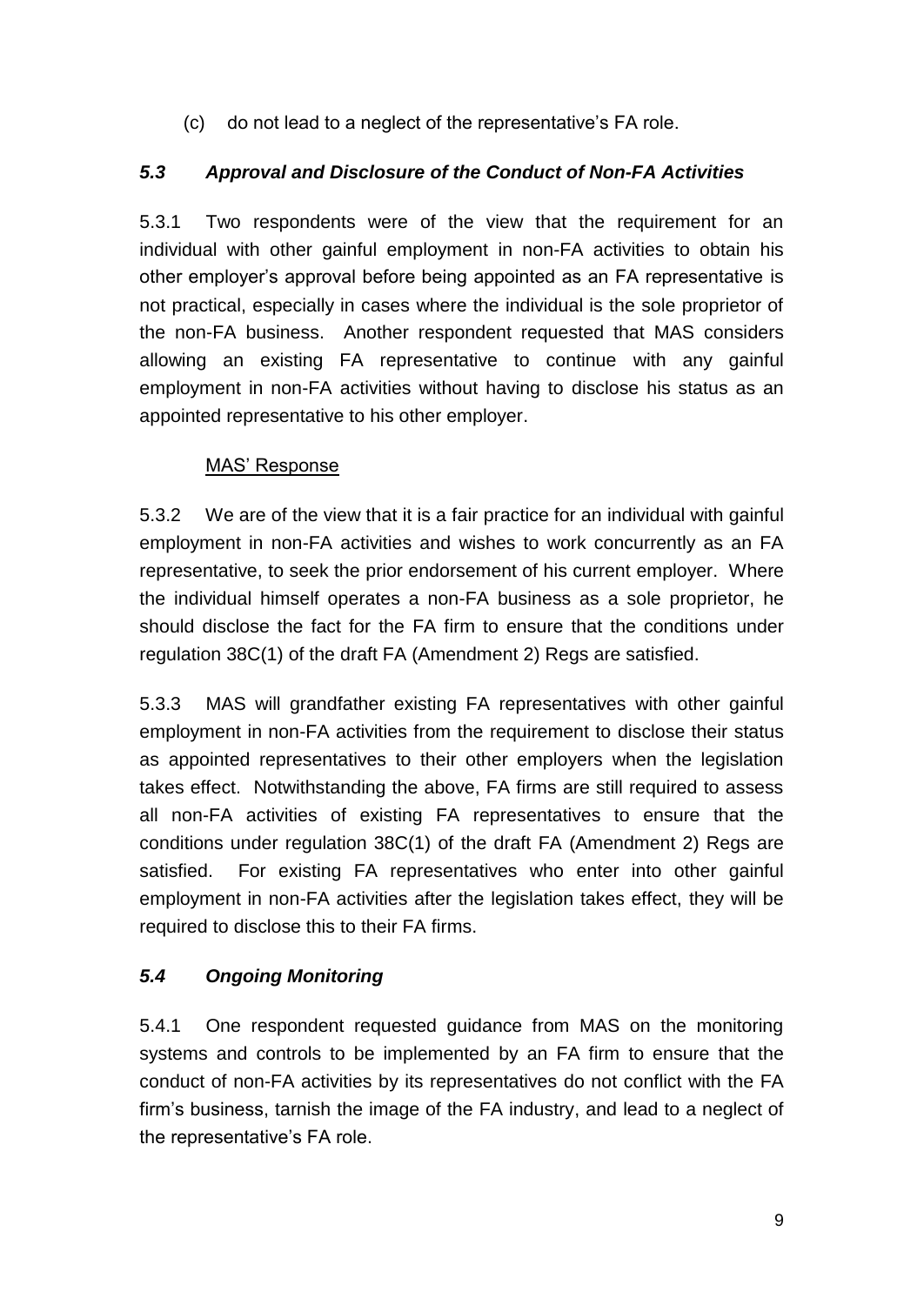### MAS' Response

5.4.2 MAS recognises that FA firms may adopt different approaches to monitor the non-FA activities of their FA representatives. For example, FA firms could conduct independent checks with their clients to ensure that their representatives who conduct non-FA activities have not acted in ways that may pose reputational or market conduct risks when performing FA services. FA firms should also implement systems and controls that are commensurate with the nature, scale and complexity of their business.

# *6 Making Financial Advising a Dedicated Service − Use of Introducers by FA Firms*

## *6.1 Providing Factual Information on Investment Products*

6.1.1 In relation to the removal of "providing of factual information to any client on investment products" from the definition of introducing activity, several respondents sought clarification on whether an introducer will still be allowed to provide factual information on investment products, such as product brochures, names of product manufacturers and fund managers, as well as specific names of investment products, in the course of carrying out an introduction. One respondent commented that disallowing the mention of specific investment products during an introduction is not practical as clients may want to know the investment products sold by the FA firms.

6.1.2 Some respondents also provided feedback that FA firms which are acting as introducers should be allowed to provide factual product information such as product fact sheets to clients who request such materials.

#### MAS' Response

6.1.3 Information on specific investment products should not be provided to clients during an introduction, because the FA representative is better placed to advise the client on specific investment products, after going through the fact-find and needs analysis process, and ensuring that the specific products mentioned are suitable for the client. To clarify, the introducer can still describe the types of services and products that the FA firm is able to provide.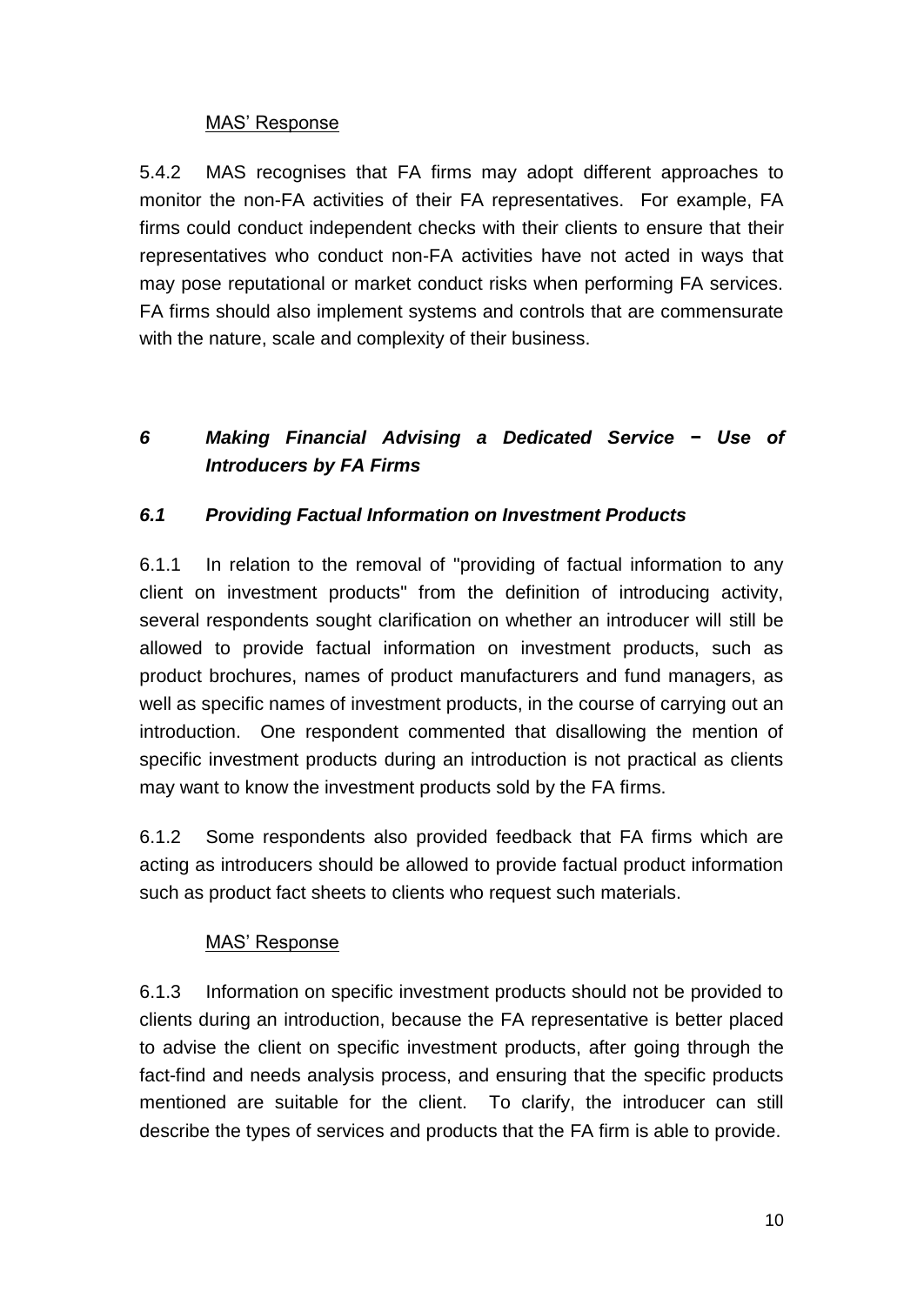6.1.4 Representatives of FA firms who are also acting as introducers are not prohibited from providing clients with factual product information such as product factsheets, provided that they do this in their capacity as FA representatives, and not as an introducer under regulation 31 of the Financial Advisers Regulations (FAR).

## *6.2 Due Diligence Process for Introducers*

6.2.1 FA firms will be required to put in place policies and procedures to monitor or review the introducers' introducing activities with retail clients, as set out in paragraph 8 of the revised Notice on the Appointment and Use of Introducers by Financial Advisers (FAA-N02). Some respondents provided feedback that paragraphs 8(d), 8(e) and 8(f) of the revised FAA-N02 imply that there is a need for FA firms to conduct continuous monitoring/review of the introducer. They requested more flexibility on the frequency for conducting such monitoring/review using a risk-based approach, provided that such review of the introducer is conducted at least annually. One respondent also provided feedback that such monitoring/review should be conducted not more than once every year.

6.2.2 MAS will also be requiring FA firms to put in place policies and procedures to collect information on persons they intend to appoint as introducers, as part of the due diligence process before appointing them as introducers to carry out introducing activities with retail clients. One respondent requested that the "adverse information" to be collected on the introducer, as set out in paragraph 8 of the revised FAA-N02, should be limited to information relating to any introducing activities performed by the introducer. The same respondent also provided feedback that the scope of information to be collected by the FA firm, as part of the ongoing monitoring process set out in paragraph 8(e) of the revised FAA-N02, should be limited to information relating to introducing activities carried out on behalf of that FA firm only.

6.2.3 Some respondents also provided feedback that the introducer may not be aware, and may not be able to verify, whether the client being introduced is a retail client. Therefore, additional requirements on the introducing arrangements involving the introduction of retail clients should not be imposed as the checks on whether a client is retail or non-retail takes place only after an introduction.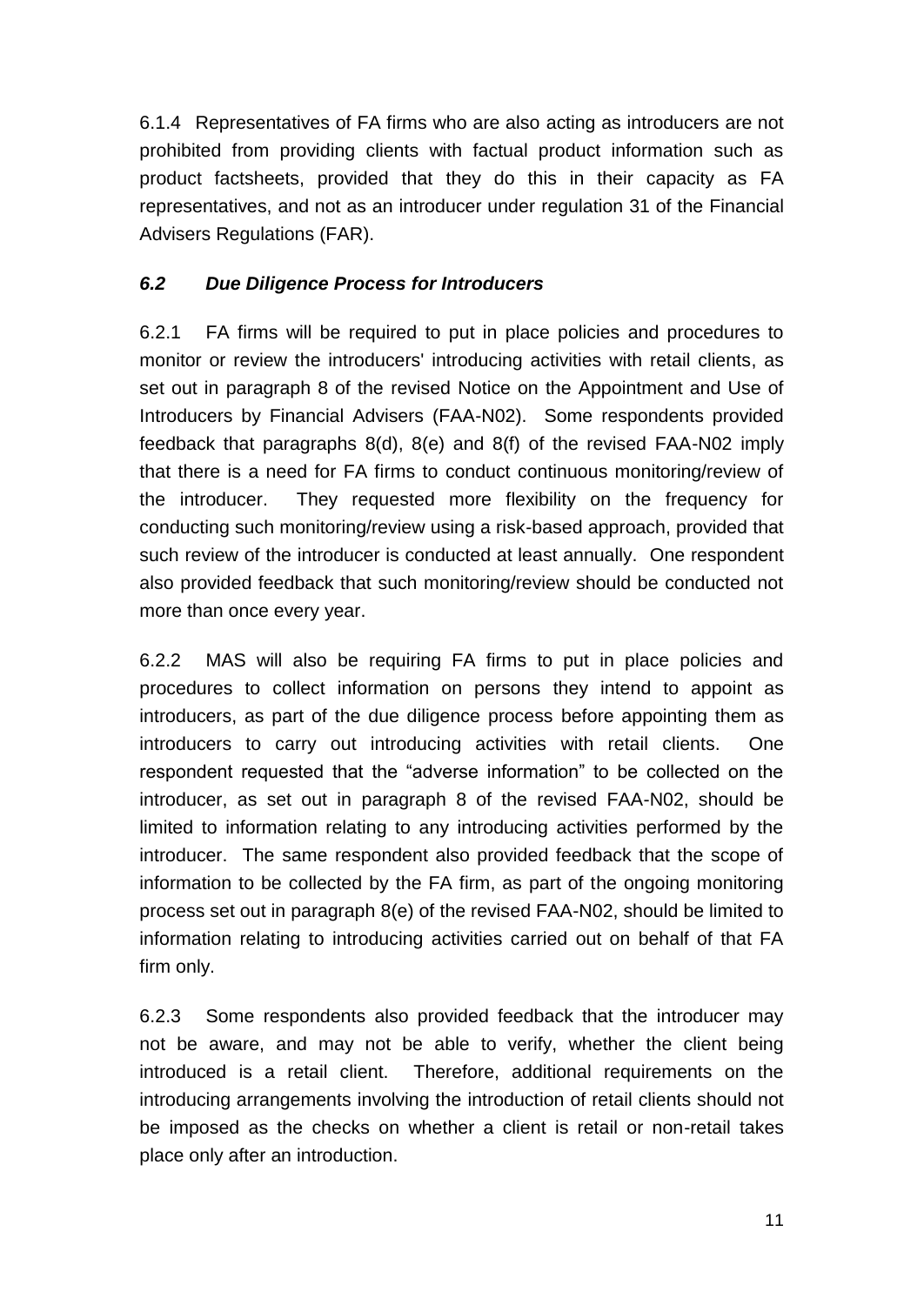#### MAS' Response

6.2.4 We will provide clarification in the revised FAA-N02 that the requirement is for FA firms to conduct periodic/regular reviews of the introducer, and its or his introducing activities. In this regard, FA firms should minimally conduct annual reviews.

6.2.5 Paragraph 7 of the revised FAA-N02 states that an FA firm shall institute adequate policies and procedures to assess, and to satisfy itself, that the following principles are observed at the time of appointment of the person as an introducer and on an on-going basis:

- (a) The appointment of the person as an introducer will not give rise to any actual or potential conflict of interests to the FA firm; and
- (b) The appointment of the person as an introducer will not tarnish the image of the FA firm or the FA industry.

In this regard, the information which FA firms are required to collect should be sufficient to enable the FA firm to assess that the two principles above are met. As such, the adverse information collected should not just be in relation to introducing activities performed, as other types of adverse information (for instance, convictions by a court of law) could be necessary in order for the FA firm to assess that the two principles above are met. With respect to paragraph 8(e) of the revised FAA-N02, an FA firm is not expected to collect information on introductions made by the introducer to other FA firms.

6.2.6 The current introducer requirements apply to all clients, whether they are retail or non-retail clients. As stated in the MAS' Response to the Public Consultation on the FAIR Recommendations on 30 September 2013, the requirements under FAIR (including the additional introducer requirements) will apply only to retail clients. However, if introducers are not able to establish whether the clients they are introducing are retail or non-retail clients, they should treat all clients as retail clients, to avoid inadvertent breaches of the law.

# *6.3 Restriction on Acting as Introducer in Respect of Products for which the FA Firm is Authorised to Give Advice*

6.3.1 Paragraphs 7(12) and 7(15) of the draft Financial Advisers (Amendment No. 1) Regulations 2015 (FA (Amendment 1) Regs) state that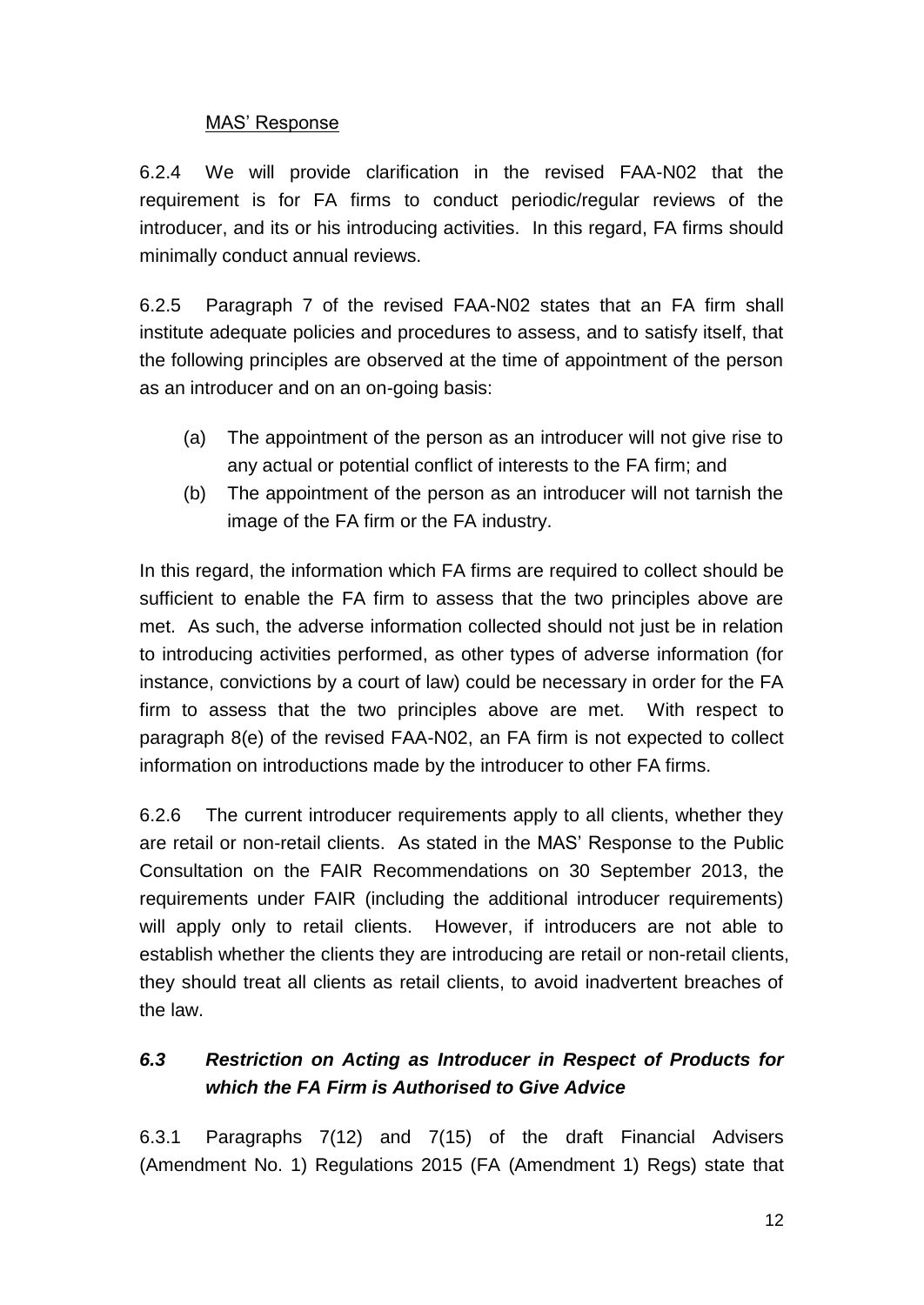the exemption for introducing activity in regulation 31 of the FAR shall not apply to an FA firm who provides the same type of FA service in respect of the same investment product or type of investment product as the introducee to whom the FA firm intends to introduce or introduces any retail client, unless the introduction is done pursuant to an express request by the retail client. One respondent requested that MAS reconsider the restriction set out in paragraphs 7(12) and 7(15) of the draft FA (Amendment 1) Regs, and to allow FA firms to act as introducers, even if the FA firms are authorised to give advice on that investment product or type of investment product, subject to obtaining the express written consent of their retail clients.

6.3.2 The same respondent provided feedback that this restriction, if implemented, could have unintended consequences in terms of limiting clients' access to FA firms which provide FA services, and that there could be legitimate situations where an FA firm may have performed fact-find and needs analysis in the process of engaging the client, before deriving the decision to introduce the client to another FA firm for specialised advice on a class of products, or a specific product within that class. In such situations, the client may have to rely on the introducer to uncover his particular financial needs during the fact-find and needs analysis process.

#### MAS' Response

6.3.3 We do not agree that clients' access to FA firms which provide FA services will be limited by paragraphs 7(12) and 7(15) of the draft FA (Amendment 1) Regs. To clarify, paragraphs 7(12) and 7(15) of the draft FA (Amendment 1) Regs do not prohibit an FA firm from referring clients to other FA firms. However, in making such referrals, the FA firm would not be acting as an 'introducer' under regulation 31 of the FAR, but as an FA firm. Specifically, the FA firm would be deemed as advising the client that the investment product or type of investment product is suitable for the client.

6.3.4 In the scenario described by the respondent, the role of the FA firm (in carrying out fact- find and needs analysis, before deciding to make the referral) is consistent with that of an FA firm providing FA services.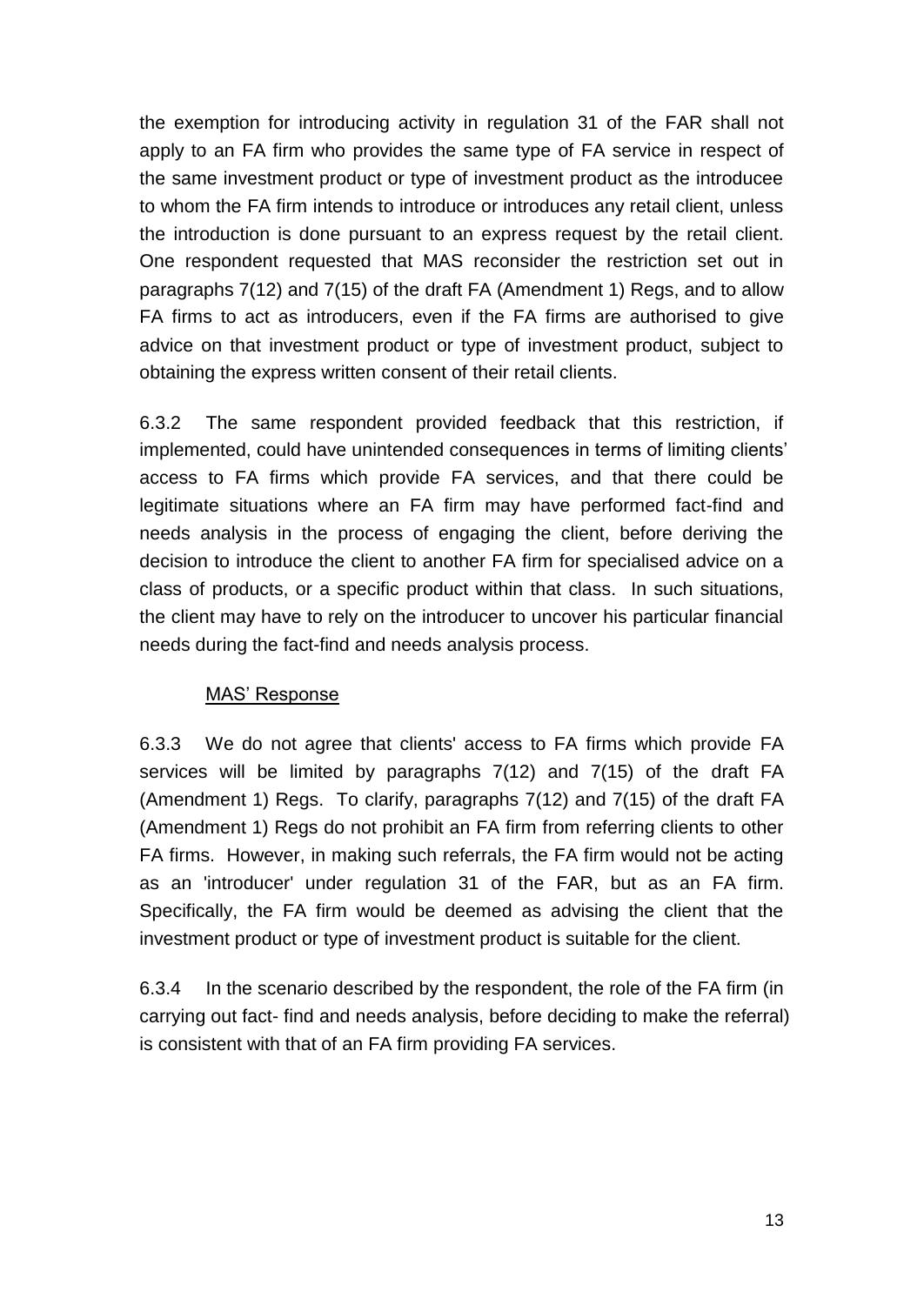# *6.4 Applicability of Introducer Requirements for Overseas Clients/ Introducers and Arrangements outside the Scope of FA Services under the FAA*

6.4.1 Some respondents sought clarification on whether the introducer requirements will be applicable to:

- (a) introducers who are based overseas;
- (b) introducers who introduce overseas clients; and
- (c) the introduction of clients in respect of activities not regulated under the FAA (such as introducing clients in relation to regulated activities like 'dealing in securities' or 'advising on corporate finance' under the Securities and Futures Act (SFA)).

#### MAS' Response

6.4.2 The introducer requirements apply to all introducers and clients, in relation to the FA firms' business activities under the FAA, regardless of whether the introducers/clients are based in Singapore or overseas. The making of introductions or referrals to persons conducting regulated activities under the SFA is outside the scope of the requirements for introducers under the FAA. However, persons making such introductions or referrals should ensure that all other relevant rules and regulations, such as the licensing and business conduct requirements under the SFA, are complied with.

# *6.5 Applicability of Introducer Requirements for FA Firms Carrying Out Introducing Activities with Non-Retail Clients*

6.5.1 An FA firm that carries out introducing activities for one or more introducees, or whose employees or representatives carry out introducing activities on its behalf, will be required to put in place policies and procedures for the oversight of such introducing activities, as set out in paragraphs 17 and 18 of the revised FAA-N02. Some respondents sought clarification on whether the requirements to put in place the policies and procedures set out in paragraphs 17 and 18 of the revised FAA-N02 are applicable only if the clients introduced are retail clients.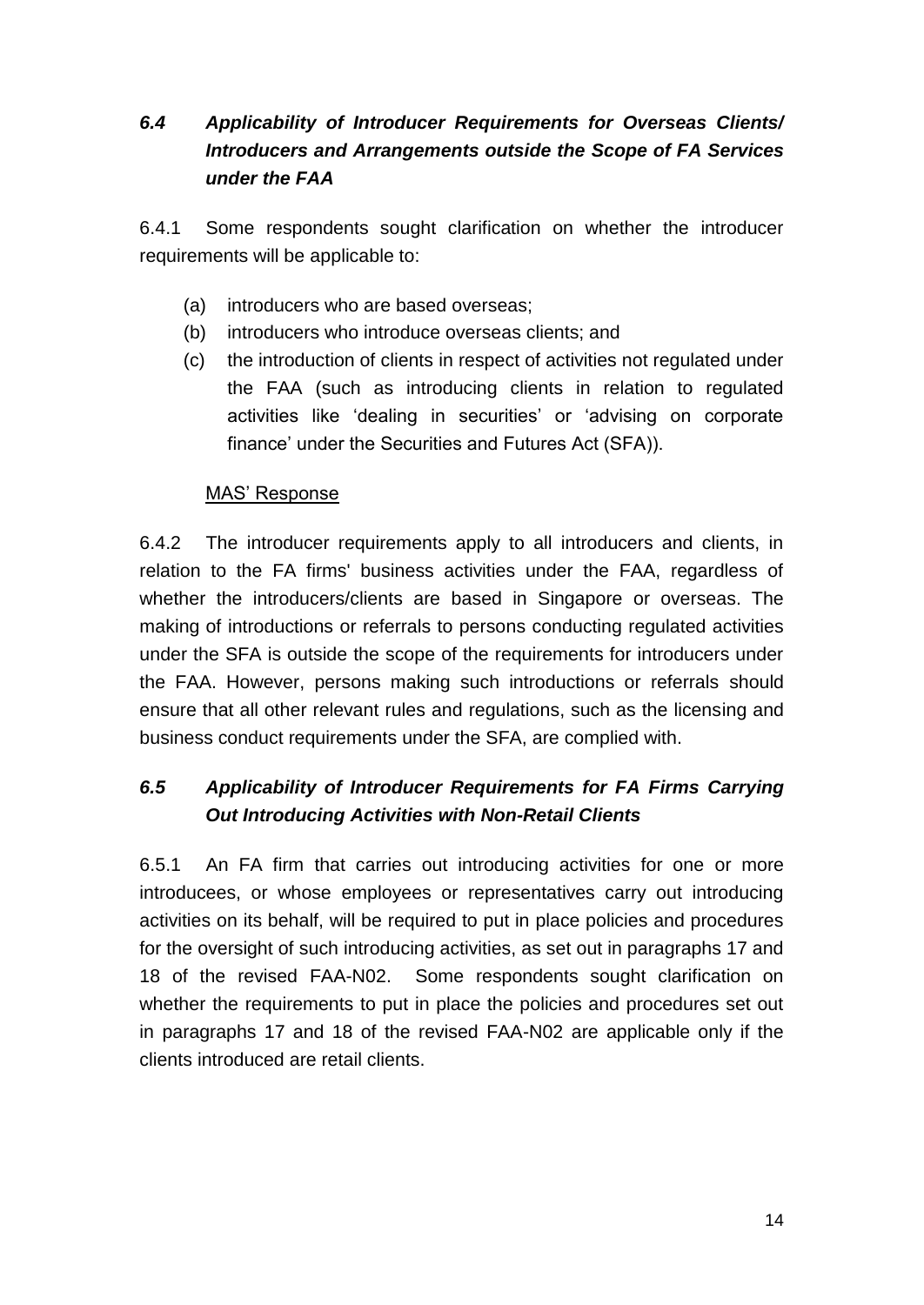#### MAS' Response

6.5.2 Unless otherwise specified, the requirements set out in paragraphs 17 and 18 of the revised FAA-N02 will apply to all FA firms conducting introducing activities, regardless of the type of clients being introduced. As stated in paragraph 18(a) of the revised FAA-N02, the requirement for the FA firm's employees or representatives to use the Client Acknowledgement Form (CAF) applies only "when carrying out introducing activities with any retail client".

# *6.6 Applicability of Introducer Requirements for Specialised Units Serving High Net Worth Individuals<sup>1</sup> (HNWIs)*

6.6.1 Some respondents asked whether:

- (a) Specialised units serving HNWIs under section 100(2) of the FAA, which are currently exempted from FAA-N02, will be subject to the requirements under the revised FAA-N02; and
- (b) the definition of "retail client" in paragraph 7(23) of the draft FA (Amendment 1) Regs also includes HNWIs.

## MAS' Response

6.6.2 Specialised units serving HNWIs that are exempted under section 100(2) of the FAA will continue to be exempted from the requirements under the revised FAA-N02. The definition of "retail client" in the draft FA (Amendment 1) Regs will exclude clients of such specialised units.

 $\overline{1}$  $1$  The definition of High Net Worth Individuals, as set out in the Guidelines on Exemption for Specialised Units Serving High Net Worth Individuals under section 100(2) of the FAA: "high net worth individual" is an individual –

<sup>(</sup>a) who has a minimum of S\$1 million of assets, or the equivalent in foreign currencies, in any or all of the following forms:

<sup>(</sup>i) bank deposits, including structured deposits;

<sup>(</sup>ii) capital markets products;

<sup>(</sup>iii) life policies;

<sup>(</sup>iv) other investment products as may be prescribed by the Authority;

<sup>(</sup>b) whose total net personal assets exceed S\$2 million in value or the equivalent in foreign currencies:

<sup>(</sup>c) whose annual income is not less than S\$300,000 or the equivalent in foreign currencies; or

<sup>(</sup>d) who is assessed by the applicant to have the potential to become a person described in (a) within a period of 2 years.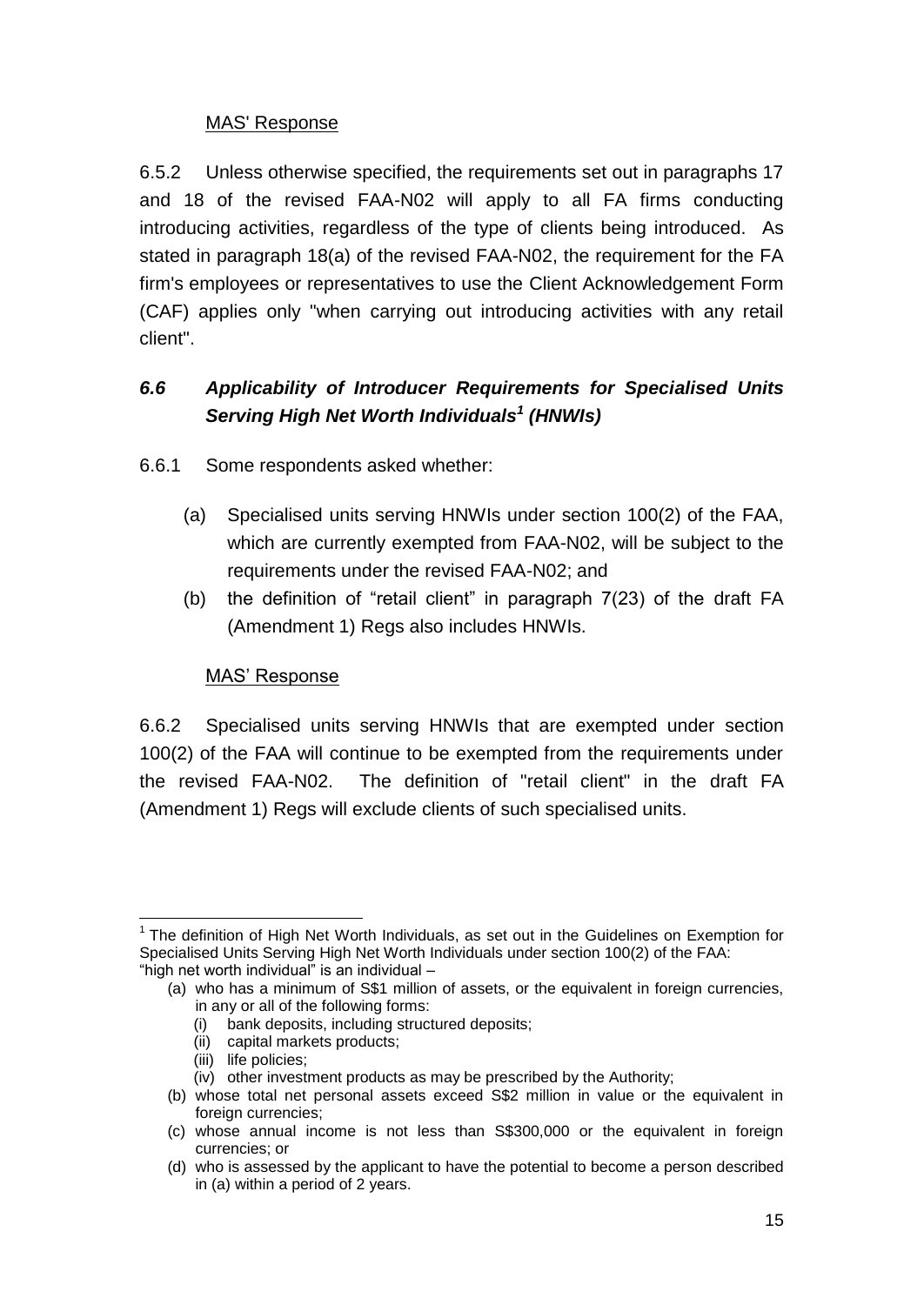# *6.7 Applicability of Introducer Requirements for Intra-group Referral Arrangements*

6.7.1 One respondent provided feedback that FA firms belonging to the same corporate group should be exempted from complying with introducer requirements on the basis that retail clients are dealing with firms within the same group, and would not be confused as to whether the FA firms within the group are acting as introducers or as FA firms providing FA services.

#### MAS' Response

6.7.2 We have considered the feedback to exempt introductions to FA firms within the same group from the introducer requirements. We are of the view that the introducer requirements are equally relevant, even where the introduction is to another firm within the same group. The requirements provide for safeguards, such as providing clarity to clients on which entity within the group the client is dealing with (and has recourse to), and whether there are potential conflicts of interests.

# *6.8 Applicability of Introducer Requirements for In-house Introducers*

6.8.1 One respondent provided feedback that employees or representatives of FA firms, who introduce clients to the FA firm, should not be deemed as conducting introducing activities. Another respondent sought clarification on whether paragraph 7(15) of the draft FA (Amendment 1) Regs, which prohibits a person from acting as an introducer in respect of the same investment product or type of investment product which that person is authorised to provide FA service on, applies to in-house introducers.

## MAS' Response

6.8.2 Employees or representatives who conduct introducing activities on behalf of their employer are currently exempt from complying with sections 25, 27 and 36 of the FAA in respect of all introducing activities they carry out on behalf of the FA firm subject to conditions set out in paragraphs (5), (6) and (8) of regulation 31 of the FAR being met. In addition, as set out in paragraph 8 of the current FAA-N02, FA firms are required to ensure that requirements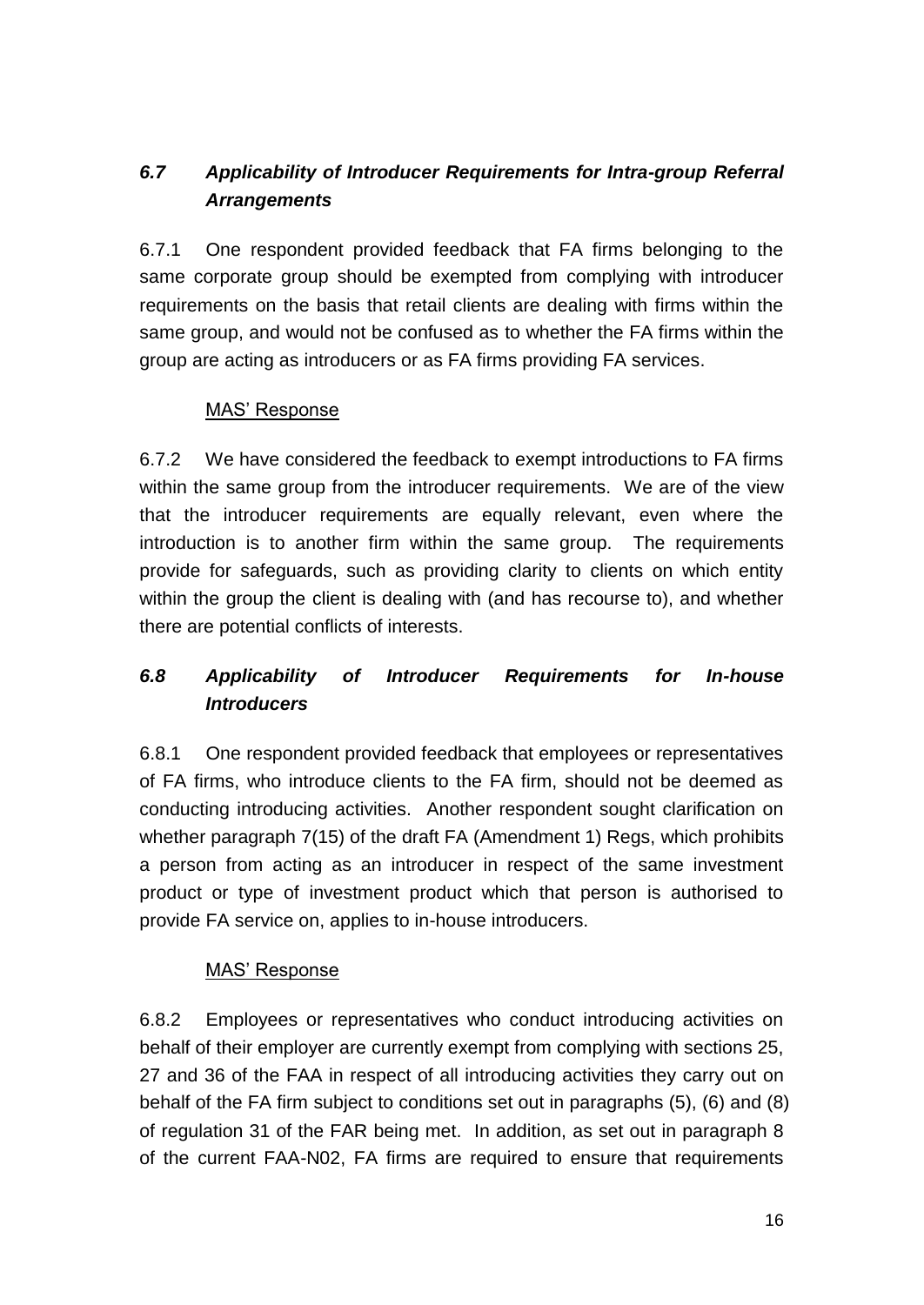relating to disclosure, provision of script, prohibition on handling of client's money or property, are complied with where introducing activities are carried out by their employees or representatives on their behalf. These conditions and requirements will continue to apply after the legislative amendments to regulation 31 set out in the draft FA (Amendment 1) Regs and the revised FAA-N02 have taken effect.

6.8.3 Paragraph 7(15) of the draft FA (Amendment 1) Regs does not apply to in-house introducing arrangements, where employees or representatives (as the case may be) of an EFA carry out introducing activities on its behalf. However, the requirements as set out in the revised FAA-N02 which apply to an EFA which carries out introducing activities on its own behalf, must be adhered to.

# *6.9 Applicability of Client Acknowledgement Form (CAF) for Inhouse Introducing Arrangements*

6.9.1 Introducers who carry out introducing activities on behalf of FA firms for retail clients must use the CAF as a script. One respondent provided feedback that it is not necessary for the CAF to be used where in-house introducing arrangements are concerned, given that such cross-selling arrangements are common and the FA firm who appoints its own employees to conduct introducing activities on its behalf will still be responsible for ensuring that proper advice is given to the clients in line with the applicable requirements under the FAA and FAR. Another respondent also highlighted that it is not necessary for an in-house introducer to disclose information on the FA firm, such as the name of the FA firm and type of FA services provided by the FA firm, since the in-house introducer is already an employee of the FA firm.

## MAS' Response

6.9.2 We note the feedback, and agree that the CAF would not be applicable for in-house introducing arrangements. However, the existing disclosure requirements as set out in paragraph 12 of the revised FAA-N02, for introducers to use a script provided by the FA firm that contains information which the introducer is required to disclose, will continue to apply for in-house introducing arrangements.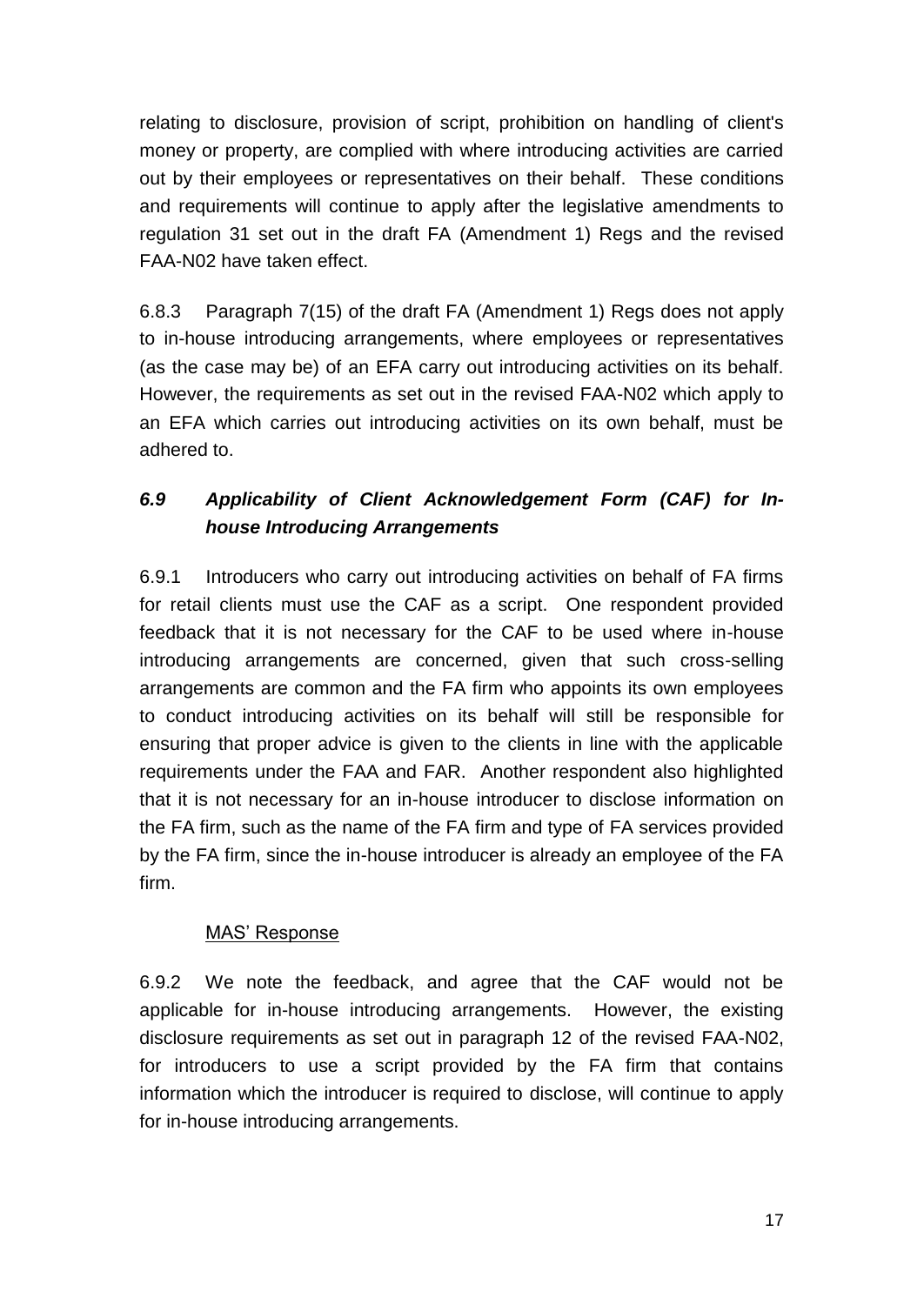# *6.10 Other Feedback on CAF*

6.10.1 One respondent provided feedback that it may not be practical for a physical copy of the CAF to be provided to the retail client immediately after the retail client has given his acknowledgement and consent to be introduced to the FA firm as set out in paragraph 13(d) of the revised FAA-N02. Two respondents requested MAS to allow introducers to send the CAF to the retail client electronically (e.g. via email) or for the retail client's acknowledgement to be obtained electronically or over the phone.

6.10.2 One respondent also asked whether a financial institution which is acting as an introducer may rely on existing Personal Data Protection Act (PDPA) compliance procedures and forms to incorporate the necessary clauses instead of incorporating them in the CAF.

### MAS' Response

6.10.3 Paragraph 13(d) of the revised FAA-N02 already provides sufficient flexibility in terms of when the introducer must provide the client with a copy of the CAF. It is not a requirement for the introducer to provide the client with the CAF immediately after the client signs the CAF, at the same meeting.

6.10.4 The physical signature of the client serves to authenticate the acknowledgement obtained from the client for the CAF. Other than obtaining the acknowledgement via a physical signature, MAS will not preclude other methods of authenticating a client's acknowledgement of the CAF, including using electronic means or taped phone recordings.

6.10.5 Financial institutions are best placed to decide for themselves how best to ensure compliance with the PDPA requirements. Some financial institutions may prefer to rely on existing processes/measures to ensure compliance, while other financial institutions may prefer to include disclaimers in the CAF.

## *6.11 Retention Period*

6.11.1 With respect to paragraph 13 of the revised FAA-N02, which requires an FA firm to retain records of every retail client's acknowledgement and consent obtained by the introducer, one respondent requested the period of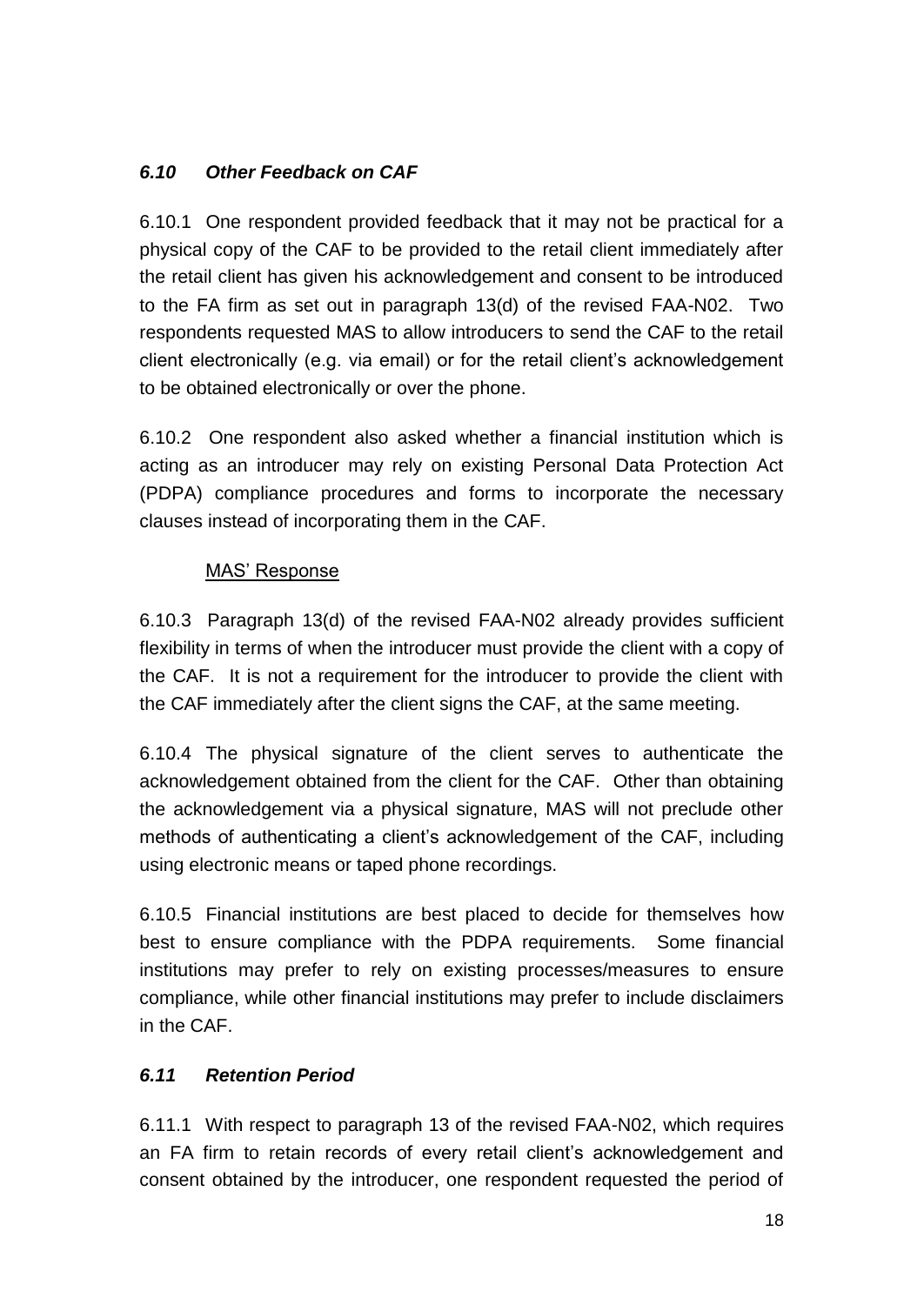retention of such acknowledgement and consent to not exceed a period of two years from the date on which the acknowledgement and consent is obtained or the date on which the FA firm ceases to use the information of the retail client.

### MAS' Response

6.11.2 The retention period for the retail client's acknowledgement and consent is five years, in alignment with the retention period for client-related information as stated in regulation 26 of the FAR.

# *7 Promoting a Culture of Fair dealing − Commission Payout Structure of Regular Premium Life Insurance Products*

## **7.1** *Proposed Definition of "Relevant Life Policy"*

7.1.1 Two respondents queried whether yearly renewable policies<sup>2</sup> would be caught under the proposed definition of "relevant life policy"<sup>3</sup>.

7.1.2 Several respondents also suggested excluding group life policies from the spreading and capping of commissions<sup>4</sup> (SOC) requirements since the purchasing decision, as well as benefits and features of a group life policy are determined by the policy owner (typically a large organisation or employer) on behalf of the insured employees or members. Such organisations would have internal guidelines and authorised officers to evaluate and decide on the purchase of group life policies from the insurance company.

 2 Yearly renewable policies are guaranteed to be renewable on an annual basis, at a new premium rate.

 $3$  MAS proposed to define "relevant life policy" as "a life policy which  $-$ 

<sup>(</sup>a) premiums are paid or payable on a periodic basis and each periodic payment is for a period of up to one year; and

<sup>(</sup>b) policy owner or insured, or both, as the case may be, is a person other than an accredited investor, expert investor or institutional investor".

<sup>&</sup>lt;sup>4</sup> Under the spreading and capping of commissions requirement, total commissions payable on a regular premium life policy have to be spread over a minimum period of (i) 6 years or (ii) the premium payment period of the policy, whichever is the shorter. The commissions payable within the first year of a policy have to be capped at 55% of total commissions.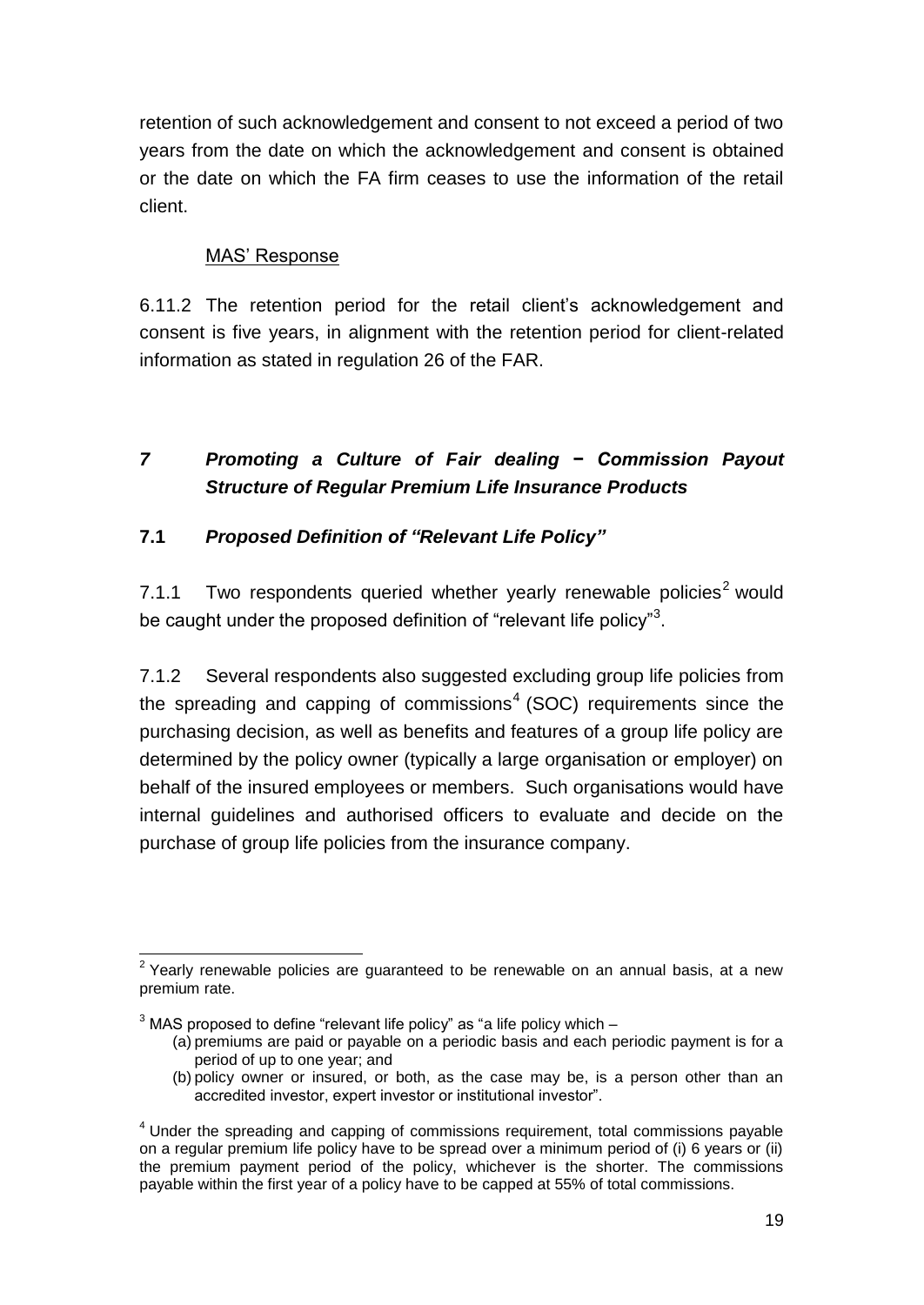#### MAS' Response

7.1.3 As set out in the MAS' Consultation on Recommendations of FAIR issued on 5 March 2013, the SOC requirements will only apply to regular premium life policies. As yearly renewable life policies are considered regular premium life policies, the SOC requirement will apply to such policies.

7.1.4 For group life policies, given that the purchasing decision lies with the organisation or employer and not with the individual retail client, MAS agrees to exclude group life policies from compliance with the SOC requirements. We will revise the definition of "relevant life policy" to exclude group life policies.

# *7.2 Remuneration Components Considered as "Specified Commissions"*

7.2.1 MAS proposed a definition for "specified commissions" in relation to a life policy under the draft Insurance (Remuneration) Regulations and draft Financial Advisers (Remuneration and Incentive) Regulations. In this regard, the industry sought clarification on the type of remuneration components which would be considered as "specified commissions" and hence subject to the SOC requirements.

#### MAS' Response

7.2.2 Life insurance is distributed in Singapore through three main channels, namely agencies, LFAs and banks. Under the agency and LFA channels, insurance agents and LFA representatives typically receive first year commissions and renewal commissions which are attributable to the sale of a specific life policy (i.e. policy-specific remuneration), as well as other bonuses, incentives and benefits. Unlike the life insurance industry, most banks do not pay their representatives policy-specific remuneration. Instead, bank representatives typically receive a fixed monthly salary and variable incentives. Such variable incentives are sales-dependent and akin to the first year commissions and renewal commissions received by insurance agents and LFA representatives. To achieve the objectives of the SOC initiative and to ensure a level playing field, the SOC requirements will be applied according to the different remuneration models of the various channels.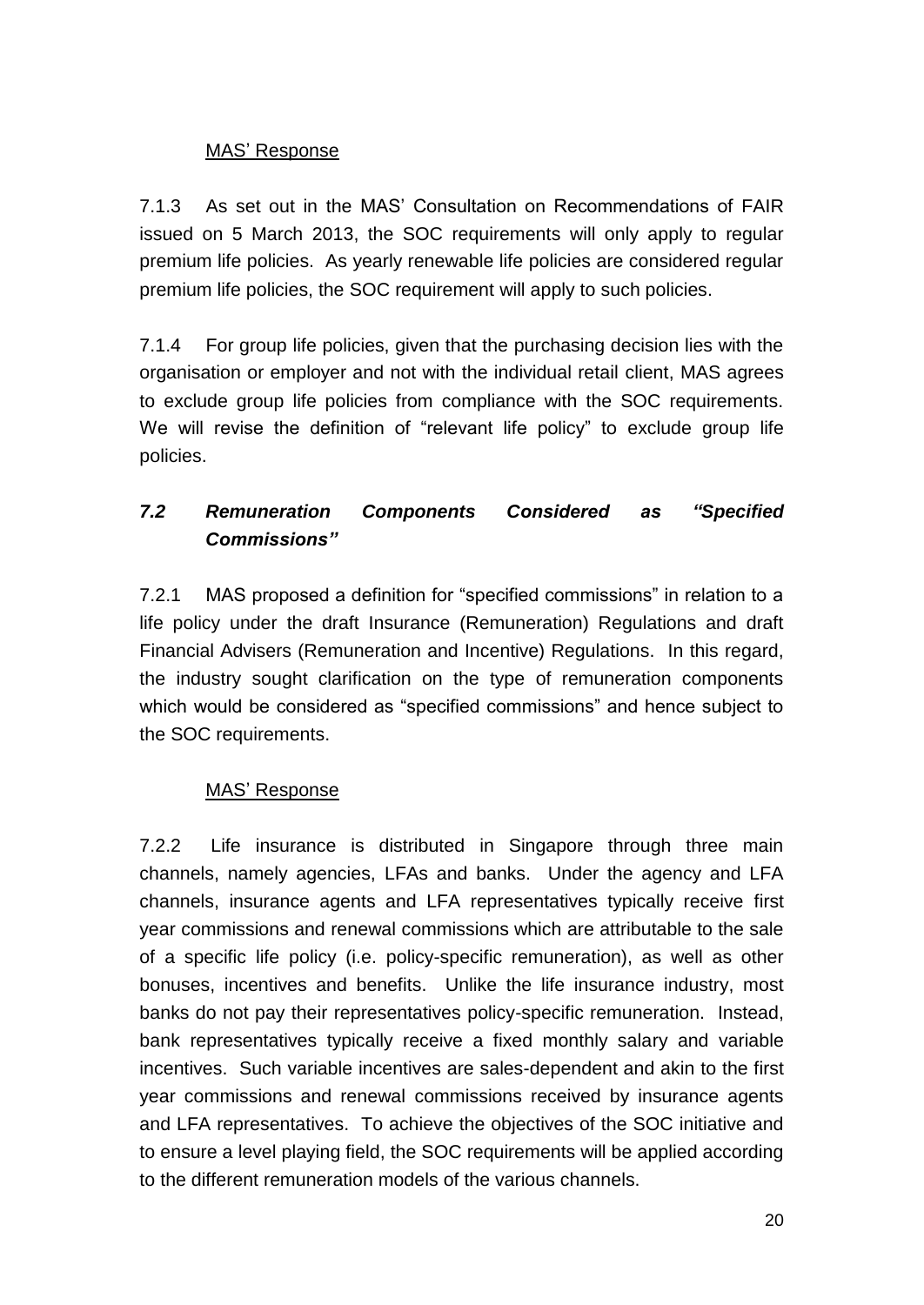7.2.3 In this respect, for FA representatives who are paid fully and largely on commissions, "specified commissions" will include only remuneration which is directly attributable to the sale of a specific life policy. Such policyspecific remuneration would typically include first year commissions and renewal commissions. Remuneration paid on a portfolio basis, such as persistency bonus, will be excluded.

7.2.4 However, for FA representatives who are remunerated based on a fixed salary and a variable incentive component, their variable incentives will be caught under the definition of "specified commissions" and subject to the SOC requirements.

7.2.5 Taking into account the different remuneration models of the various distribution channels, we will amend the proposed definition of "specified commissions" accordingly.

## *7.3 Payment and Receipt of Specified Commissions*

7.3.1 MAS proposed that insurers or FA firms pay specified commissions at least once a year. Several respondents sought clarification on the intent of this requirement.

7.3.2 Some respondents asked whether the remaining commissions payable after the first commission payout have to be spread evenly from the second year onwards.

#### MAS' Response

7.3.3 MAS requires specified commissions to be spread over a minimum period of six years or the premium payment period of the policy, whichever is the shorter (relevant period). The intent of paragraph 7.3.1 is to ensure that specified commissions are paid every year during the relevant period. For example, FA firms are not permitted to pay specified commissions during the first and sixth year of the relevant period, with no commission payouts from the second to the fifth year.

7.3.4 MAS will not require the commissions paid out after the first year to be spread out evenly. However, we expect the industry to adopt a remuneration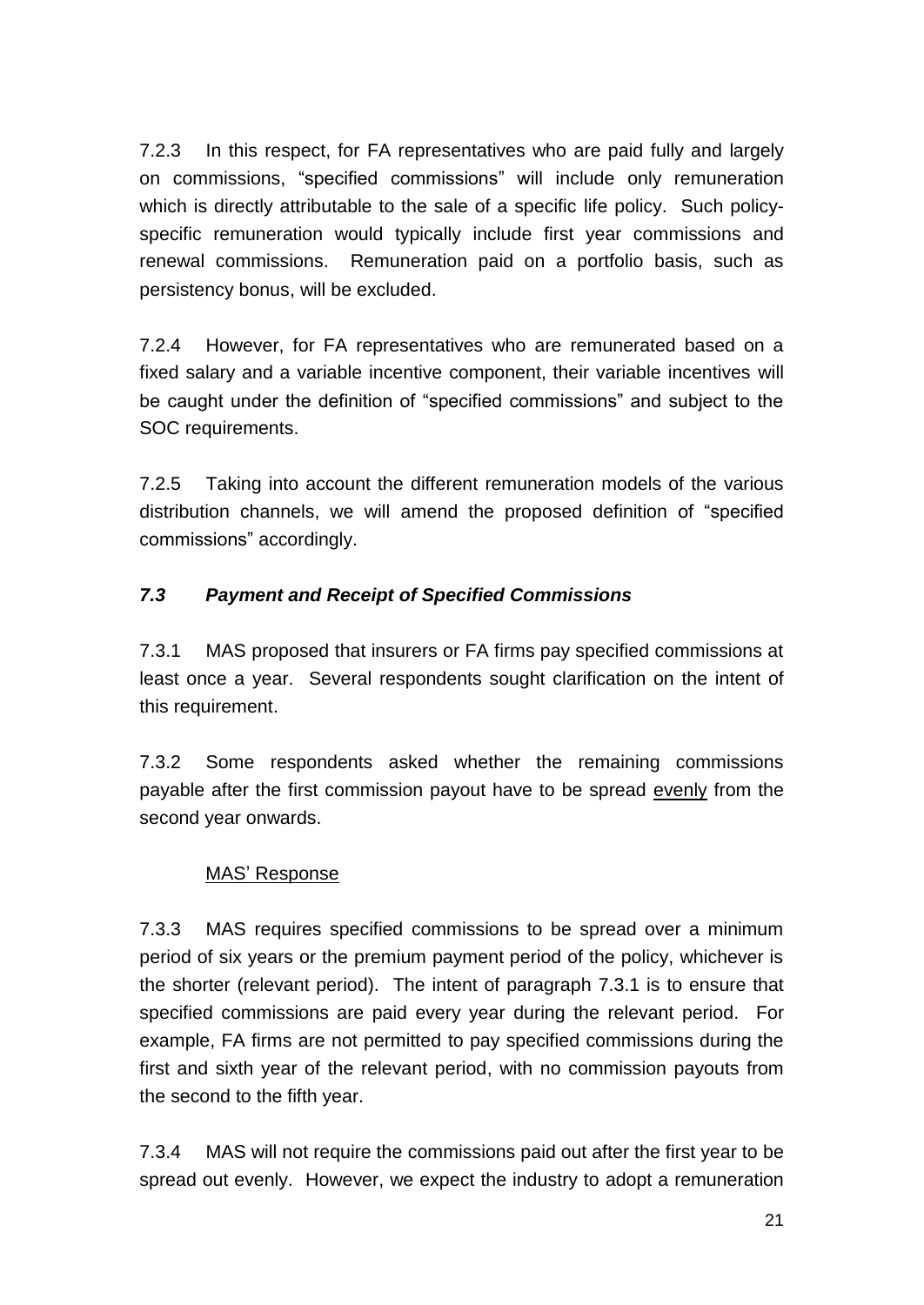structure which will achieve the objective of incentivising FA firms and their representatives to provide good advice as well as ongoing services to clients. MAS will monitor the effectiveness of the SOC initiative and may fine-tune this rule in future, if required.

# *7.4 Grace Period for Pipeline Cases*

7.4.1 Pipeline cases refer to cases where applications for life policies have been received by insurers and which are pending underwriting and issuance as at the date the SOC requirements come into effect (Effective Date). Several respondents requested MAS to grant a grace period of 90 days during which pipeline cases do not need to comply with the SOC requirement. This is because the benefit illustrations and total distribution cost projections for such policies are based on the pre-Effective Date remuneration structure, while the actual remuneration payable will be based on the post-Effective Date remuneration structure as the policies will be issued post-Effective Date.

## MAS' Response

7.4.2 Taking into account the industry's feedback, MAS agrees to exclude all pipeline cases from compliance with the SOC requirements. However, we will require insurers to document the date of receipt of pipeline cases and report the number of such cases to MAS. We will provide further details on the reporting requirements in due course.

# *8 Promoting a Culture of Fair dealing − Balanced Scorecard (BSC) Framework for Remuneration of FA Representatives and Supervisors*

## *8.1 Applicability of the BSC Framework*

8.1.1 Several respondents from the industry sought clarification on whether the BSC framework will apply to FA firms and representatives who:

- (a) do not perform financial needs analysis or provide recommendations on investment products to clients;
- (b) provide market updates and recommendations to clients based on market research when performing rollover transactions in relation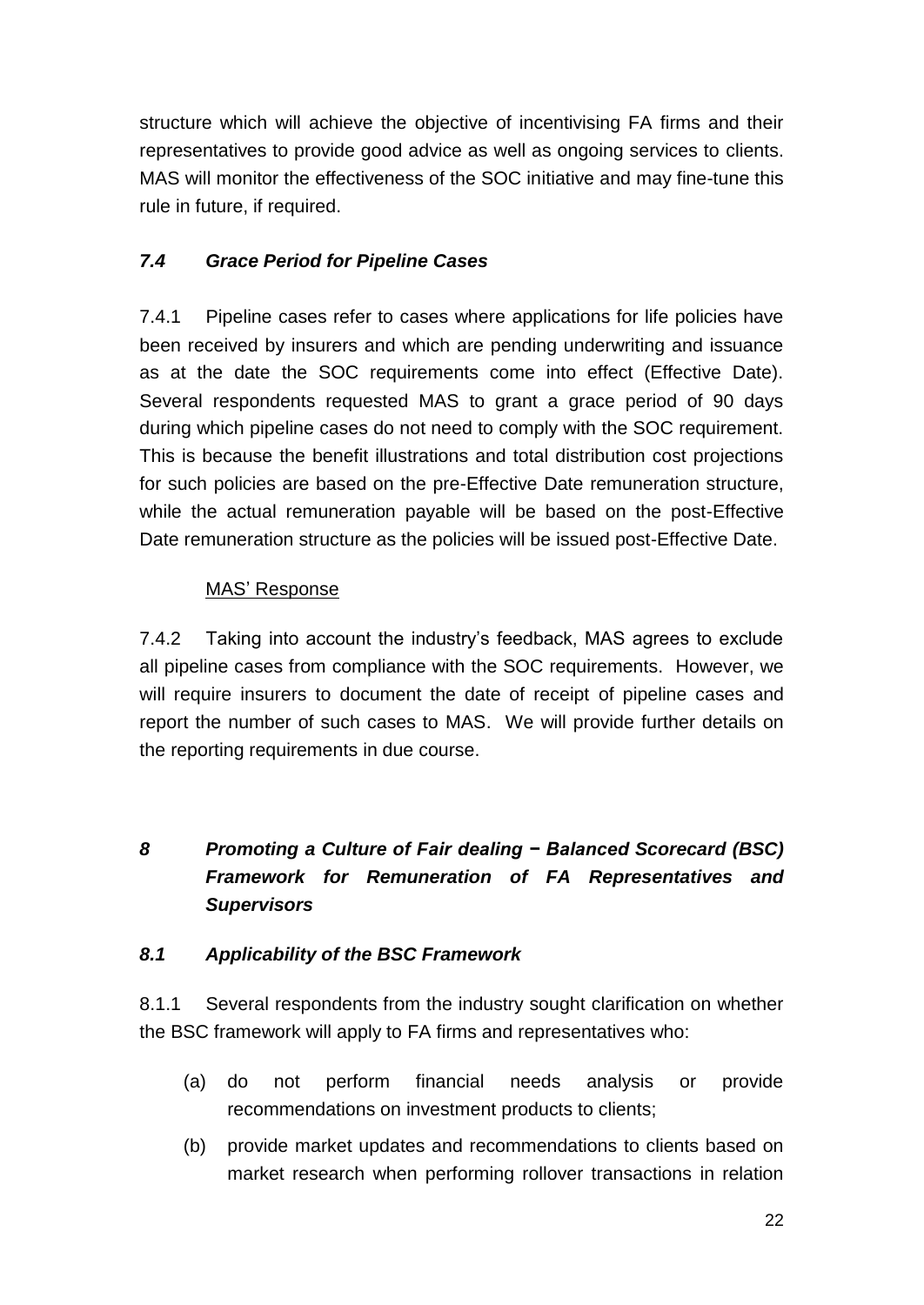to investment products such as dual currency investments (DCIs), equity-linked notes (ELNs) and commodity-linked structured investments (CLSIs);

- (c) provide after-sales services to clients, including performing top-ups, increases in insurance premiums, fund switches and premium redirections;
- (d) handle subscriptions and redemptions of CIS on an execution-only basis to certain investors, such as employees of the FA firm, without providing any recommendation on the CIS; or
- (e) solely execute trades for clients who have been assessed to have the knowledge and experience to transact in unlisted specified investment products.

8.1.2 Several respondents also asked how the proposed "opt-in" regime<sup>5</sup> for AIs as set out in the Consultation Paper on Proposal to Enhance Regulatory Safeguards for Investors in the Capital Markets dated 21 July 2014 would affect FA firms which currently serve only AIs and are exempted from the BSC requirements.

8.1.3 In addition, MAS received suggestions from the industry to exempt FA firms which provide FA services to non-individual clients, which do not fall under the definition of AIs and IIs, from the BSC framework. Some respondents also proposed to exempt FA firms providing FA services in respect of group life policies from having to comply with the BSC requirements.

8.1.4 One respondent sought clarification on whether accident and health (A&H) policies are included within the scope of the BSC framework.

## MAS' Response

8.1.5 MAS would like to reiterate that the BSC framework will apply only to FA firms which provide recommendations in respect of investment products by which section 27 of the FAA is applicable. FA firms should assess the roles performed by their representatives and determine if their activities fall within the ambit of section 27 of the FAA.

<sup>-</sup> $5$  Under the proposed "opt-in" regime, all investors other than IIs would be treated as retail investors by default. Any investor who meets any of the criteria stipulated in the AI definition would have the choice of electing for retail or AI status.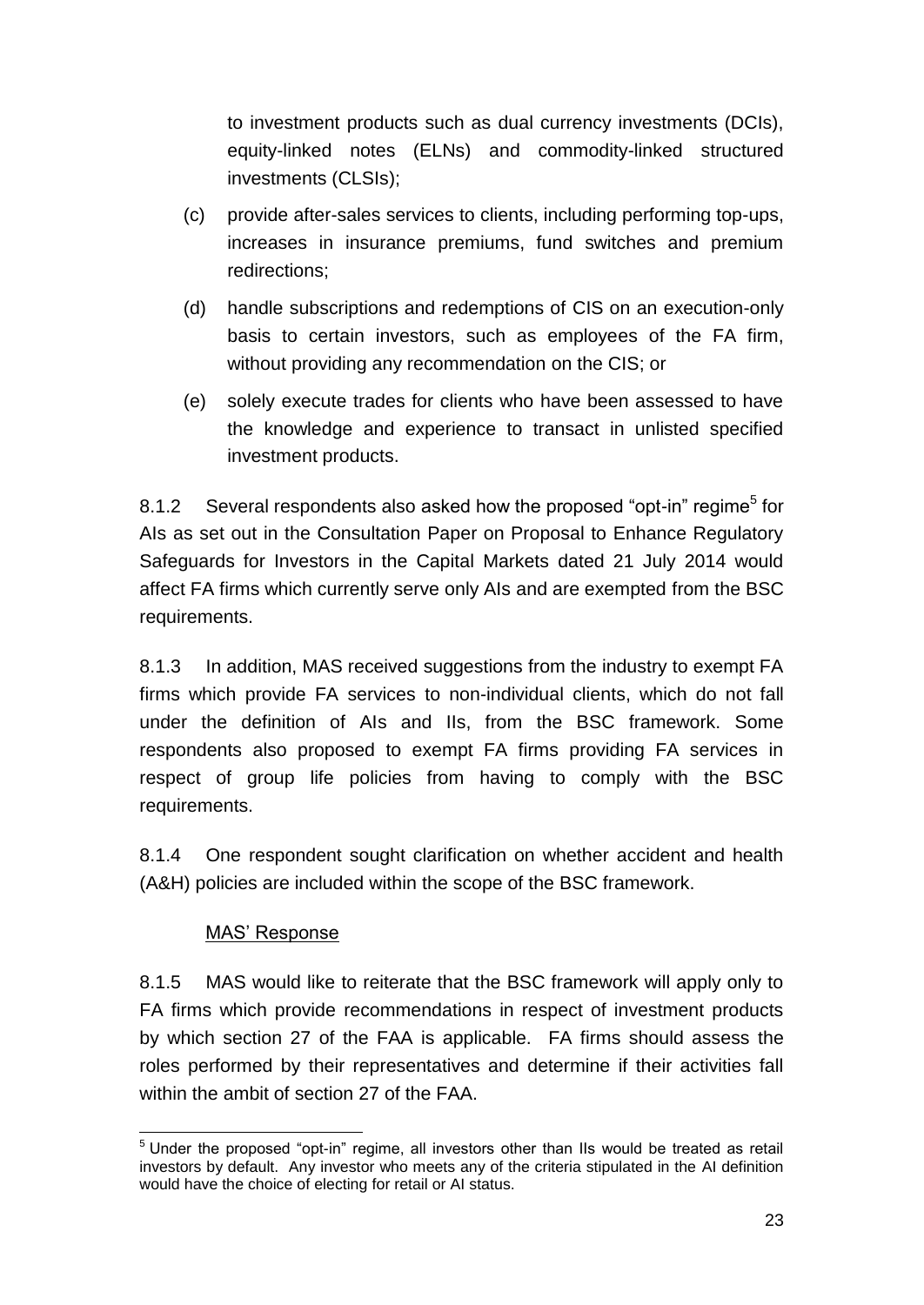8.1.6 MAS would like to clarify that if the proposed "opt-in" regime for AIs is adopted, an AI-eligible client is a non-AI until the client has "opted-in" to be an AI. Accordingly, FA firms who wish to continue relying on exemptions when serving AIs (including exemptions from BSC requirements) would need to ensure AI-eligible clients "opt" to be AIs.

8.1.7 Taking into consideration the feedback from the industry, MAS agrees to exempt FA firms providing FA services to non-individual clients from the BSC framework given that the framework is targeted at retail individual clients. Non-individual clients are also likely to possess a higher level of financial expertise and sophistication that would enable them to make their own investment decisions and risk assessments. MAS also agrees to exempt FA firms providing FA services in respect of group life policies from the BSC framework. The decision by an employer to purchase group life policies for or on behalf of its employees is largely determined by the employer's financial budget and its employee benefits philosophy. In addition, MAS has not received any complaints in relation to the mis-selling of group life policies in the past ten years.

8.1.8 We would like to clarify that the BSC framework only applies to investment products, which include life policies, under the FAA. A&H policies are not included under the BSC framework.

## *8.2 Definition of a "Supervisor"*

8.2.1 MAS proposed to define a "supervisor" as (a) any person, who is in the direct employment of, or acting for or by arrangement with, the FA firm, and is responsible for the supervision or management of the conduct and performance of any representative or class or representatives of the FA firm ("first-mentioned person"); or (b) any person, who is in the direct employment of, or acting for or by arrangement with, the FA firm, and is responsible, whether directly or indirectly, for the supervision or management of any representative or class or representatives of the FA firm or the first-mentioned person or both.

8.2.2 Some respondents proposed to restrict the definition of "supervisor" to a person who has direct supervision or management over the conduct and performance of representatives (direct supervisor), who receives variable income and who is appointed as a representative of the FA firm. They were of the view that the BSC framework should not capture the line managers of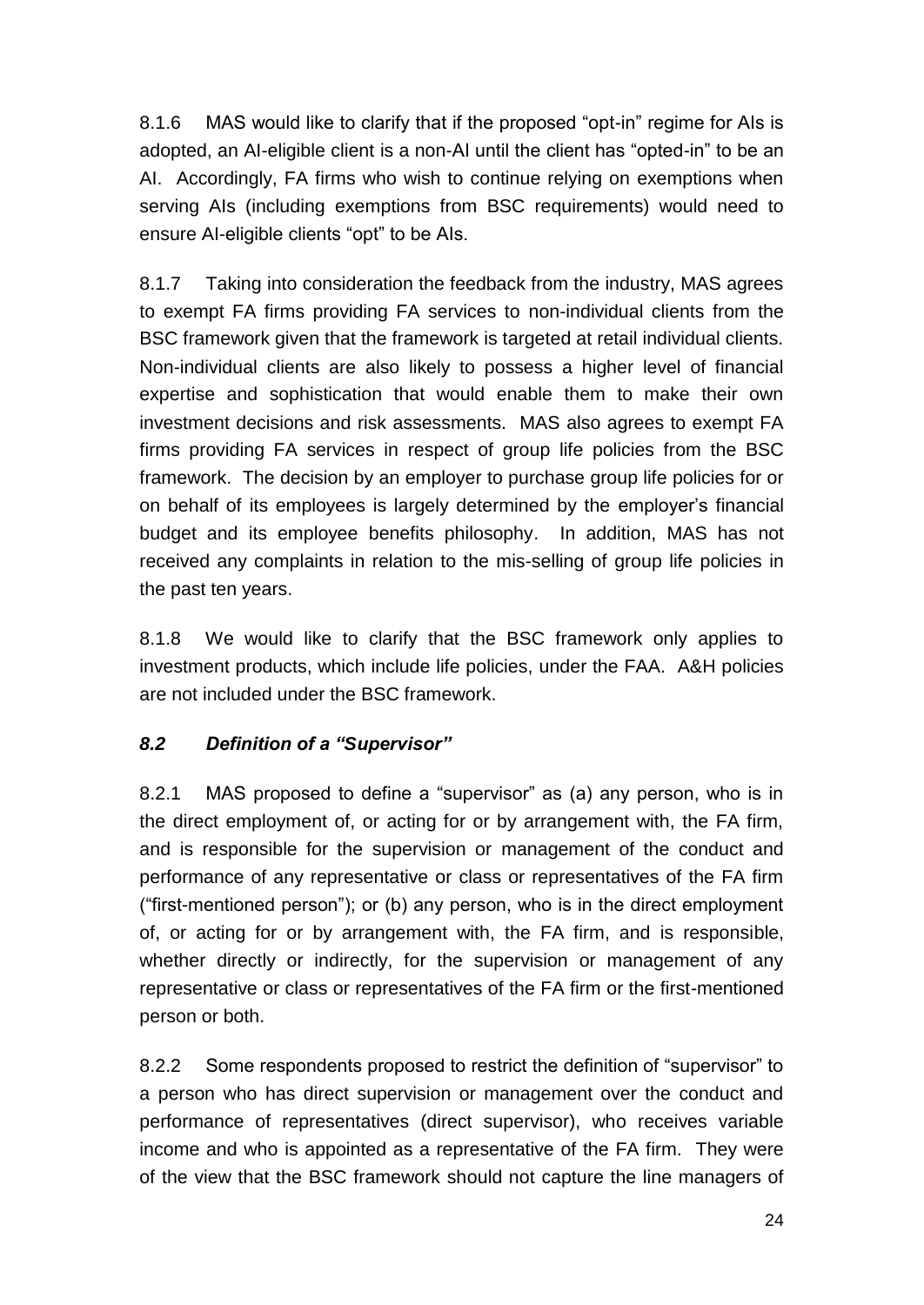direct supervisors whose job scope may not be related to the provision of FA services.

#### MAS' Response

8.2.3 MAS disagrees to restrict the definition of "supervisor" to direct supervisors. All supervisors, whether direct or indirect, play an important role in coaching, monitoring and guiding the conduct of their representatives. As such, it is our intention to capture all tiers of supervisors under the BSC framework as long as they have responsibilities for the supervision or management of the conduct and performance of any representative. This is regardless of whether they have direct or indirect responsibilities or are appointed as representatives of the FA firm. Notwithstanding that, how the remuneration of these supervisors may be affected under the BSC framework would depend on whether they receive variable income or otherwise. If the supervisor is remunerated by way of variable income and, likewise, the representatives under his supervision are remunerated by variable income, the supervisor's variable income will be directly affected by his representatives' performance under the BSC framework regardless of whether he has direct or indirect oversight over the representatives. On the other hand, if the supervisor is not remunerated by way of variable income or if he is remunerated by way of variable income but none of the representatives under his supervision are remunerated by way of variable income, the supervisor's remuneration will not be affected by his representatives' performance under the BSC framework. However, the FA firm should factor the BSC performance of these representatives into the supervisor's appraisal, including remuneration and promotion reviews.

## *8.3 Definition of "Transaction"*

8.3.1 MAS proposed to define "transaction" for the purpose of posttransaction checks performed by the Independent Sales Audit (ISA) unit, to mean any purchase or sale of, or other dealings in connection with an investment product by a client, such as partial sales, redemptions or changes in the sum assured of a life policy.

8.3.2 Several respondents suggested to exclude partial sales, redemptions or decreases in sum assured of a life policy from the definition given that the initial purchase by the client would have been subject to sampling under the BSC framework and such transactions are typically conducted without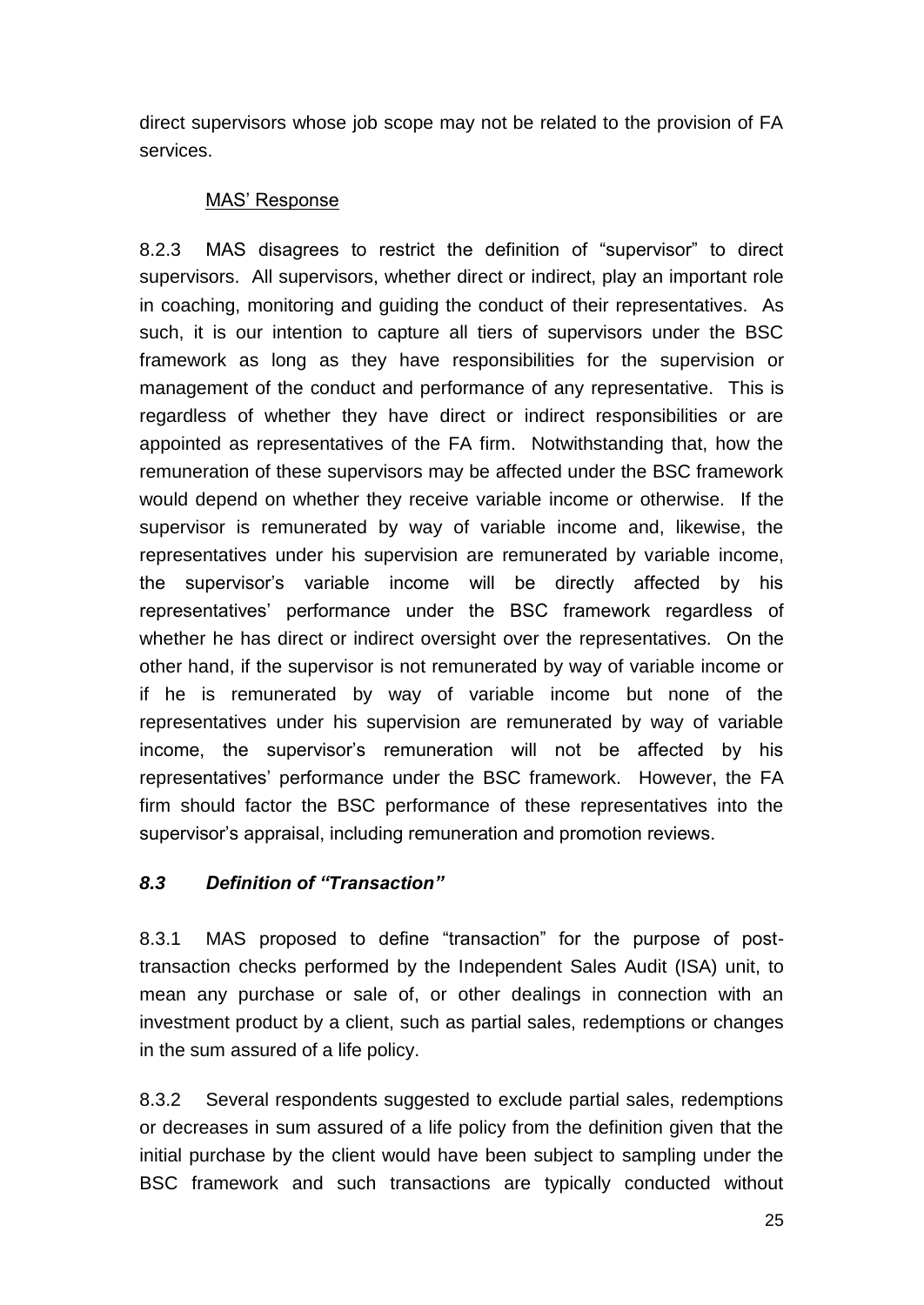financial advice. In addition, FA representatives are usually not remunerated or incentivised for facilitating such transactions for clients. A few respondents sought clarification on whether top-ups for investment-linked policies or addition of riders to life policies fall within the definition of "transaction". Some respondents also suggested that MAS exclude the following from the definition of "transaction":

- (a) Rollover transactions pertaining to investment products such as DCIs, ELNs and CLSIs where the FA firm makes a recommendation on the currency pairs, underlying equity or commodity respectively to the client, notwithstanding that there are no changes in the investment amount, financial situation and risk profile of the client; and
- (b) The purchase leg of any switch of funds for an investment-linked policy or CIS which is free of charge or where no additional charge for the switch is borne by the client.

8.3.3 One respondent sought clarification on whether transactions effected for clients where only execution-related advice is provided would be included in the definition of "transaction".

#### MAS' Response

8.3.4 MAS acknowledges that the focus of post-transaction checks by the ISA unit should be placed on certain types of transactions which are more susceptible to mis-selling or inappropriate advice provided by representatives. We consider transactions where incentives are provided to representatives to be more susceptible to such risks. As such, MAS agrees to exclude partial sales, redemptions, decreases in sum assured of a life policy, or the purchase leg of any switch of funds for an investment-linked policy or a CIS which is free of charge or where no additional charge for the switch is borne by the client, from the definition. On the other hand, any top-ups for an investmentlinked policy, increase in sum assured of a life policy, addition of riders to a life policy, or any rollover transactions pertaining to investment products such as DCIs, ELNs and CLSIs will be included within the definition of "transaction" as the FA representative is typically remunerated for performing such transactions.

8.3.5 In this regard, MAS will revise the definition of "transaction" to mean any purchase of an investment product by a client, and includes, in the case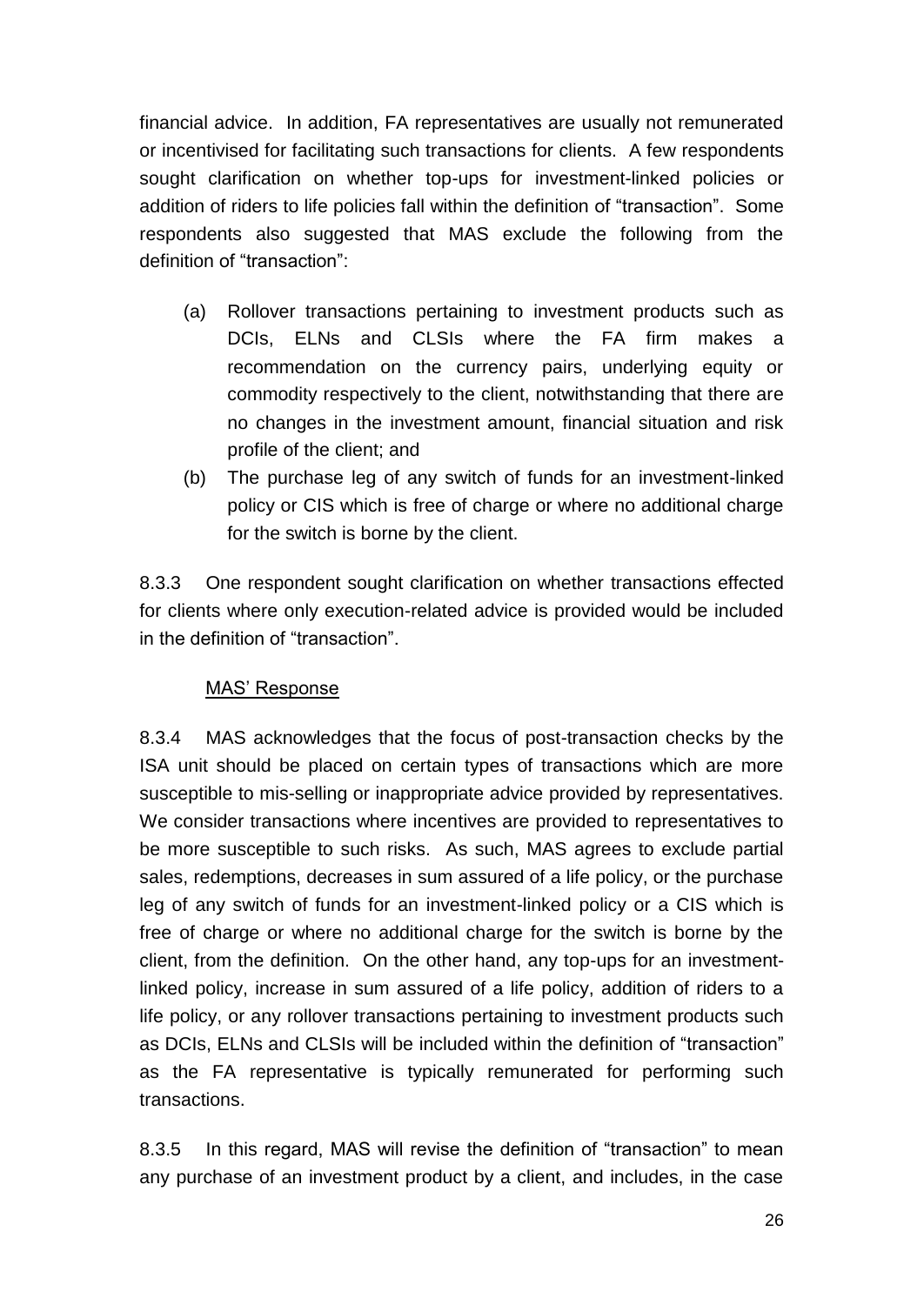of any life policy, any increase in the sum assured involving the injection of new funds or any addition of riders to the life policy, but does not include the purchase leg of any switch of funds for an investment-linked policy or a CIS, which is free of charge or where no additional charge for the switch is borne by the client.

8.3.6 As dealers providing execution-related advice are exempted from the requirements of the BSC framework, all transactions conducted by such dealers will not fall within the BSC framework.

### *8.4 Definition of "Selected Representative"*

8.4.1 MAS proposed to define "selected representative" as a representative (a) who has been assigned a BSC grade "B" or worse under the BSC framework in the preceding 12 months; (b) who has adverse records in the preceding five years; (c) who has a two-year persistency rate that is lower than 75% for the sale of any contract of insurance in respect of life policies; or (d) who is subject to close supervision by his principal in relation to his provision of FA services.

8.4.2 Some respondents suggested that MAS restrict the definition of "selected representative" to limb (a) given that limbs (b) to (d) have no bearing on a representative's performance under the BSC framework. In addition, they proposed for a representative to cease to be categorised as a selected representative once he obtains a BSC grade "A" in the next calendar quarter. Several respondents suggested shortening the five year period set out in limb (b) to one year or allowing the five year period to commence from the date the legislative requirements for the BSC framework takes effect. Other respondents requested clarification on what constitutes an adverse record. For limb (c), some respondents provided feedback on the difficulties faced in computing persistency rates due to a lack of data provided by insurers, or complications arising from discontinued business relationships with insurers, premium holidays exercised by clients or receipt of data from more than one insurer. One respondent proposed to remove limb (d) on the basis that fullscale independent checks would have been conducted by the ISA unit on representatives under close supervision.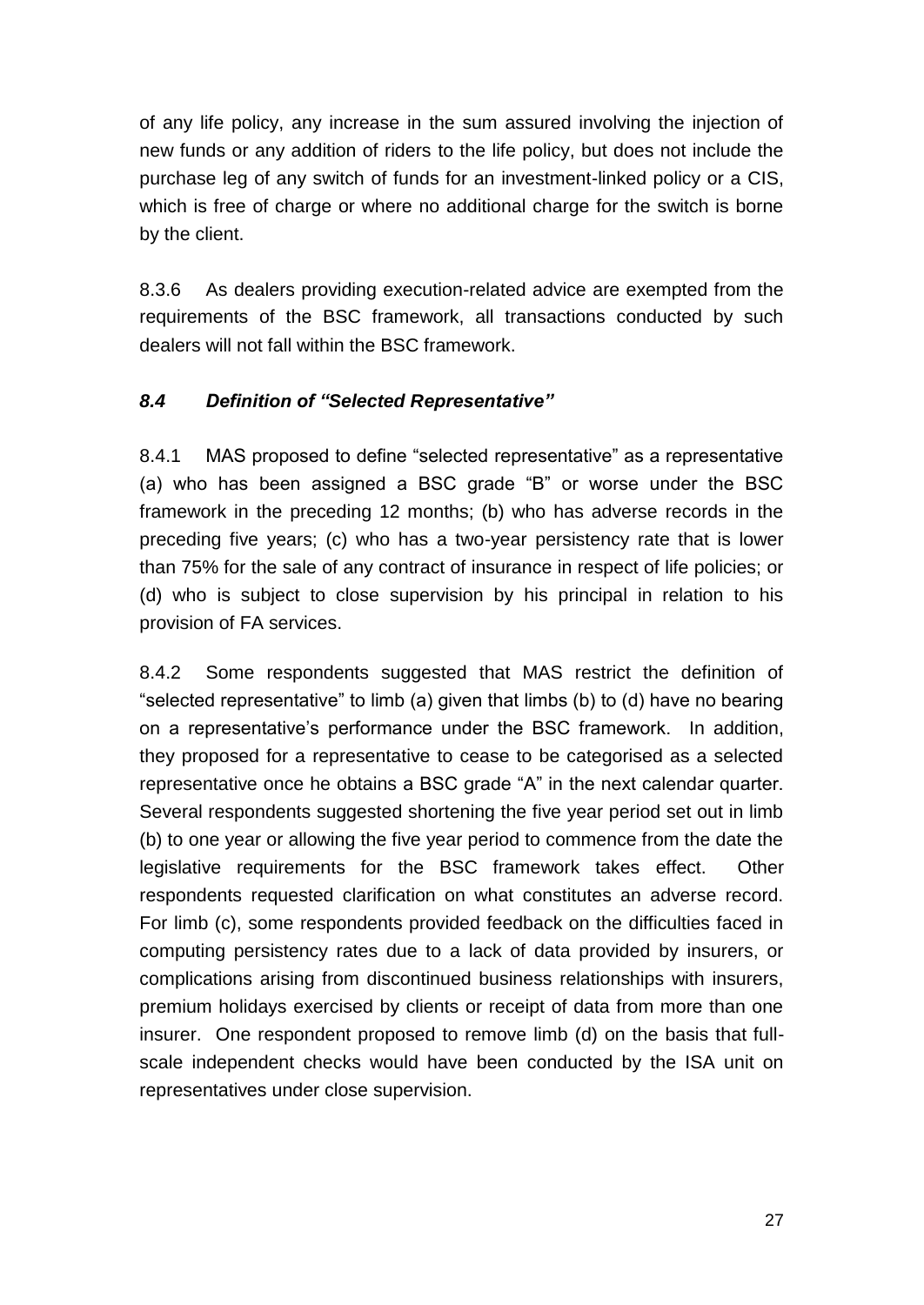#### MAS' Response

8.4.3 MAS has considered the feedback. Given that there are other existing safeguards put in place by FA firms to monitor representatives who fall under limbs (b) to (d), MAS agrees to remove these limbs and to confine the definition of "selected representative" to limb (a) only, which measures the representative's performance under the BSC framework. In addition, as our intent is to only capture representatives with consistently poor BSC performance and at the same time take into account improvements in representatives' BSC performance, we will amend limb (a) to mean a representative who has been assigned a BSC grade "B" or worse under the BSC framework consecutively for two calendar quarters immediately preceding the calendar quarter whereby the representative's performance is measured. For example, if an FA representative obtains a BSC grade "B" or worse for the first and second calendar quarters, he will be classified as a selected representative for the third calendar quarter. If the FA representative obtains a BSC grade "A" for the third calendar quarter, he will no longer be a selected representative in the fourth calendar quarter.

## *8.5 Definition of "Selected Clients"*

8.5.1 MAS proposed to define "selected client" as a client who meets any two of the following criteria: (a) is 62 years of age or older; (b) is not proficient in spoken or written English unless the representative provides FA services to the client in a language (other than English) which the representative and the client are proficient in and all sales documentation provided to the client is written in that language; or (c) has secondary education or below.

8.5.2 Two respondents suggested revising the definition of "selected clients" by removing the age criterion or increasing the age criterion from 62 to 67. Several respondents requested clarification on what constituted "secondary education" as there could be equivalent qualifications from foreign institutions. Some respondents felt that elderly clients or clients with secondary education who are professional traders or business owners with vast investment experience should not be classified as "selected clients".

#### MAS' Response

8.5.3 The intent for defining a "selected clients" category is to offer greater protection to the elderly and less educated as they may not be able to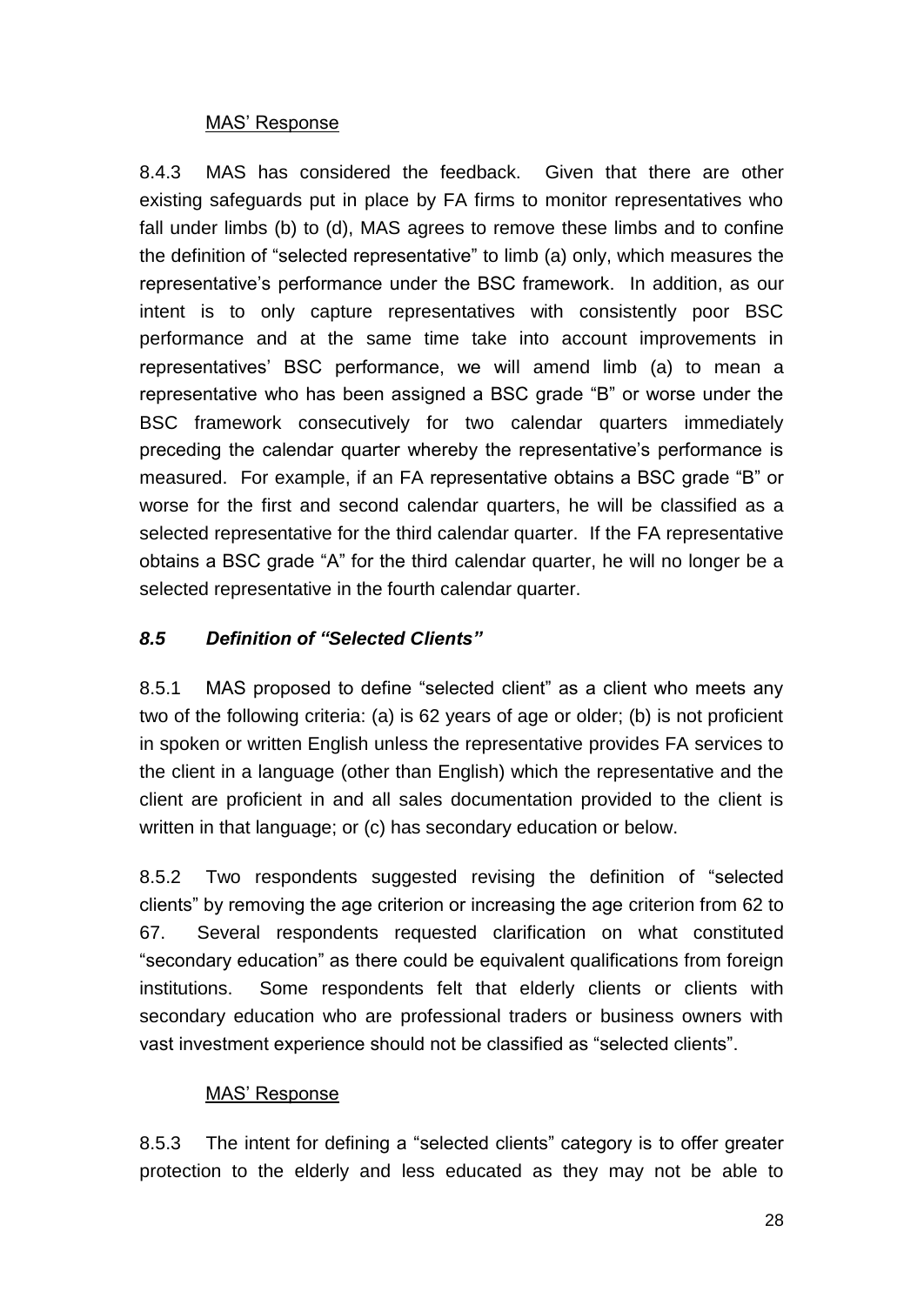safeguard their own interests. MAS notes that the current statutory minimum retirement age under the Retirement Age Act is 62. As such, we are of the view that the age criterion of 62 is appropriate.

8.5.4 MAS agrees with the suggestion to provide clarity on "secondary education" and will revise the academic qualifications criterion to include clients who have academic qualifications that are below "GCE 'O' or 'N' levels or equivalent". MAS also agrees that the investment experience of a client should be taken into consideration and will accordingly allow FA firms to deviate from the definition of "selected clients" if they have assessed a person to have the relevant investment experience.

# *8.6 Definition of "Post-Transaction"*

8.6.1 MAS proposed to define "post-transaction" to refer to the period of time from when a client's application for a transaction has been accepted by a product manufacturer.

8.6.2 We received feedback from some respondents that it is unclear when the FA firm should consider a transaction in relation to a life policy to be accepted by the product manufacturer, especially in cases where the life policy has been issued but the effective commencement date of the cover is pre-dated or post-dated, or where the life policy may not have come into legal effect notwithstanding that partial cover has commenced.

8.6.3 One respondent asked whether FA firms can be given the flexibility to sample transactions before the client's application for a transaction has been accepted by a product manufacturer in view that there is a material lag time between the application submission and acceptance by the product manufacturer. The respondent was also of the view that a transaction should be deemed to be completed once the application has been submitted to the product manufacturer.

## MAS' Response

8.6.4 Our intention is for post-transaction checks to be performed on transactions soon after the FA representative receives or is entitled to remuneration for the transaction. In the case of a life policy where the FA firm is uncertain when the client's application for a transaction is considered to be accepted by the product manufacturer, it may conduct post-transaction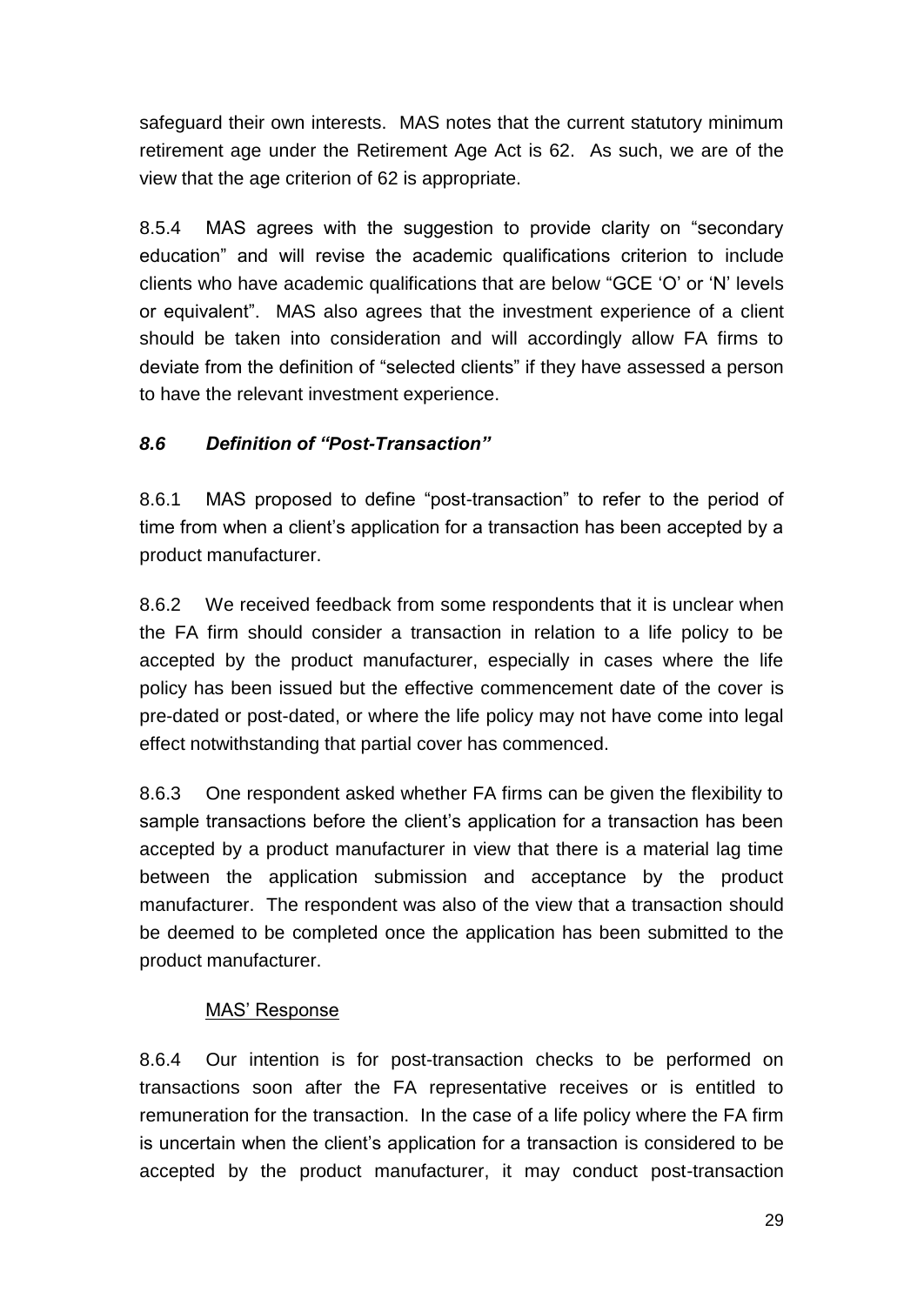checks after (i) the policy is issued; (ii) the policy takes effect; or (iii) the cover has commenced, whichever is the latest. For all other investment products, the FA firm may conduct post-transaction checks after the client's application for a transaction has been accepted by the product manufacturer.

# *8.7 Applicability of Disclosure Requirements set out in FAA-G09 and FAA-N11 under Non-Sales Key Performance Indicator (KPI) 3 on "Adequacy of Information Disclosure"*

8.7.1 Under non-sales KPI 3 "Adequacy of Information Disclosure", MAS proposed that FA firms and their representatives make reference to the Notice on Information to Clients and Product Information Disclosure (FAA-N03) on the type of information that must be disclosed to clients.

8.7.2 One respondent sought clarification on whether the disclosure requirements set out in the Guidelines on Structured Deposits (FAA-G09) and Notice on Dual Currency Investments (FAA-N11) are applicable under the BSC framework.

## MAS' Response

8.7.3 The intent is to apply all disclosure requirements set out in the various Notices and Guidelines issued by MAS for investment products under the FAA. MAS will revise non-sales KPI 3 to include the disclosure requirements set out under FAA-G09 and FAA-N11.

# *8.8 Definition of "Variable Income" in relation to an FA Representative*

8.8.1 MAS proposed to define "variable income" in relation to a representative to mean the amount of remuneration provided or to be provided to the representative, whether on a periodic basis or otherwise, which varies and is directly dependent, wholly or partly, on one or more of the following: (i) the volume or value of investment products in relation to which FA services are provided by the representative to clients; (ii) the volume or value of agreements, transactions or arrangements relating to any investment product, entered into by clients to whom the representative provided any FA service; (iii) the volume of fees or charges relating to any investment product, paid by clients to whom the representative provided any FA service; or (iv) the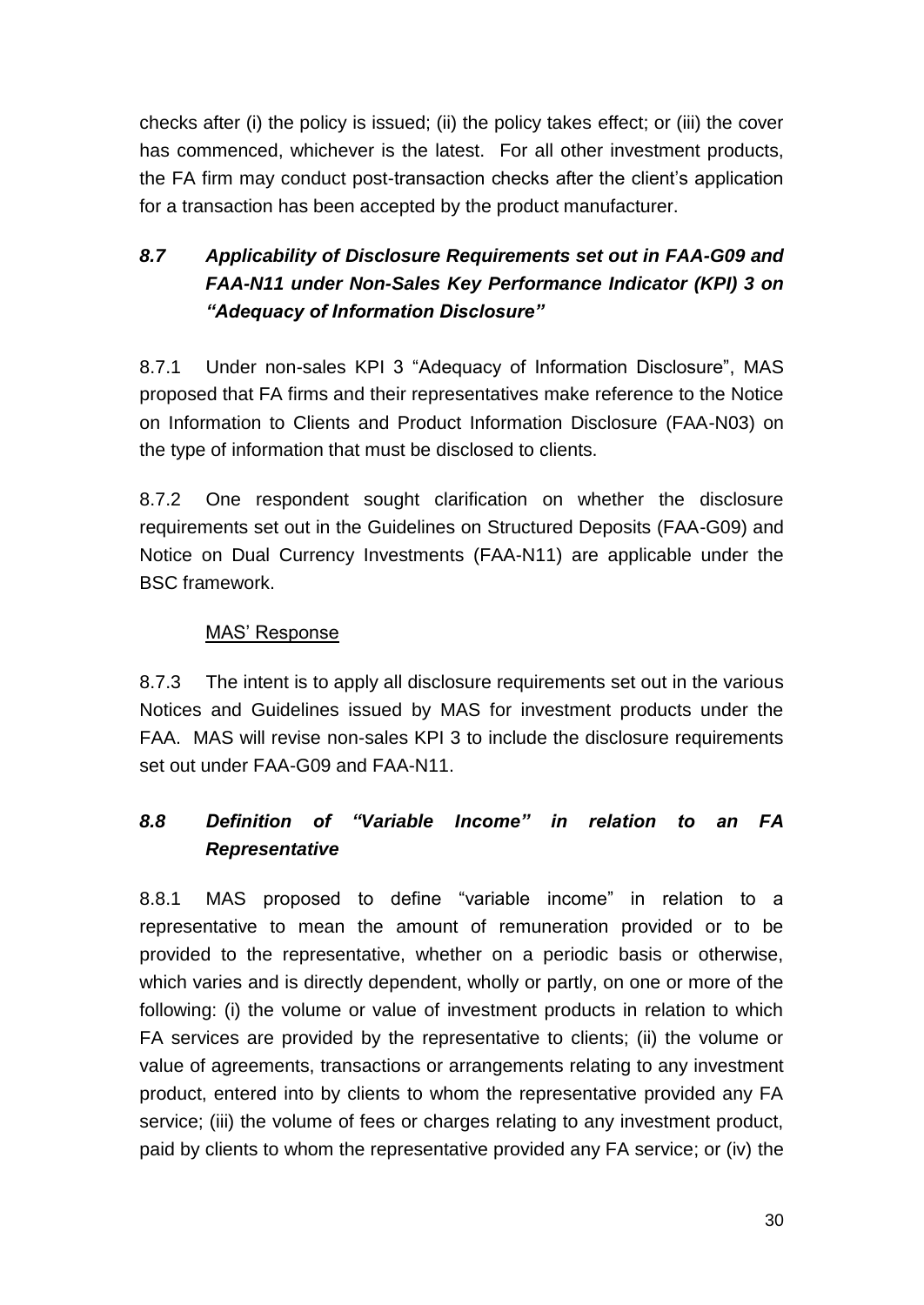volume or premiums relating to any life policy, paid by clients to whom the representative provided any FA service.

8.8.2 One respondent asked whether remuneration paid in the form of a fixed allowance for a specified period of time constitutes variable income. Some respondents sought clarification on whether persistency bonuses, wrap fees, or trailer fees paid to representatives would fall under the definition of variable income.

### MAS' Response

8.8.3 Remuneration which is of a fixed amount paid regularly regardless of sales performance will not fall under the definition of "variable income". For other forms of remuneration, given the wide range of terminology used by the industry and the differences in how FA firms structure their remuneration packages, it is not appropriate for MAS to prescribe specifically the types of remuneration caught under the definition of "variable income". FA firms are best placed to assess whether a particular type of remuneration falls within the definition of "variable income".

#### *8.9 Variable Income for Supervisors*

8.9.1 MAS proposed to define "variable income" in relation to a supervisor to mean the amount of remuneration provided or to be provided to the supervisor, whether on a periodic basis or otherwise, which varies and is directly dependent, wholly or partly, on: (i) the volume or value of investment products in relation to which FA services are provided by a representative, who is under the supervision or management of the supervisor or any other person whom the supervisor manages or supervises, to clients; (ii) the volume or value of agreements, transactions or arrangements relating to any investment product, entered into by clients to whom a representative, who is under the supervision or management of the supervisor or any other person whom the supervisor manages or supervises, provided FA services; (iii) the volume of fees or charges relating to any investment product, paid by clients to whom a representative, who is under the supervision or management of the supervisor or any other person whom the supervisor managers or supervises, provided FA services; or (iv) the volume or premiums relating to any life policy, paid by clients to whom a representative, who is under the supervision or management of the supervisor or any other person whom the supervisor manages or supervises, provided FA services.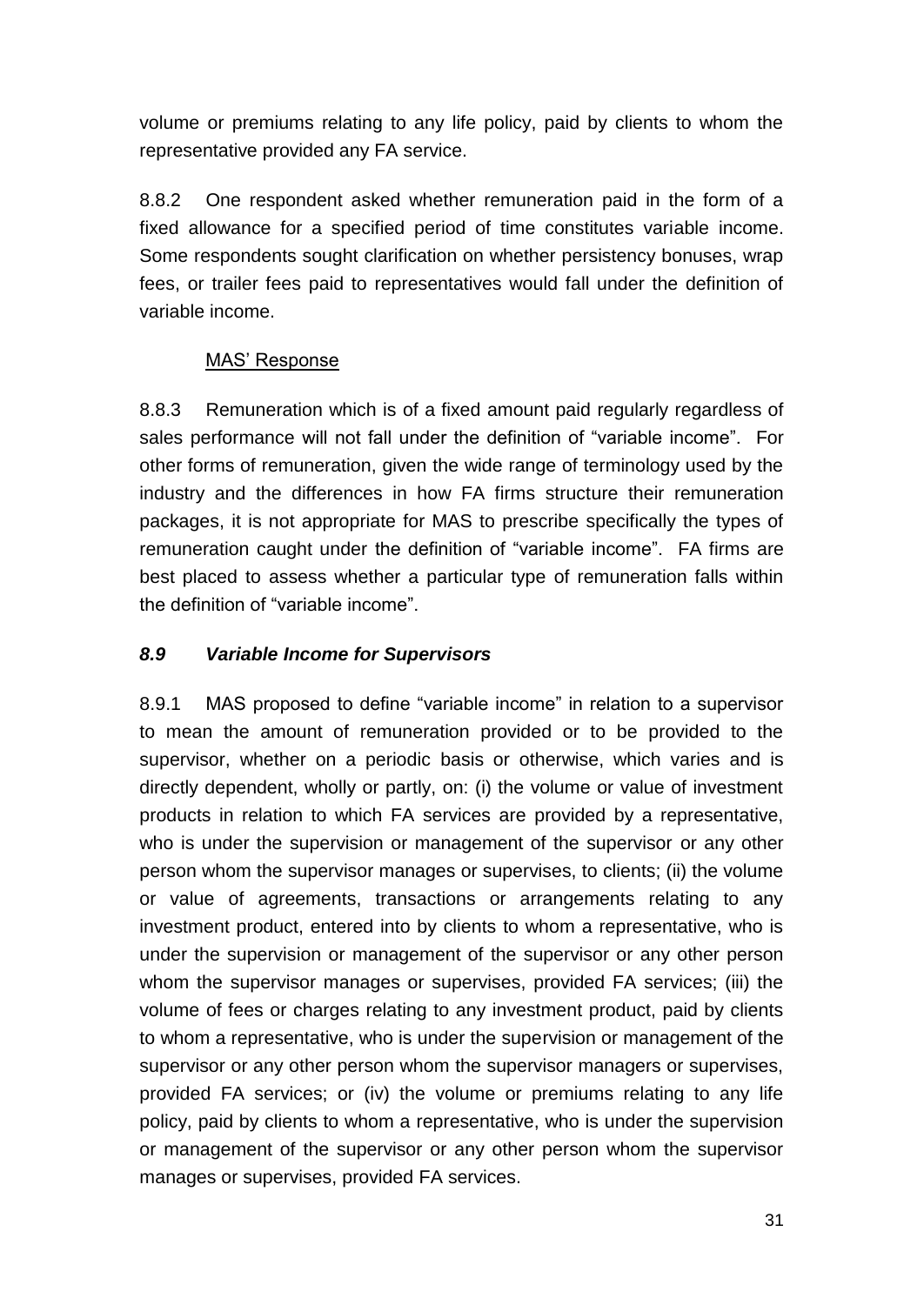8.9.2 One respondent from the banking industry requested clarification on whether the portion of annual bonus for supervisors which is not attributed to the FA activities of the bank branch is subjected to the BSC framework. Another respondent sought clarification on how the entitlement to annual bonus should be calculated given that the supervisors' entitlement is calculated on a quarterly basis.

8.9.3 One respondent queried on the treatment of proxy or covering supervisors who do not receive any commissions but the transactions which they signed off are found to have infractions.

#### MAS' Response

8.9.4 MAS would like to clarify that for a supervisor who conducts both FA activities and non-FA activities, if the FA firm is able to segregate the portion of the supervisor's annual bonus which relates to FA activities from his total bonus, then only the segregated portion of the bonus which relates to his FA activities will be considered as the specified variable income for the supervisor and subject to the requirements under the BSC framework. Once an amount of annual bonus has been classified as specified variable income, the FA firm may apportion this annual bonus into four quarters based on any reasonable parameters such as volume of business or revenue of the supervisor's business unit in each quarter. The FA firm may then derive the amount of proportioned annual bonus the supervisor is entitled to in each quarter based on the percentage of specified variable income that the supervisor is entitled to in the respective calendar quarters.

8.9.5 For covering supervisors who do not receive any commissions in relation to the infractions uncovered, MAS agrees that the infractions will not affect the supervisors' variable income. However, we expect FA firms to factor these infractions into the supervisors' annual appraisal or review.

## *8.10 Scope of Post-Transaction Checks by the ISA Unit*

8.10.1 MAS proposed to require the ISA unit to carry out and complete both documentation reviews and client surveys on every sampled transaction for each representative in a calendar quarter by no later than the end of the immediately subsequent calendar quarter.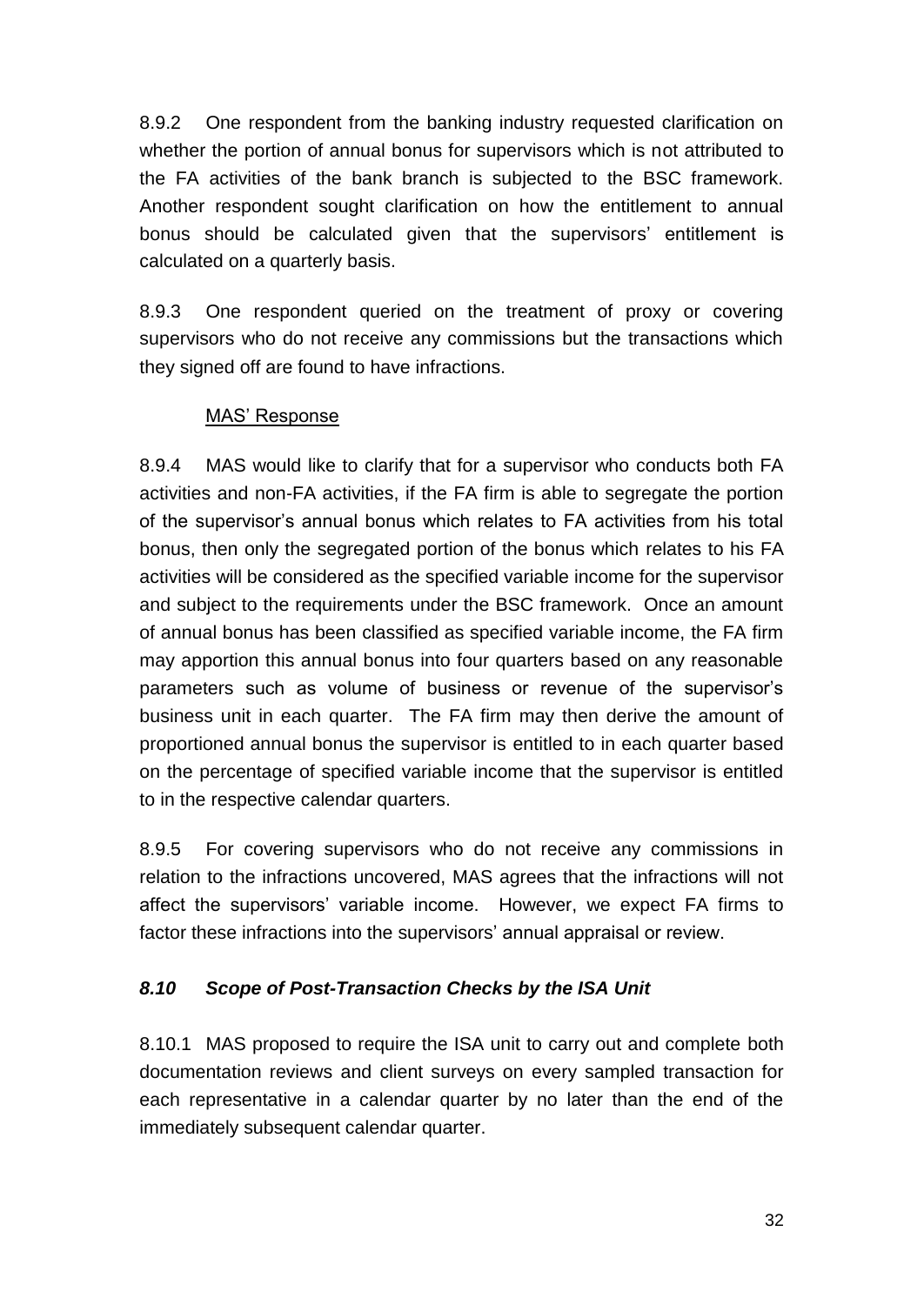8.10.2 Some respondents expressed concerns that having the ISA unit conduct client surveys on all sampled transactions would be resource intensive. Instead, they proposed for client surveys to be conducted only on transactions with red flag indicators arising from documentation reviews. One respondent proposed reducing the sample size of client surveys to one survey per representative in each calendar quarter.

8.10.3 Some respondents suggested for MAS to allow FA firms to conduct reviews of call-logs of conversations held with clients in lieu of documentation reviews and client surveys for rollover transactions in respect of investment products such as DCIs, ELNs and CLSIs. They explained that such transactions often take place over the phone and client surveys may not be effective as clients may not be able to recall details of their transactions due to multiple rollover transactions being performed over a short period of time.

8.10.4 Two respondents requested a longer timeline for the ISA unit to complete the post-transaction checks. Three respondents proposed to do away with post-transaction check for representatives who have resigned during the relevant calendar quarter or who are absent from work for a prolonged period of time.

#### MAS' Response

8.10.5 We disagree with the proposal to reduce the number of client surveys to be performed by the ISA unit. Client surveys are intended to capture infractions which may not be detected through documentation reviews. As such, they will need to be performed for every sampled transaction as a complement to documentation reviews.

8.10.6 MAS agrees to allow the ISA unit to review call-logs of conversations held with clients in lieu of documentation reviews and client surveys for rollover transactions in respect of investment products such as DCIs, ELNs and CLSIs as we recognise that this may be a more effective tool to assess the performance of representatives against the non-sales KPIs.

8.10.7 We will not provide a longer timeline for the ISA unit to complete its post-transaction checks. Instead, we will give FA firms flexibility to use the historical average transaction count method in the sampling methodology, as set out under paragraph 8.14.5 so that the ISA unit can plan for and commence its checks early. MAS recognises that there may be practical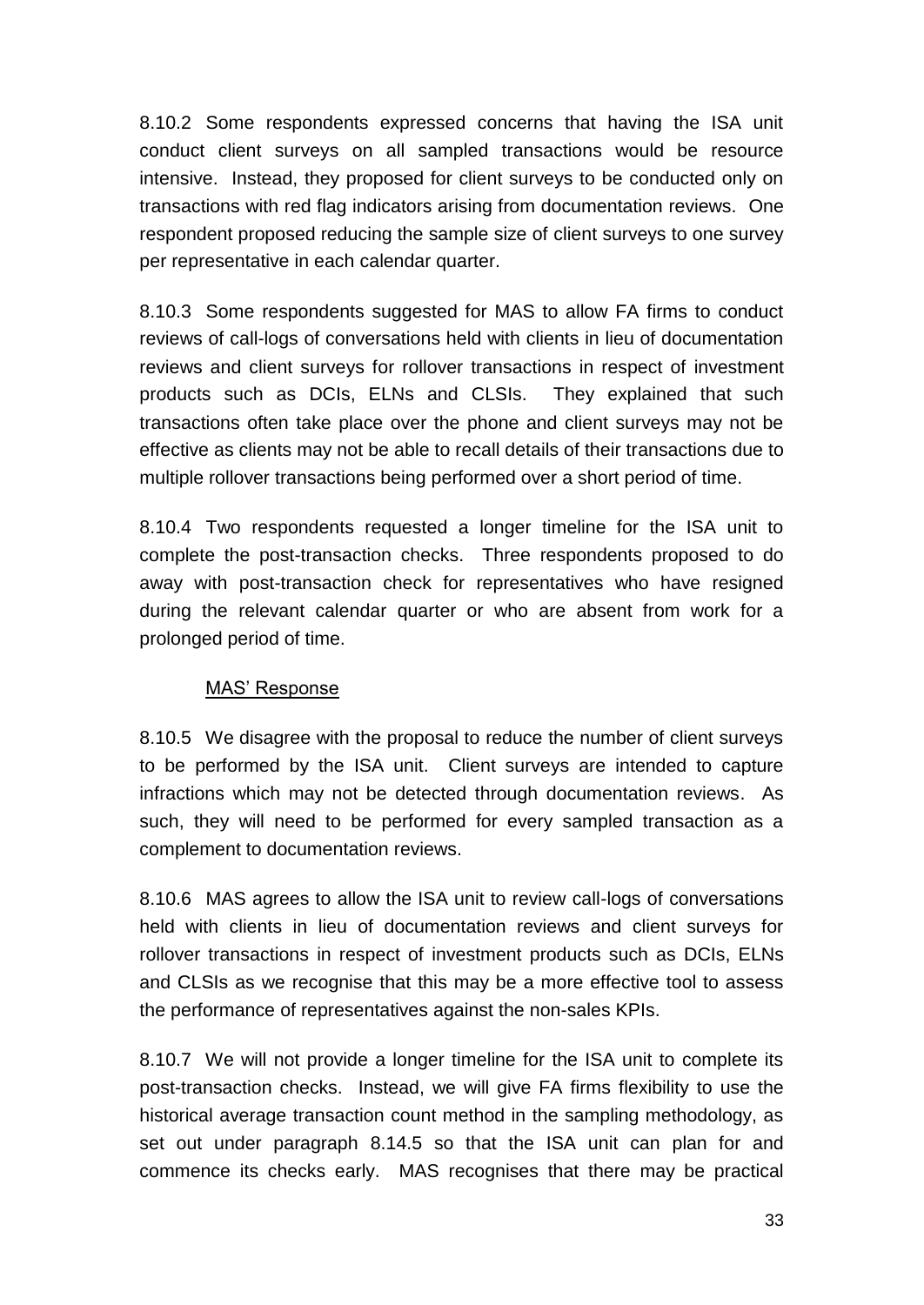difficulties in reviewing a representative's performance under the BSC framework if he resigns during the calendar quarter or is absent from work for a prolonged period. As such, we will allow FA firms to waive the BSC requirements for representatives who cease to provide FA services during the relevant calendar quarter or who do not provide FA services for a full calendar quarter provided that the FA firm has assessed and documented its assessment in writing that it is not possible for the FA firm to apply the requirements under the BSC framework.

### *8.11 Guidance on Post-Transaction Checks by ISA Unit*

8.11.1 Under the draft Guidelines on the Balanced Scorecard Framework, Reference Checks and Pre-transaction Checks (BSC Guidelines), MAS proposed to allow an FA firm to treat a client survey conducted over the phone as being closed if the FA firm is unable to reach the client after three unsuccessful attempts, and a written client survey as being closed if the FA firm does not receive any response from the client within one month from the date the written survey is sent.

8.11.2 Several respondents commented that electronic surveys should have a shorter closure time given that there is no transit time for delivery of the survey to clients. One respondent proposed that client surveys via phone calls should be conducted on three different business days and deemed as closed after these three attempts.

#### MAS' Response

8.11.3 To take into account the feedback, MAS will reduce the response deadline for electronic surveys from three weeks to two weeks. MAS agrees with the suggested approach for FA firms to conduct phone calls on three different business days.

# *8.12 Annex 1 of the draft BSC Guidelines - Guidance for Documentation Review*

8.12.1 Many respondents expressed concerns that the guidance for documentation review is too extensive and sought clarification on whether FA firms have the flexibility to modify Annex 1 to suit their business models. For instance, one respondent felt that certain questions may be more suitable for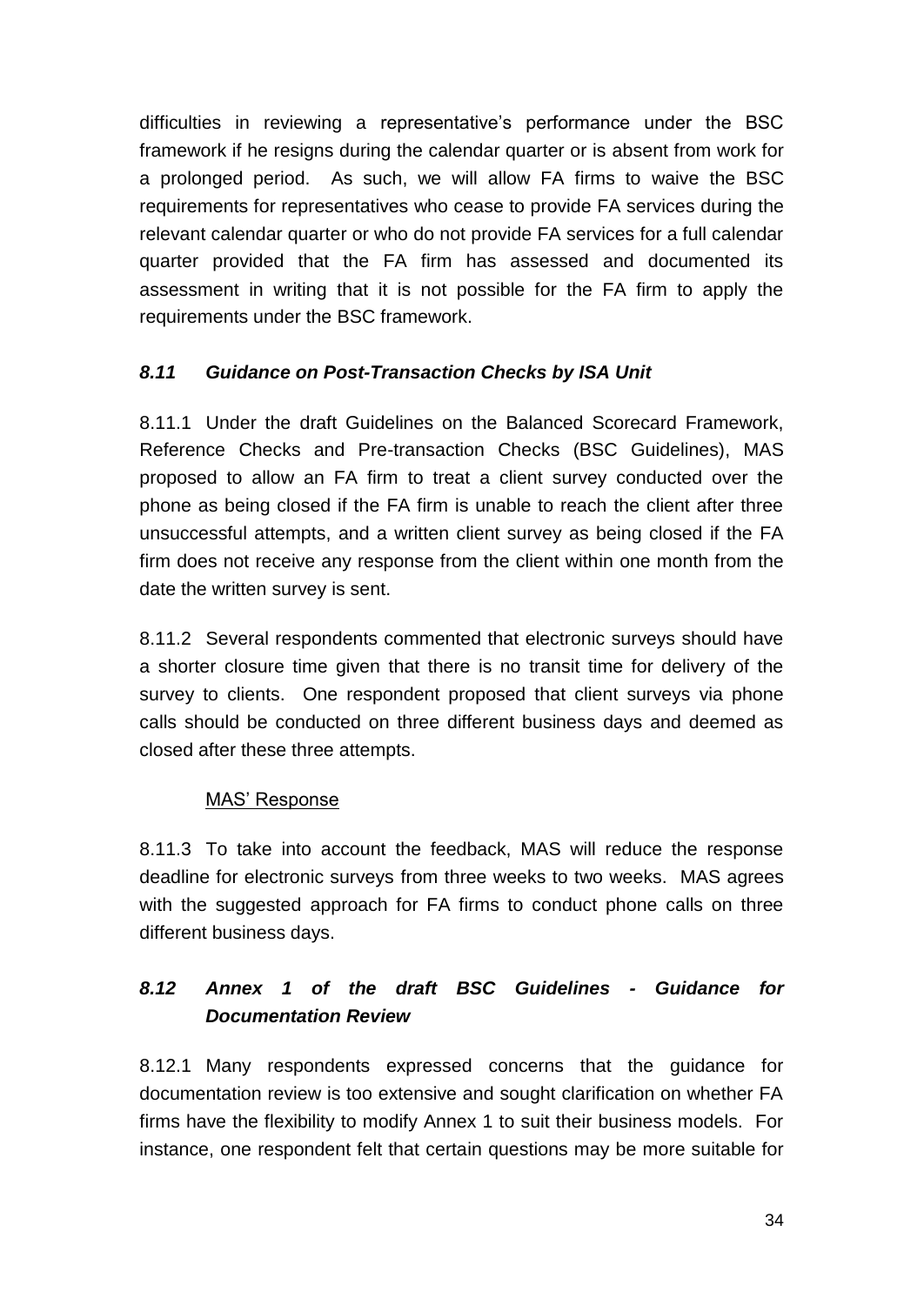insurance products only while other questions are meant for other types of investment products.

8.12.2 Another respondent commented that it is unnecessary to review whether assumptions provided by representatives in arriving at their recommendations are documented as it is not mandatory for representatives to provide assumptions for their recommendations.

8.12.3 Several respondents also sought clarification on whether representatives would be penalised if it was uncovered during documentation reviews that supervisors did not perform the necessary pre-transaction client call-backs to selected clients.

#### MAS' Response

8.12.4 Annex 1 is meant to be used as guidance for documentation review of transactions relating to all investment products, which include life policies. As such, FA firms may modify the assessment criteria or questions in the documentation review to suit their business needs or type of products transacted, without changing the substance of each assessment criteria or question.

8.12.5 MAS would like to clarify that the use of assumptions by representatives in their recommendations is not mandatory. However, where assumptions are used, the documentation review should ensure that such assumptions are reasonable and take into account the investment objectives, financial situation and particular needs of the client.

8.12.6 We would also like to assure representatives that they will not be penalised if their supervisors fail to conduct proper pre-transaction checks. The section on supervisor's checks in Annex 1 is meant to alert the ISA unit to check if the supervisor has conducted the pre-transaction client call-backs with selected clients.

# *8.13 Annex 2 of the draft BSC Guidelines – Guidance for Client Surveys*

8.13.1 One respondent sought clarification on whether clients who have informed that they do not wish to participate in any form of survey could be excluded from post-transaction checks in respect of the client surveys.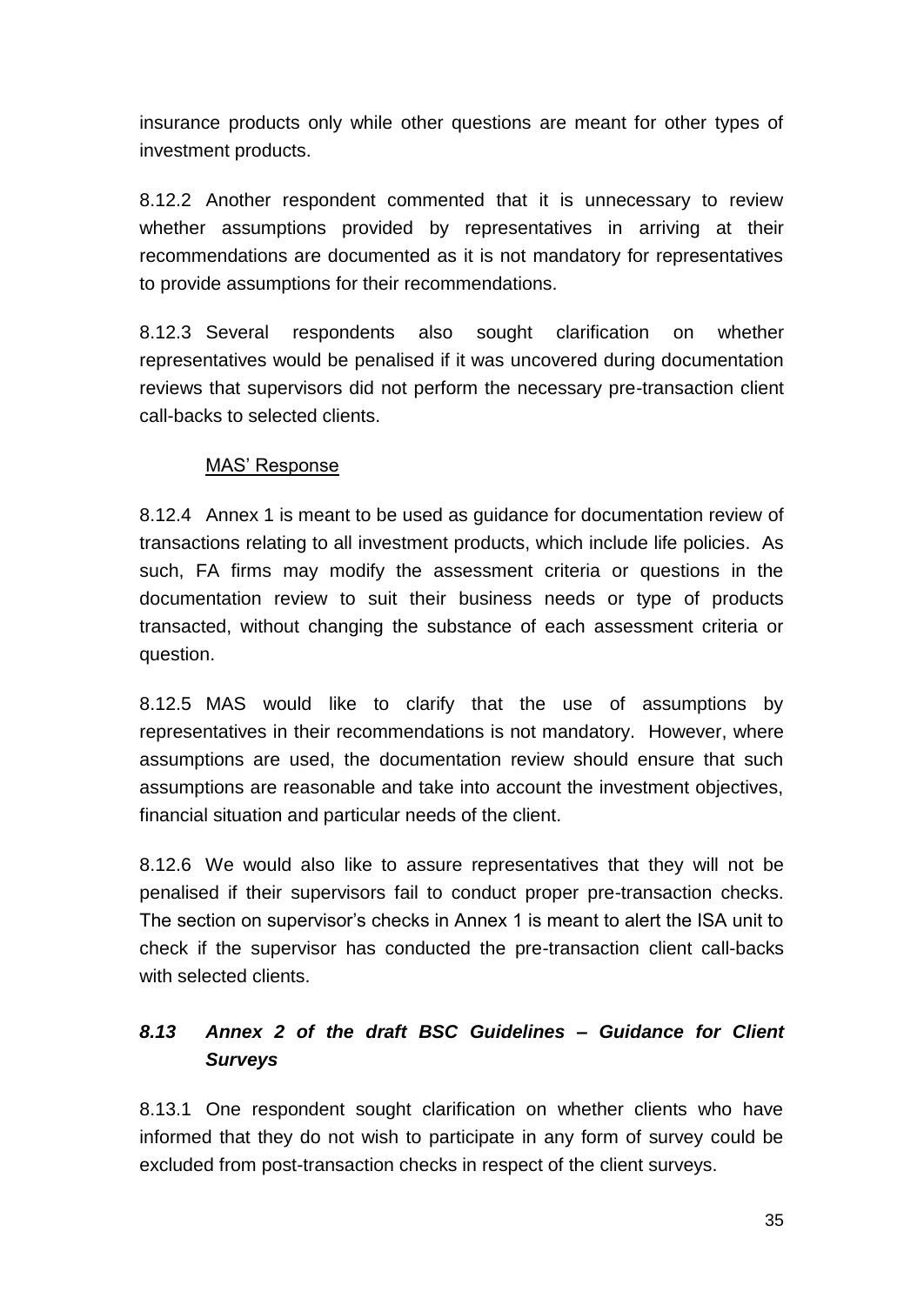8.13.2 Another respondent asked whether representatives would be penalised if clients select "Cannot recall" in response to any client survey questions.

8.13.3 MAS also received questions on whether FA firms could revise the wordings of the questions in Annex 2 to make them more client friendly and objective, for instance, by substituting the term "sales process" with "buying experience".

### MAS' Response

8.13.4 MAS agrees that clients should have a choice not to participate in the client surveys. However, there must be proper audit trail of the clients' decision.

8.13.5 MAS would like to clarify that as client surveys are only a mode to detect infractions, FA firms must conduct the necessary reviews and investigations before substantiating an infraction, regardless of whether clients indicated "Cannot recall" or indicated that they were dissatisfied with the advisory and sales process.

8.13.6 MAS agrees that FA firms may revise the language in the client surveys, where appropriate. However, to ensure the effectiveness of the client surveys, FA firms should be mindful not to change the substance of the questions in the survey.

## *8.14 Sampling Methodology*

8.14.1 MAS proposed that the ISA unit conducts up to three rounds of posttransaction checks on the transactions effected by all representatives in the calendar quarter, with a fixed sampling size for each round of checks. The ISA unit will have to move on to the next round of check whenever an infraction is detected.

8.14.2 Two respondents suggested that FA firms be given flexibility to determine the sample sizes for each calendar quarter based on historical transaction count in the preceding year rather than actual transaction count in the calendar quarter. Doing so could facilitate the planning and execution of post-transaction checks by the ISA unit as sample sizes can be determined in advance. In addition, client surveys could be performed in a more timely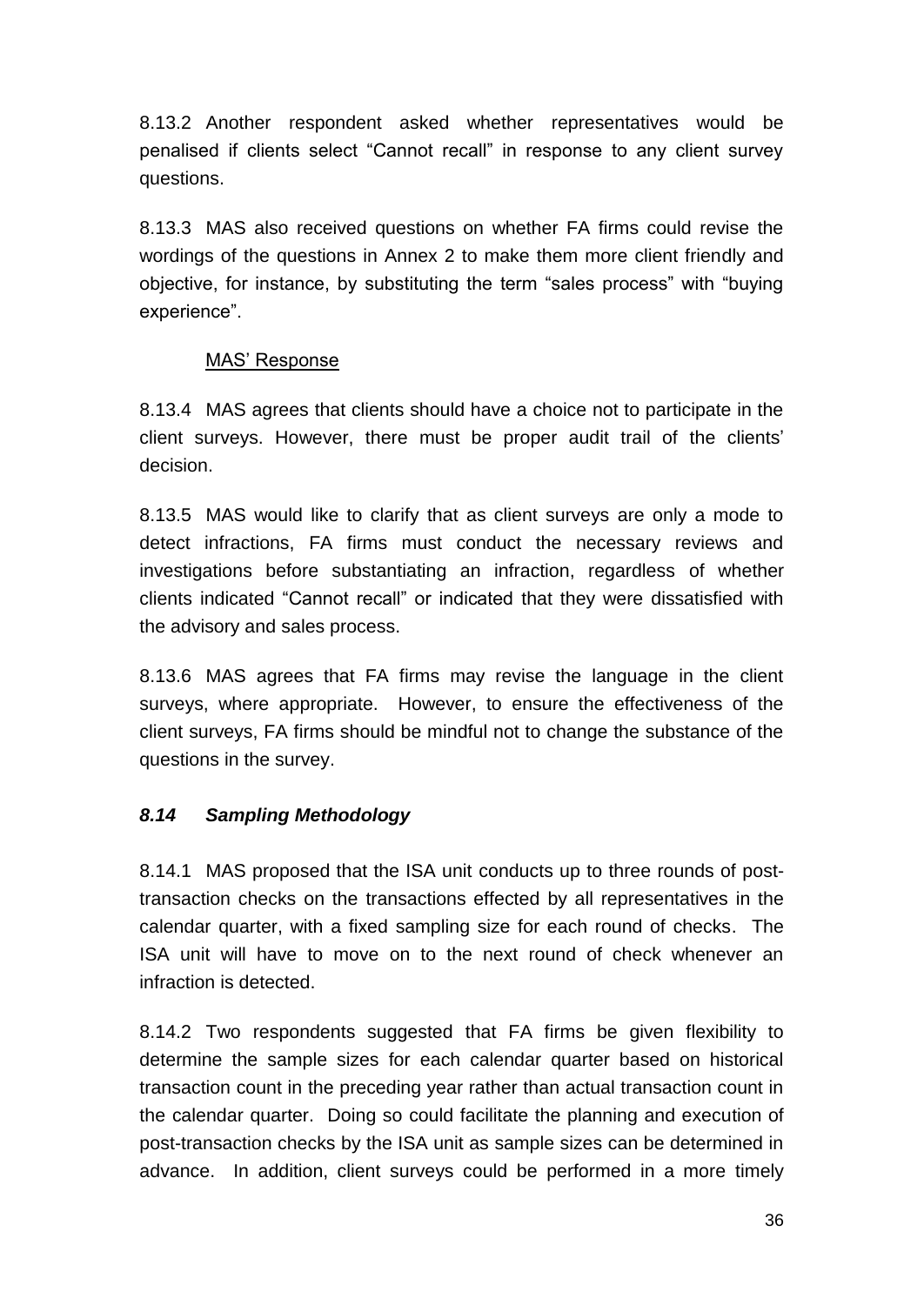manner which improves accuracy of the surveys and enhances client participation rate.

8.14.3 Some respondents suggested to reduce the percentage sample sizes in each round of post-transaction checks for representatives who solely perform rollover transactions in respect of investment products such as DCIs, ELNs and CLSIs. This is due to the short maturity periods of such investment products, which result in a significantly higher number of rollover transactions performed by such representatives in each calendar quarter.

8.14.4 One respondent sought clarification on the rationale for having to perform a second round of post-transaction check on representatives who have committed at least one case of Category 1 infraction in the first round of check given that the representative would have already been assigned a BSC grade "E".

#### MAS' Response

8.14.5 MAS accepts that giving FA firms the flexibility to determine sample sizes based on historical transaction count could increase the efficiency of post-transaction checks performed by the ISA unit. In this regard, we will allow FA firms to choose to apply either the historical average transaction count method based on the representatives' quarterly average transaction count over the past 12 months or the actual transaction count method based on the actual number of transactions effected in the calendar quarter in determining the population for sampling. However, FA firms must ensure that the same method is consistently applied across all representatives and from quarter to quarter. If the FA firms intend to vary the method used, they have to notify MAS, in writing, of the reasons for the change at least seven days prior to effecting the change. For new representatives who have provided FA services for less than 3 months, FA firms will have to apply the actual transaction count method in determining the population for sampling.

8.14.6 To address the feedback received, MAS will reduce the sample sizes for representatives who solely perform rollover transactions in relation to investment products such as DCIs, ELNs and CLSIs to 2% in the first round of sampling, 5% in the second round of sampling, and 10% in the third round of sampling. However, FA firms will be required to maintain a register of all such representatives who only provide FA services in relation to investment products such as DCIs, ELNs or CLSIs for a period of not less than five years.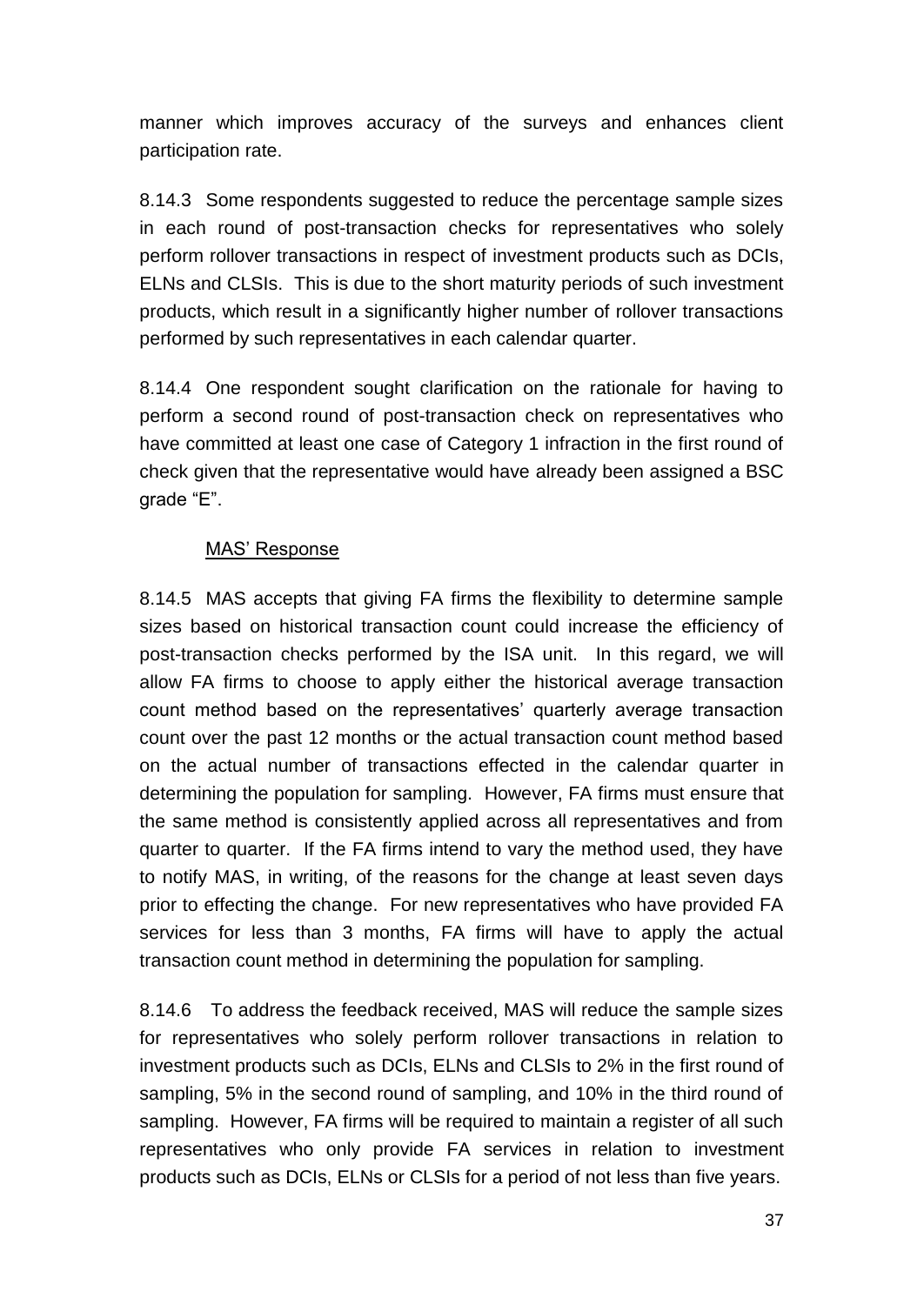8.14.7 MAS is of the view that any Category 1 infraction detected in the first round of sampling would be an indicator that the representative may have committed more cases of infractions. As such, this would warrant additional rounds of checks to be conducted. In addition, given that a representative who is assigned a BSC grade "E" may still be entitled to a small percentage (not more than 25%) of his specified variable income, additional rounds of sampling could allow the FA firm to determine the exact percentage of specified variable income that the representative should be entitled to within that range.

## *8.15 Infractions uncovered from Mystery Shopping Exercises*

8.15.1 One respondent sought clarification on when an infraction arising from a mystery shopping exercise would affect a representative's variable income. Other respondents suggested that mystery shopping exercises not be used as a punitive tool under the BSC framework.

#### MAS' Response

8.15.2 MAS would like to clarify that infractions arising from mystery shopping exercises will affect the representative's variable income in the calendar quarter in which the review and assessment is completed. Mystery shopping exercises serve as an effective tool in assessing the behaviour of representatives when dealing with clients and cannot be replaced with offsite documentation reviews. As such, MAS disagrees with the proposal to remove mystery shopping exercises as an assessment method under the BSC framework.

#### *8.16 Infractions uncovered from Substantiated Complaints*

8.16.1 One respondent sought clarification on when an infraction arising from a substantiated complaint would affect a representative's variable income. Another respondent asked whether FA firms have the discretion to decide when the assessment of a complaint will be finalised.

8.16.2 Some respondents expressed concerns that it is inequitable for the representative's variable income to be affected by a substantiated complaint in the calendar quarter when the customer complaint is substantiated (the present calendar quarter) rather than the calendar quarter when the incident which led to the complaint had occurred (the past calendar quarter). This is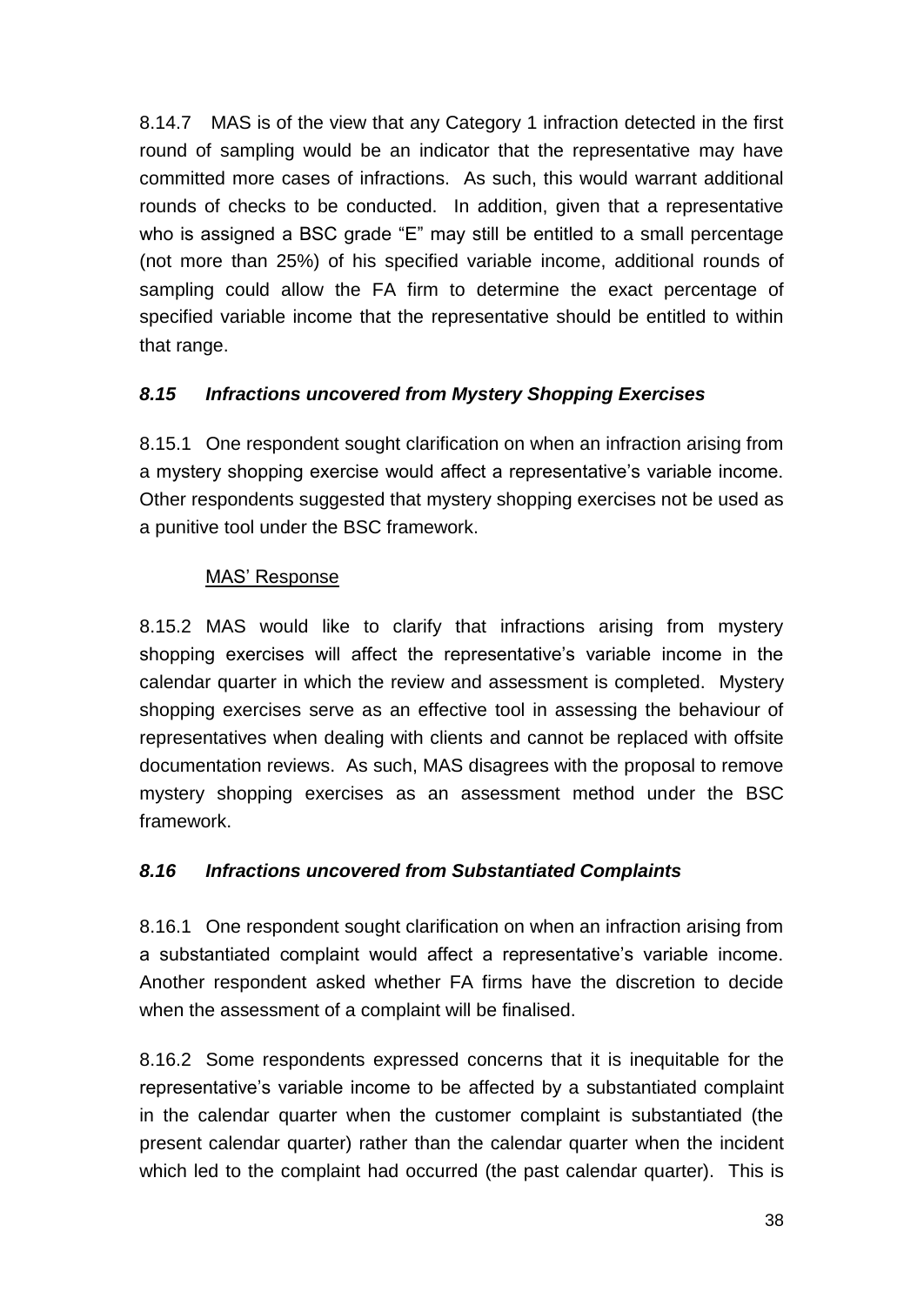because the representative's variable income in the present calendar quarter may have grown to be significantly higher than his variable income in the past calendar quarter.

8.16.3 Some respondents proposed that MAS put in place an incontestability period of five years for client complaints whereby client complaints will not impact a representative's BSC grade if the complaint is lodged more than five years after the incident, which gave rise to the complaint, took place.

#### MAS' Response

8.16.4 MAS would like to clarify that infractions arising from substantiated complaints will affect the representative's variable income in the calendar quarter in which the complaint is substantiated. While MAS will not be stipulating a timeline for FA firms to complete their review and assessment of complaints under the BSC framework, FA firms are expected to comply with the proposed Financial Advisers (Complaints Handling and Resolution) Regulations 2013.

8.16.5 We note the concerns raised by the industry that it is inequitable for substantiated complaints to affect the representative's variable income in the present calendar quarter, especially if the size of the representative's portfolio has grown substantially over time. However, MAS is of the view that requiring FA firms to reassign BSC grades and re-compute monies which representatives are not entitled to based on variable income in the past calendar quarter may be operationally challenging as FA firms will have to retain records of all past transactions on a perpetual basis. Instead, MAS has discussed and agreed with the industry to allow FA firms to apply a haircut on the amount of variable income which the representative is not entitled to, that is attributable to infractions arising from substantiated complaints if the representative's past variable income is lower than his present variable income. For example, a representative found to have one case of Category 1 infraction arising from a substantiated complaint and two cases of Category 2 infractions arising from post-transaction checks is determined not to be entitled to S\$18,000 of his variable income (S\$6,000 attributable to infractions arising from the substantiated complaint and S\$12,000 attributable to infractions arising from post-transaction checks). If the representative's past variable income is half of his present variable income, the FA firm may apply a haircut of 50% on the amount of non-entitlement attributable to infractions arising from the substantiated complaint. As such, the representative will not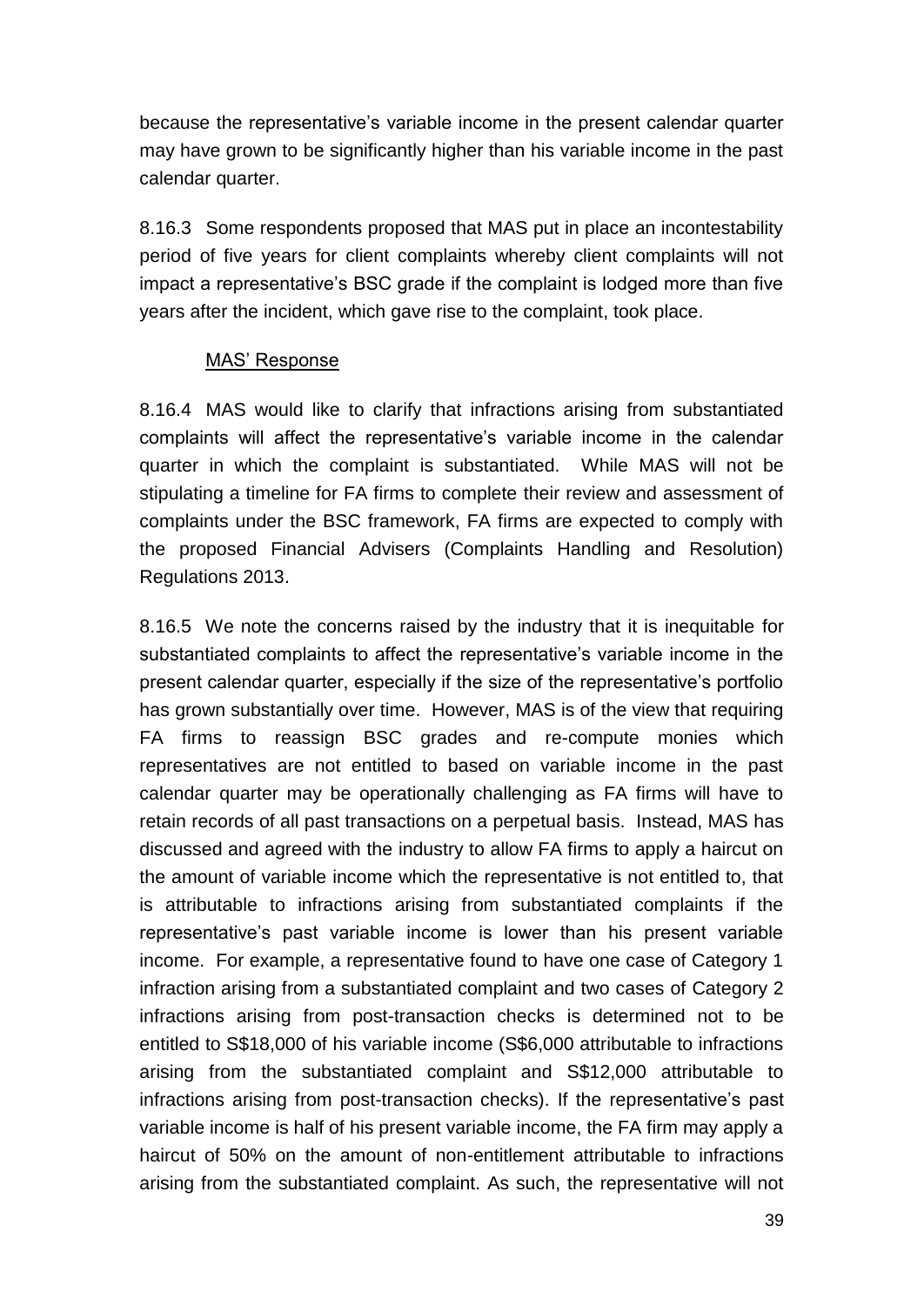be entitled to S\$15,000 of his variable income (S\$3,000 attributable to infractions arising from the substantiated complaint and S\$12,000 attributable to infractions arising from post-transaction checks).

8.16.6 MAS disagrees that an incontestability period should be imposed on client complaints. This is in line with current practice, where disciplinary action will be taken against a representative as long as a complaint is substantiated, regardless of when the complaint is reported or substantiated. In addition, as the requirements under the BSC framework will only apply to substantiated complaints in relation to incidents which occur from the date the legislative requirements for the BSC framework take effect, sufficient time would have been given to representatives to ensure that they conduct themselves in a proper manner.

## *8.17 Category 1 Infractions*

8.17.1 A Category 1 infraction refers to an infraction that has a material impact on the interest of a client or impinges on the fitness and propriety of the representative. MAS proposed to consider the situation where a representative recommends that a client switches from one investment product to another investment product as a Category 1 infraction, if the switching is unnecessary and wholly or partly for the representative's benefit. One respondent sought clarification on whether such switching transactions would have to be in relation to designated investment products in accordance with the Notice on Recommendation on Investment Products (FAA-N16). Three respondents were of the view that MAS should specify a time frame between the disposal and acquisition of investment products to allow FA firms to identify a switching transaction. Another respondent proposed to exclude situations where the unnecessary switching activity is done partly for the representative's benefit.

8.17.2 MAS also proposed to consider a situation where the representative, in relation to the provision of FA services, fails to execute the client's instructions without valid cause and the representative's failure to do so results in the client incurring losses as a Category 1 infraction. One respondent sought clarification on whether FA firms are allowed to reclassify such an infraction as a Category 2 infraction if the FA firm compensates the client such that there is no material impact on the interests of the client. Two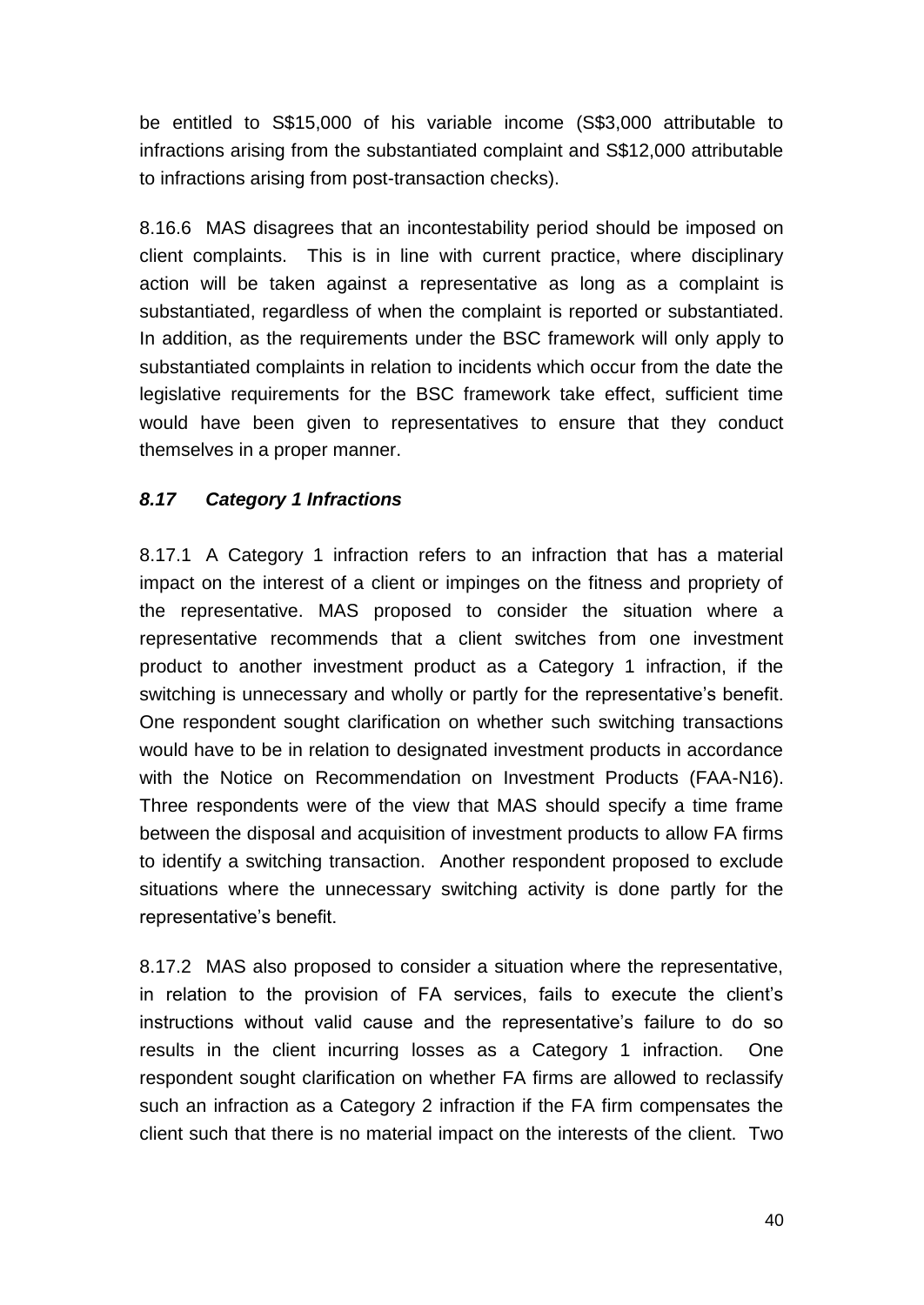respondents proposed to consider only infractions resulting in significant losses to the client as Category 1 infractions.

### MAS' Response

8.17.3 In accordance with FAA-N16, switching transactions will be restricted to designated investment products i.e. life policies and CIS. MAS does not consider it appropriate to specify a time frame between the disposal and acquisition of designated investment products given the diverse nature and characteristics of such products. In addition, unnecessary switching is not contingent upon the length of time in which an investment product is held; rather it should be based on whether the switch is considered to be unnecessary and detrimental to the client's interest. MAS also does not agree with the suggestion to exclude unnecessary switching activity done partly for the representative's benefit. All switching which is unnecessary and detrimental to the interest of the client should be considered as a Category 1 infraction.

8.17.4 MAS would like to clarify that FA firms should not take into account subsequent rectification measures performed, including compensation provided to the client, in assessing the impact of the infraction on clients' interests. MAS agrees that only situations where the failure to execute the client's instructions results in the client incurring material losses will be classified as a Category 1 infraction. In determining the materiality of the losses, FA firms should take into account the personal financial situation and circumstances of the client.

## *8.18 Category 2 Infractions*

8.18.1 Several respondents have requested MAS to provide further guidance on what would constitute a Category 2 infraction (i.e. any infraction which is not classified as a Category 1 infraction) or examples of Category 2 infractions.

## MAS' Response

8.18.2 We note the industry's request and will be working with the industry associations on a list of examples of Category 2 infractions to be incorporated into the BSC Guidelines.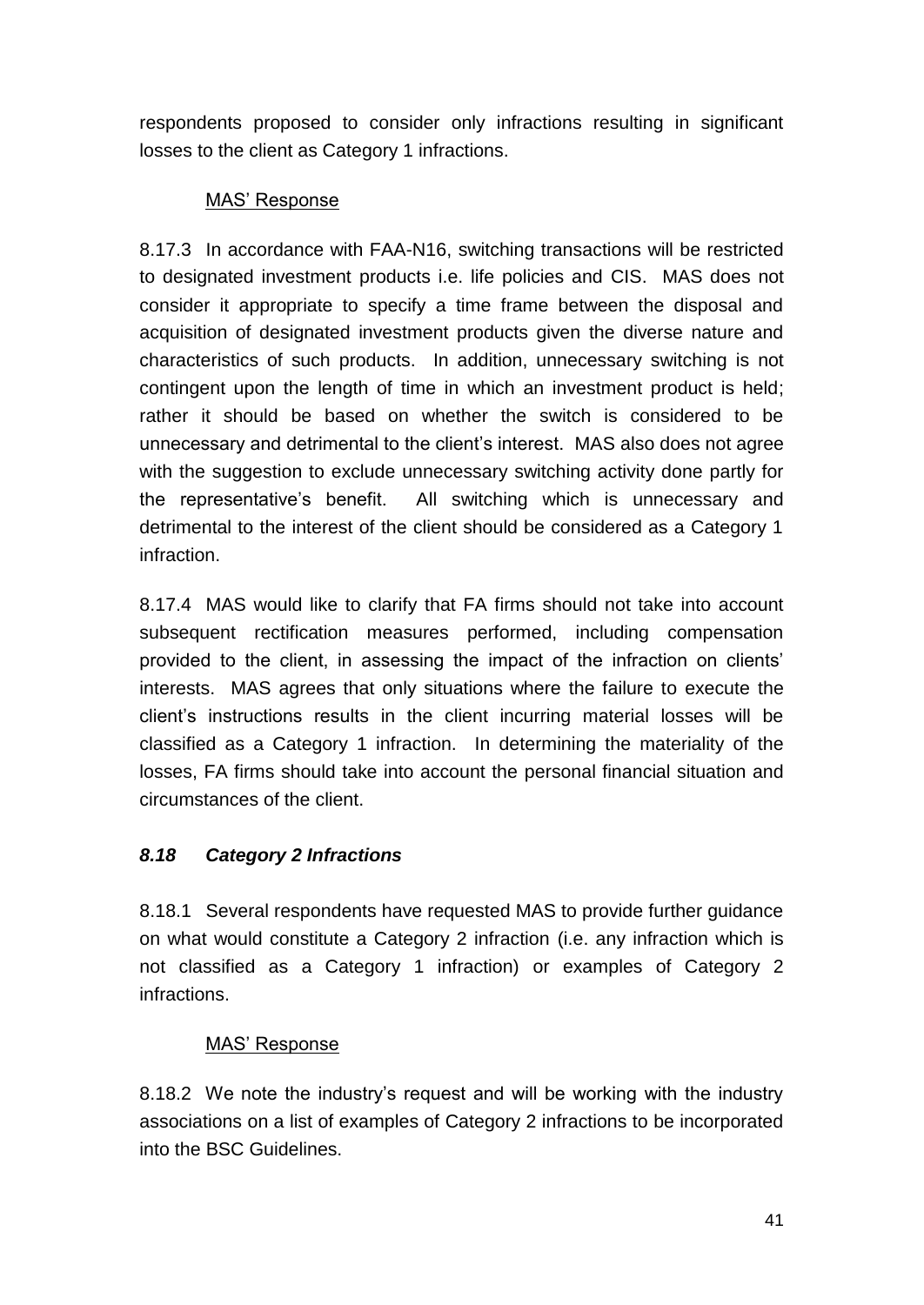# *8.19 Classification of Infractions and Annex 3 of draft BSC Guidelines on Examples of Category 1 Infractions*

8.19.1 MAS proposed not to require the ISA unit to consider minor lapses or administrative oversights in relation to a sampled transaction, a finding from a mystery shopping exercise or a complaint, which do not affect clients' interest, as infractions. One respondent requested MAS to provide examples on minor lapses and administrative oversights which can be disregarded as infractions.

8.19.2 MAS also proposed to consider a situation where a representative recommends a client to purchase an investment product using his Central Provident Fund (CPF) monies but failed to inform the client of the current interest rates payable under the CPF Ordinary Account and Special Account, and the minimum interest rate guaranteed under the CPF Act (Cap. 36), as a Category 1 infraction. This is because the client might not have bought the investment product if he had known that the potential returns from the investment product may be lower than the interest rates he would earn under his CPF account. One respondent commented that the failure to disclose the interest rates payable under the CPF Ordinary Account and Special Account should be deemed as a minor infraction given that such rates are published by the CPF and are commonly known to investors.

#### MAS' Response

8.19.3 MAS recognises that it is important for FA firms to be able to clearly distinguish what can or cannot be regarded as an infraction. As such, we will amend the BSC Notice to provide the circumstances under which minor lapses or administrative oversights can be disregarded as an infraction. Notwithstanding that, MAS would like to highlight that it is undesirable for FA representatives to have many minor lapses or administrative oversights, and the ISA unit should assess the fitness and propriety of such representatives.

8.19.4 On the non-disclosure of CPF interest rates, MAS would like to clarify that where the disclosure of interest rates payable under the CPF Ordinary Account and Special Account is material to the decision making of a client, any failure to disclose such information to the client will be considered as a Category 1 infraction.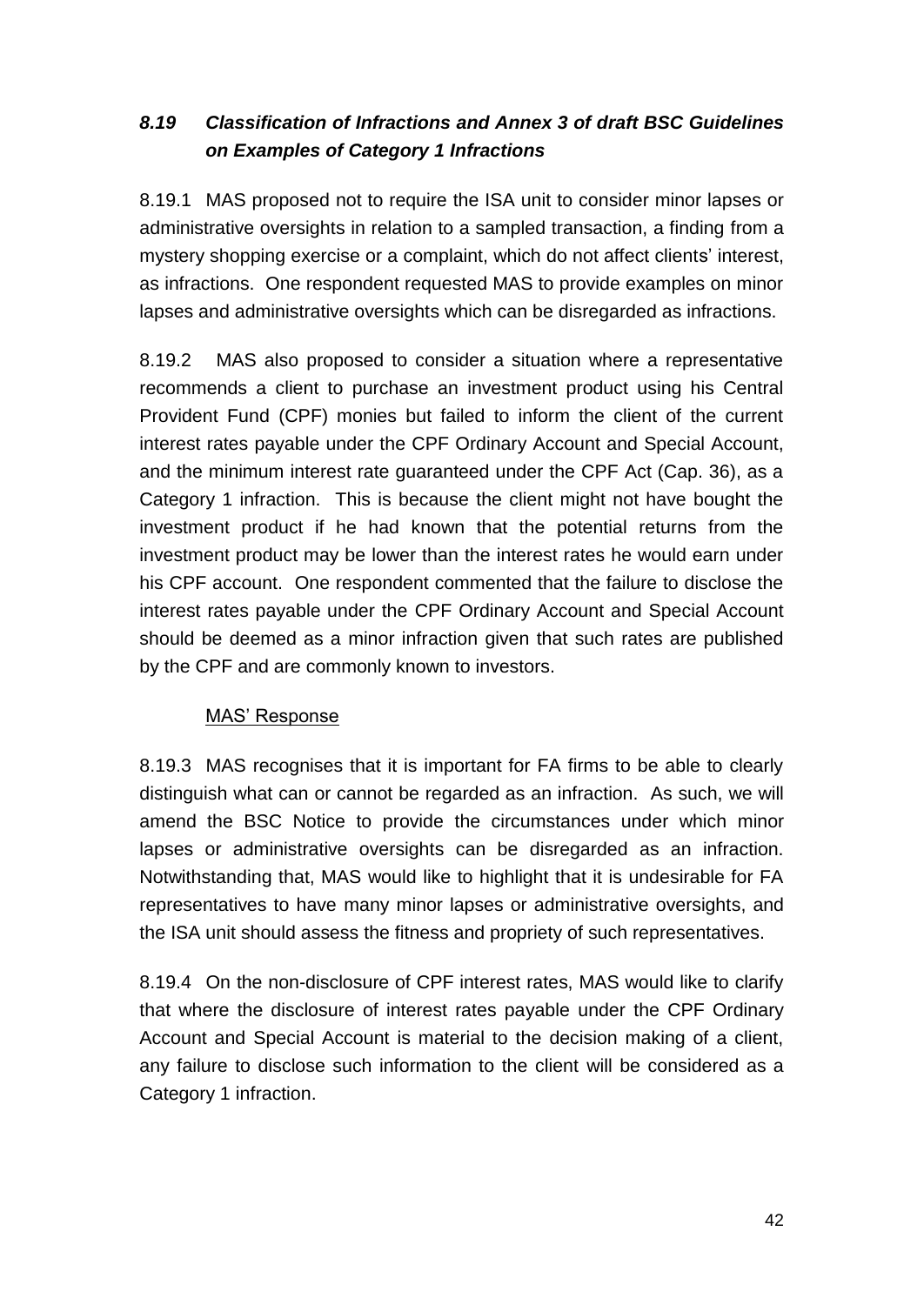### *8.20 Rectification of Infractions arising from Post-Transaction Checks*

8.20.1 MAS proposed to require FA firms to rectify all infractions uncovered by the ISA unit. Some respondents sought clarification on whether FA firms have the flexibility to determine the type of rectification measures to be performed, including not taking any rectification action based on the facts and circumstances of the infraction.

#### MAS' Response

8.20.2 FA firms can decide on the type of rectification measures to take, including no action, for all infractions uncovered by the ISA unit. FA firms must, however, ensure that such decisions are properly justified and documented.

### *8.21 Grading Table for Supervisors*

| BSC grade for<br>a<br>supervisor<br>for<br>a<br>calendar quarter                                                                                                                                                                                                                 | Percentage of total specified variable income <sup>1</sup> from<br>all representatives under his supervision that a<br>supervisor is entitled to in a calendar quarter |  |
|----------------------------------------------------------------------------------------------------------------------------------------------------------------------------------------------------------------------------------------------------------------------------------|------------------------------------------------------------------------------------------------------------------------------------------------------------------------|--|
| A                                                                                                                                                                                                                                                                                | 100%                                                                                                                                                                   |  |
| B                                                                                                                                                                                                                                                                                | 75% to less than 100%                                                                                                                                                  |  |
| С                                                                                                                                                                                                                                                                                | 50% to less than 75%                                                                                                                                                   |  |
| D                                                                                                                                                                                                                                                                                | 25% to less than 50%                                                                                                                                                   |  |
| Е                                                                                                                                                                                                                                                                                | 0% to less than 25%                                                                                                                                                    |  |
| <sup>1</sup> Percentage of total specified variable income = $(Sum)$<br>of specified variable income which a supervisor is<br>entitled to in a calendar quarter under the BSC<br>framework, in respect of every representative under his<br>x 100%<br>supervision or management) |                                                                                                                                                                        |  |
| (Sum of specified variable income of the supervisor in<br>the same calendar quarter which is subject to the BSC<br>framework, in respect of every representative under his<br>supervision or management)                                                                         |                                                                                                                                                                        |  |

8.21.1 MAS proposed the following grading table for supervisors: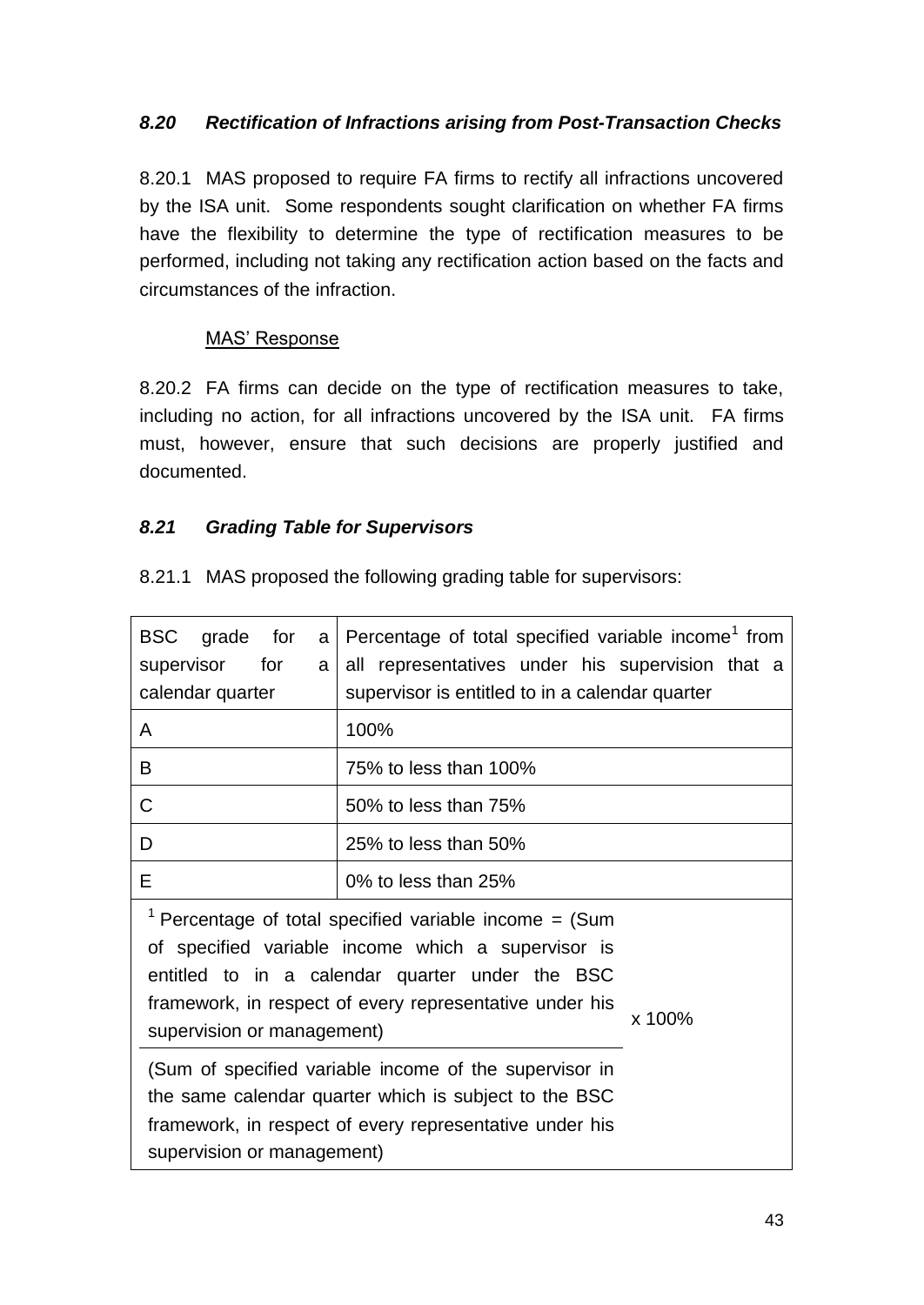8.21.2 One respondent commented that the current BSC grading for supervisors is too onerous as in order for a supervisor to be assigned a BSC grade "A", every representative under him must attain a BSC grade "A". Another respondent commented that the supervisor's grading table penalise supervisors with a smaller span of control given that a supervisor who supervises a small number of representatives is more likely to be graded "E" if the supervisor has one representative graded "E" (E representative) under him, as compared to another supervisor who also has one E representative under him but supervises a larger number of representatives. As such, the respondent suggested using a fixed number of E representatives under the supervisor as a criterion to determine whether the supervisor should be assigned a BSC grade "E". In addition, respondents expressed concerns on whether there are penalties for supervisors who are assigned BSC grades from "B" to "D".

#### MAS' Response

8.21.3 MAS notes the feedback that it may be difficult for supervisors to achieve a BSC grade "A", and will revise the supervisor's grading table into the following four categories – 75% to 100% entitlement (Good); 50% to less than 75% (Satisfactory); 25% to less than 50% (Fair) and 0% to less than 25% (Unsatisfactory). We will not be prescribing the penalties for supervisors who are assigned BSC grades "Satisfactory" and "Fair" (formerly BSC grades "B" to "D"), and will allow flexibility for FA firms to determine the appropriate course of action for these supervisors. The revised supervisor's grading table is set out below.

| Percentage of total specified variable   BSC grade for a supervisor for a<br>income <sup>1</sup> from all representatives under $\vert$ calendar quarter<br>his supervision that a supervisor is<br>entitled to in a calendar quarter |                |
|---------------------------------------------------------------------------------------------------------------------------------------------------------------------------------------------------------------------------------------|----------------|
|                                                                                                                                                                                                                                       |                |
| 75% to 100%                                                                                                                                                                                                                           | Good           |
| 50% to less than 75%                                                                                                                                                                                                                  | Satisfactory   |
| 25% to less than 50%                                                                                                                                                                                                                  | Fair           |
| 0% to less than 25%                                                                                                                                                                                                                   | Unsatisfactory |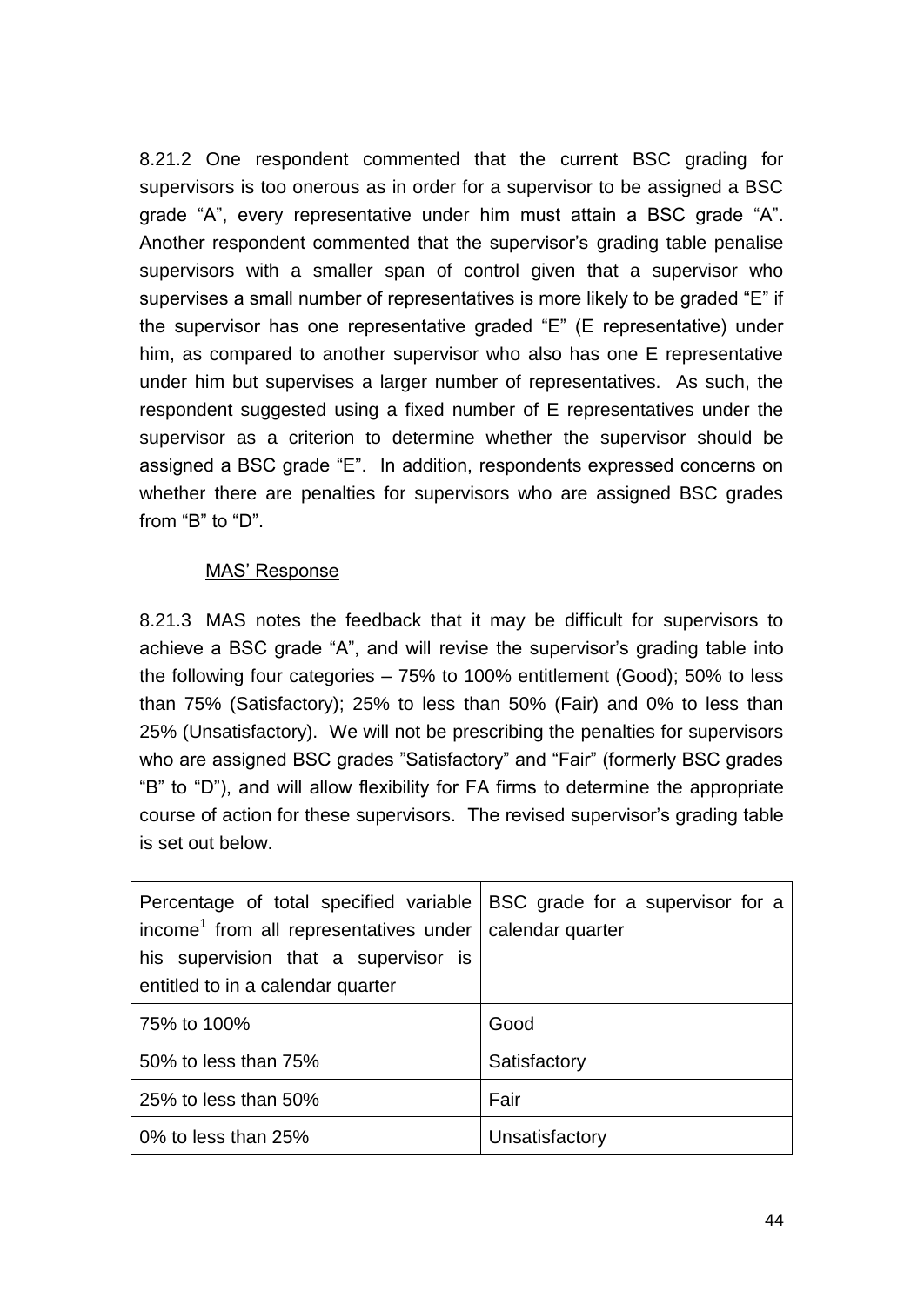$1$  Percentage of total specified variable income = (Sum of specified variable income which a supervisor is entitled to in a calendar quarter under the BSC framework, in respect of every representative under his supervision or management) x 100% (Sum of specified variable income of the supervisor in the same calendar quarter which is subject to the BSC framework, in respect of every representative under his supervision or management)

8.21.4 MAS disagrees with the observation that the current grading methodology penalises a supervisor with a smaller span of control. This is only true if the E representative makes a significant contribution to the variable income of his supervisor. We are also of the view that setting a fixed number of E representatives under the supervisor as a criterion to determine whether the supervisor should be assigned BSC grade "Unsatisfactory" (formerly BSC grade "E") will unfairly penalise supervisors with a higher span of control as they will accordingly have a higher possibility of having more E representatives.

8.21.5 As supervisors are typically remunerated based on a percentage of their representatives' sales performance, the current grading methodology works on the principle that a supervisor's entitlement under the BSC framework is calculated based on the BSC performance of all the representatives under the supervisors, weighted according to the amount of remuneration derived from each representative. Accordingly, the methodology is fair as the BSC grade of a representative who contributes more to his supervisor's remuneration should have a greater weightage in the evaluation of his supervisor's BSC grade. As an example, if Team 1 comprises a supervisor with two representatives who make equal contributions to the variable income of their supervisor and they are assigned BSC grades of "A" and "E" respectively, and Team 2 comprises a supervisor with 10 representatives who also make equal contributions to the variable income of their supervisor and there are 9 representatives assigned BSC grades of "A" and 1 representative assigned a "E" grade, it is reasonable to expect the E representative's grade to have a greater impact on the BSC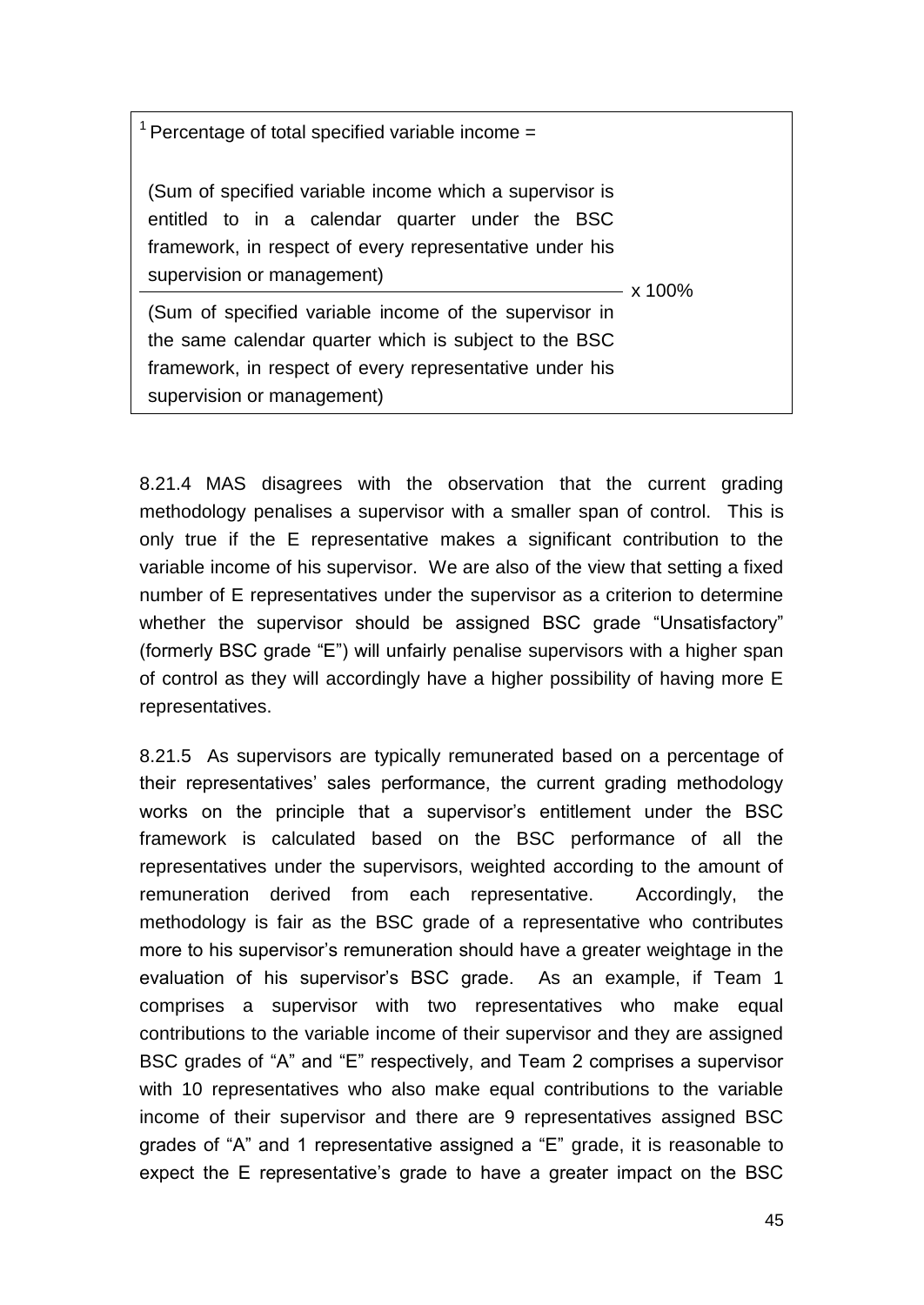grade of Team 1's supervisor than Team 2's supervisor. Conversely, if Team 1's E representative only contributes to 10% of the variable income of his supervisor, the impact of both E representatives' BSC grades on their supervisors in both teams is expected to be similarly limited.

### *8.22 Assignment of BSC Grades to Supervisors*

8.22.1 With respect to the assignment of BSC grades to supervisors, one respondent sought clarification on whether supervisors who do not earn variable income tied to the sales performance of representatives should be assigned BSC grades. Another respondent requested clarification on how individuals acting as both a representative and a supervisor, should be assessed.

#### MAS' Response

8.22.2 Supervisors who do not earn any variable income will not be assigned any BSC grade. Notwithstanding that, FA firms are expected to monitor the supervisor's performance against how well representatives under his supervision perform in relation to the non-sales KPIs and factor such assessments into the supervisor's appraisal, including remuneration and promotion reviews. We will allow flexibility for FA firms to decide on the appropriate method for factoring representatives' performance into the assessment of their supervisor. MAS will also require individuals with dual responsibilities to be assigned two separate BSC grades, one for his role as a supervisor and the other for his role as a representative.

# *8.23 Recovery of Non-Entitlement of BSC Monies from Representatives and Supervisors*

8.23.1 MAS proposed that FA firms recover the specified variable income which representatives and supervisors are not entitled to in a calendar quarter, by no later than the end of the immediately subsequent calendar quarter.

8.23.2 Several respondents proposed for FA firms to be allowed to recover monies which representatives and supervisors are not entitled to (nonentitlement), by no later than the end of two quarters after the transactions are concluded rather than the end of the immediate preceding quarter.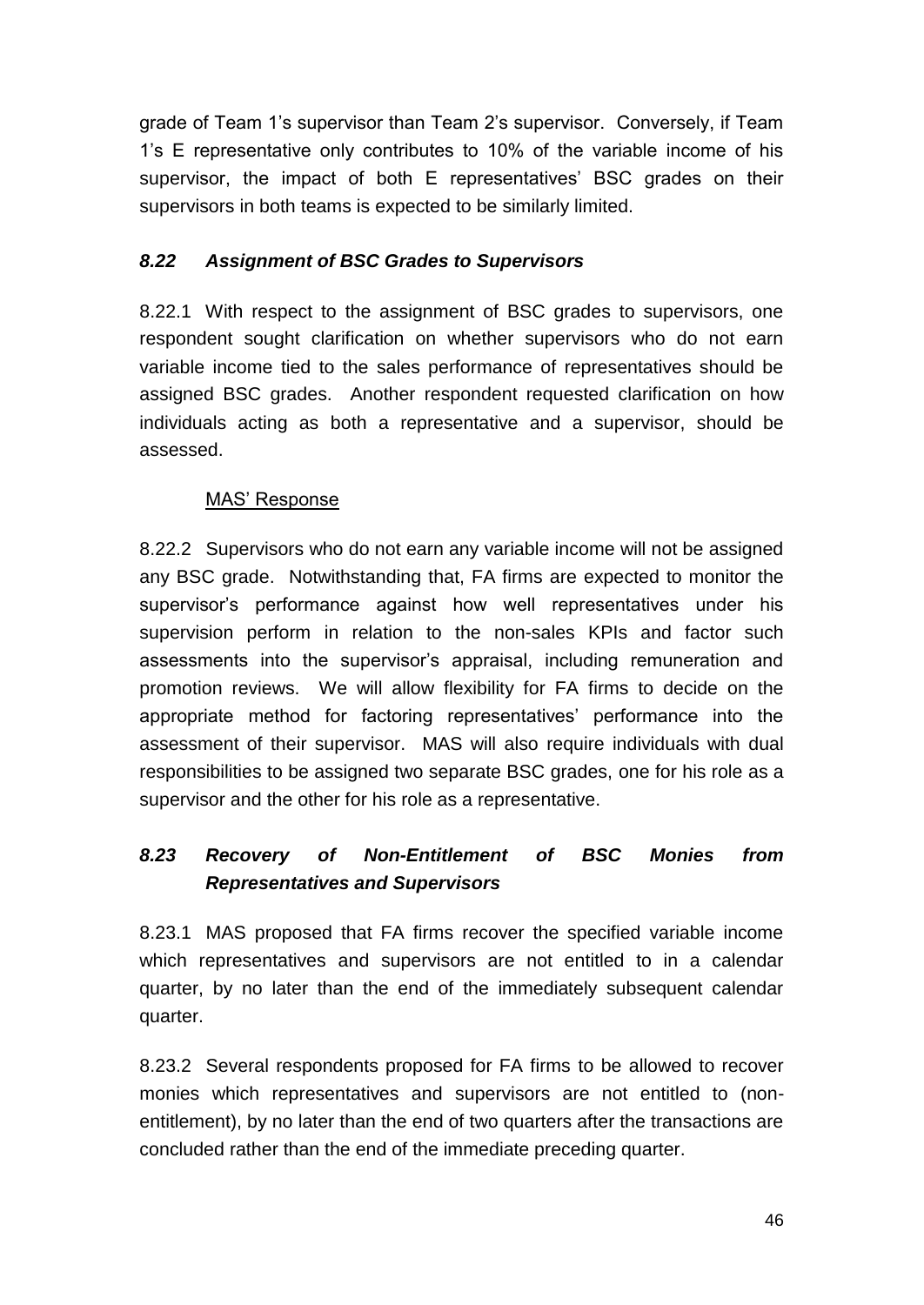8.23.3 Some respondents commented that as complaints may be received by FA firms only years after the transactions have closed and considerable time is required to investigate any complaint, the recovery of monies should be carried out only in the period the complaint is substantiated.

8.23.4 A few respondents requested flexibility in deciding the manner in calculating the non-entitlement arising from complaints, such as the amount of non-entitlement and timing of recovery.

8.23.5 One respondent suggested not recovering the non-entitlement from representatives and supervisors who have left the FA firm while another respondent sought clarification whether the FA firm will be in breach of any legislation if the FA firm is unable to recover monies from a representative who has become bankrupt.

### MAS' Response

8.23.6 MAS agrees that it is appropriate to extend the timeline for recovery of non-entitlement to no later than the end of two subsequent calendar quarters after the measurement quarter, and will revise the requirement accordingly.

8.23.7 With regard to infractions arising from complaints, MAS would like to clarify that it is our intent for such infractions to be factored into a representative's BSC grade in the calendar quarter in which the complaint is substantiated.

8.23.8 For consistency across the FA industry, all FA firms should calculate the entitlements for representatives and supervisors in accordance with the BSC methodology prescribed, and not based on any manner an FA firm deems appropriate.

8.23.9 MAS recognises that it may not be practicable for FA firms to recover monies from representatives or supervisors who have left the FA firm. We would like to clarify that FA firms will not be in breach of the BSC rules if they are unable to recover monies from representatives or supervisors under such circumstances as long as the firms can show that they have taken reasonable steps to recover the monies or have a reasonable basis for not doing so.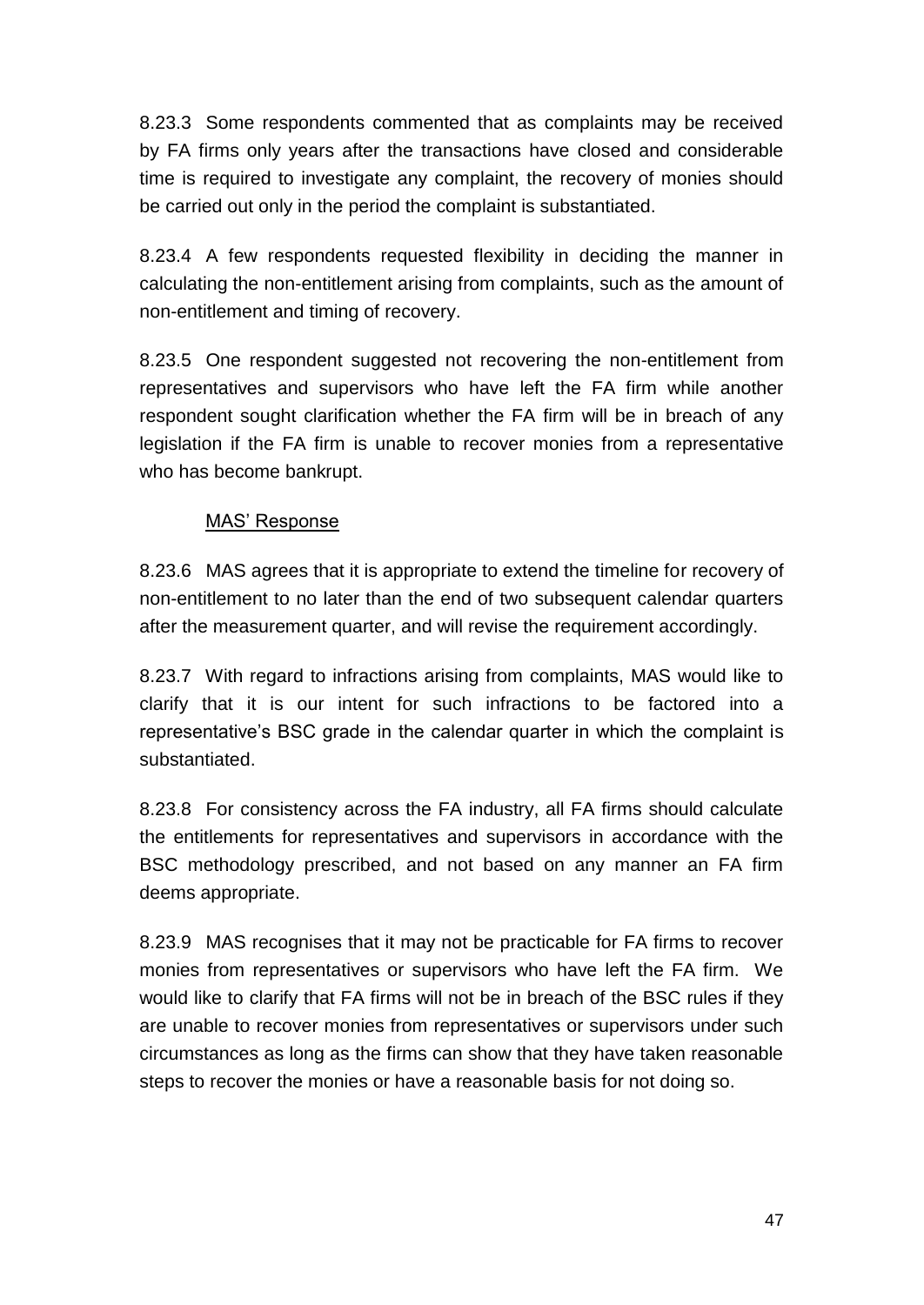## *8.24 Avenue for Appeal by Representatives and Supervisors*

8.24.1 In respect of the proposal for FA firms to put in place a process for addressing appeals made by representatives or supervisors in relation to the BSC framework, one respondent requested MAS to provide guidance on addressing such appeals.

#### MAS' Response

8.24.2 MAS will leave it to FA firms to put in place an appropriate appeal process for the BSC framework. This is consistent with the current practice for FA firms to put in place an internal process to address appeals by their representatives for disciplinary actions taken against them for any misconduct committed.

## *8.25 Treatment of E Representatives*

8.25.1 MAS proposed that FA firms place every E representative under close supervision. This includes placing the E representative under the supervision of a supervisor who has been assigned a BSC grade "A" in the preceding two consecutive calendar quarters, and having the supervisor accompany the E representative during the advisory and sales process for a minimum period of three months.

8.25.2 Many respondents expressed concerns about the practical difficulties in implementing this rule. They commented that a supervisor graded "Good" (formerly BSC Grade "A") from another team will not be willing to take over the supervision of the E representative as this may potentially pull down the supervisor's own grading. Respondents proposed having the supervisor of the E representative accompany the E representative during the advisory and sales process instead, given that it is more appropriate for the supervisor to improve the performance of his own representatives rather than those from other teams.

8.25.3 A few respondents felt that the requirement to accompany E representatives for a minimum period of three months would be too onerous for supervisors. One respondent proposed for FA firms to place the E representative under a training programme for three months in lieu of having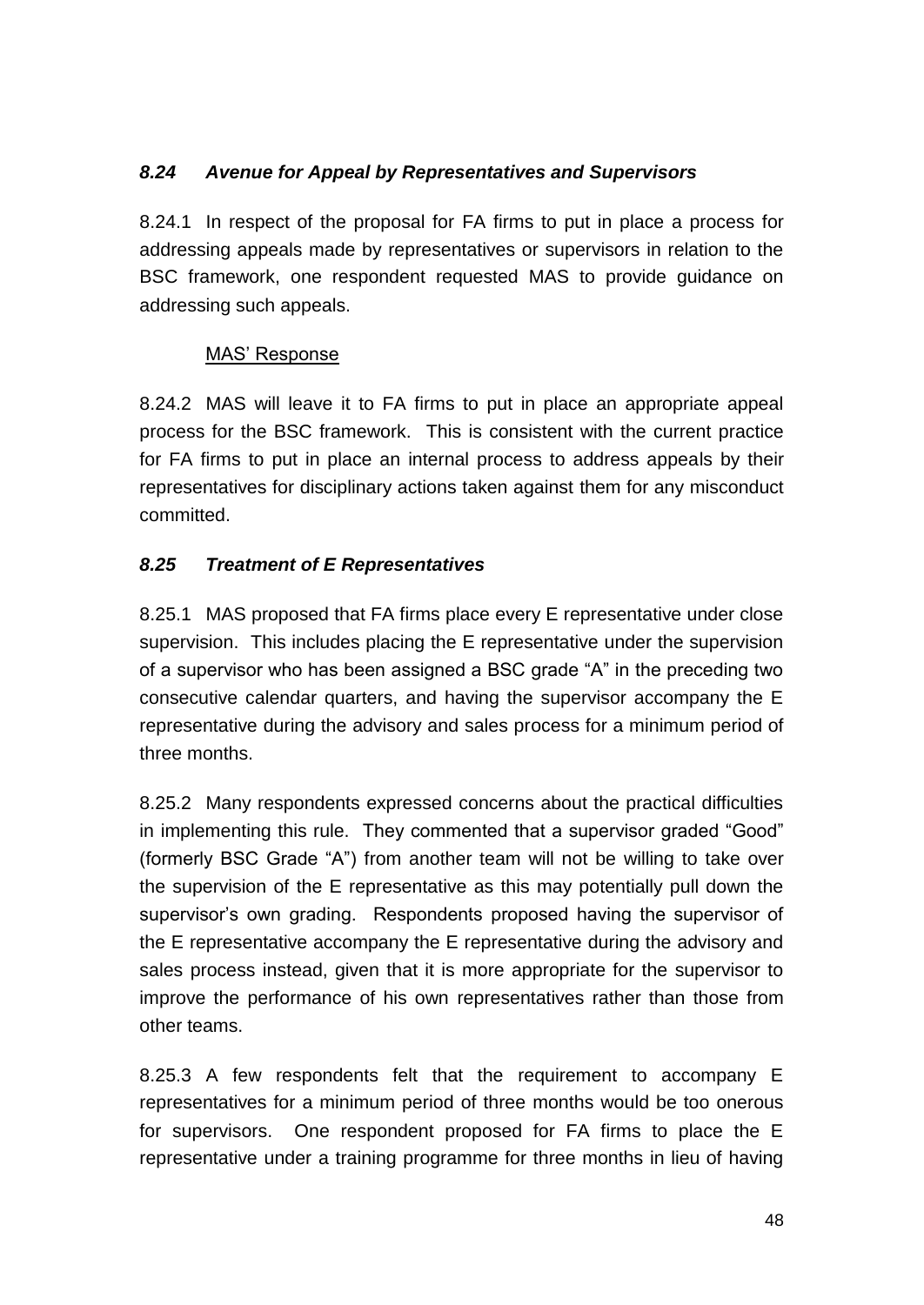the supervisor accompany the E representative for all advisory and sales activities. Another respondent suggested requiring the supervisor to accompany the E representative for three closed sales only, to align with the industry practice where supervisors are required to accompany new representatives for their first three closed sales.

#### MAS' Response

8.25.4 MAS has considered the feedback and agrees that placing the E representative under the supervision of a supervisor graded "Good" may not be operationally feasible. We will remove this requirement in the BSC Guidelines and allow the E representative to continue to be under the supervision of his existing direct supervisor. Notwithstanding that, if the direct supervisor of the E representative has been graded "Unsatisfactory" in the same calendar quarter as the E representative, his supervisory role should be performed by another supervisor in a higher tier who has not been graded "Unsatisfactory" in the same calendar quarter. If every supervisor in a higher tier is graded "Unsatisfactory" or there are no supervisors in a higher tier, the FA firm would have to designate a person who is independent and suitably qualified to perform the supervisory role. In addition, the FA firm will have to submit a remedial plan to MAS on the steps it intends to take to improve the performance of the relevant team comprising the E representative and supervisor(s) assigned BSC grade(s) of "Unsatisfactory".

8.25.5 MAS notes the feedback that the current requirement of a supervisor accompanying an E representative for three months could be too onerous given that the volume of transactions conducted by the E representative could be very high in a calendar quarter. In view that the ISA unit is also required to conduct full-scale post-transaction checks on such E representatives, MAS agrees to reduce the intensity of the close supervision measures carried out by supervisors. We will require supervisors to accompany the E representative for a minimum of five closed sales instead of three months.

# *8.26 Treatment of Supervisors who are Assigned a BSC Grade of "Unsatisfactory" (Formerly BSC Grade "E")*

8.26.1 For a supervisor who has been assigned a BSC grade of "Unsatisfactory", MAS proposed that the FA firm conduct a review to ascertain whether his oversight of the representatives under his supervision or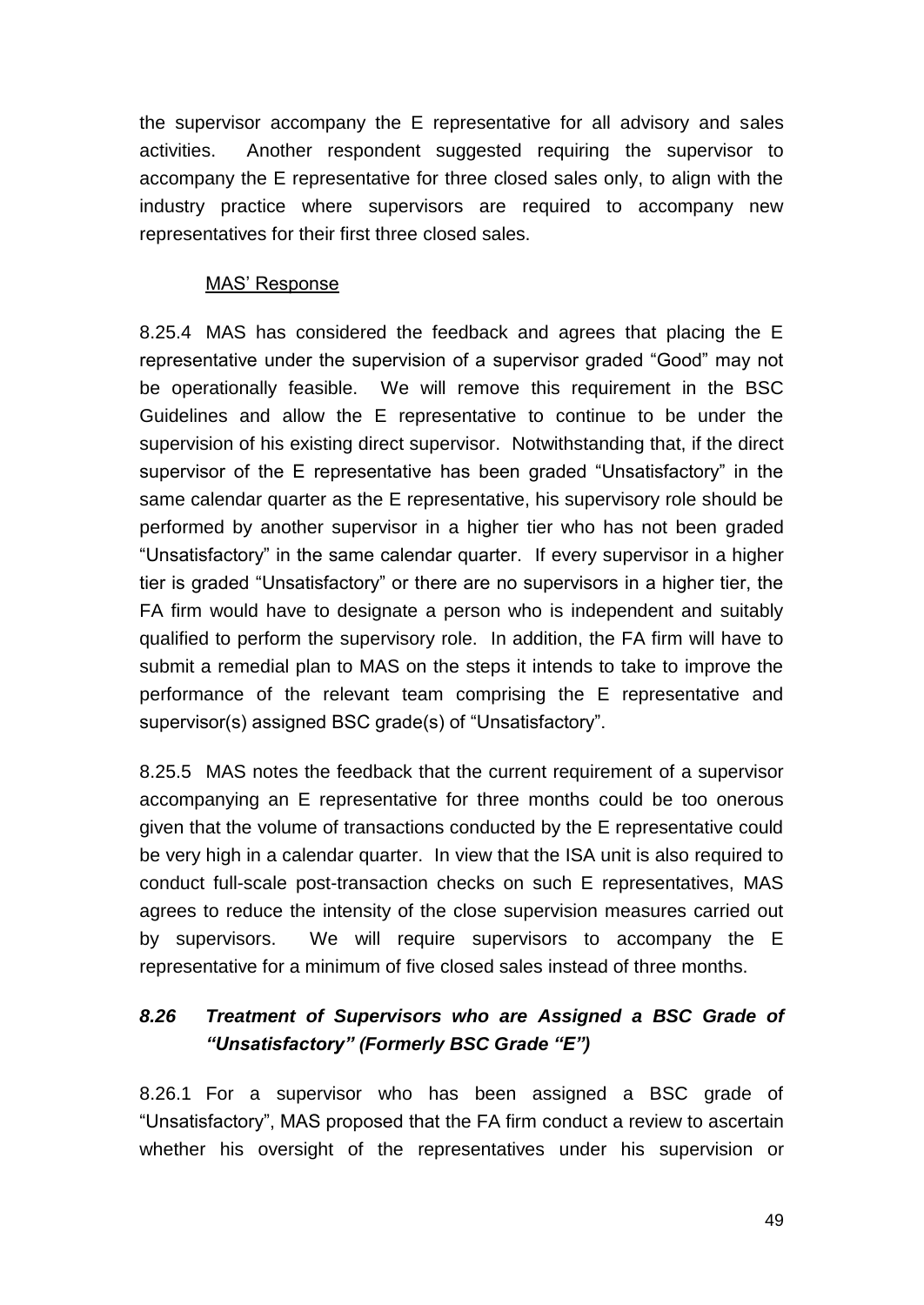management is adequate, and if necessary, reduce the number of representatives under his supervision or management.

8.26.2 One respondent sought clarification on whether the reduction of representatives under a supervisor who is assigned a BSC grade of "Unsatisfactory" is a minimum standard for compliance or an example of a measure that may be undertaken by the FA firm. If this measure is an example of a range of measures that the FA firm may adopt, the respondent suggested that MAS provide more examples of measures which the FA firm may adopt to address the issue of inadequate oversight by supervisors, such as imposing a moratorium on the recruitment of new representatives by the supervisor.

#### MAS' Response

8.26.3 MAS would like to clarify that the proposed measure to reduce the number of representatives under a supervisor graded "Unsatisfactory" is an example of a measure that may be undertaken by the FA firm. We will revise the BSC Guidelines to include the example of imposing a moratorium on the recruitment of new representatives as another proposed measure that FA firms can take against supervisors graded "Unsatisfactory".

## *8.27 Reference Checks on Representatives by FA Firms*

8.27.1 MAS proposed that an FA firm conducts reference check on an individual whom it intends to recruit as a representative or supervisor and who had previously been a representative or supervisor for another FA firm. This could be done by requesting from the previous principal, the BSC grades which were assigned to the individual in the final 4 calendar quarters of his tenure with his previous principal.

8.27.2 Two respondents sought clarification on whether the existing reference check forms used by FA firms could be amended to incorporate the requirements on reference checks under the BSC framework or whether FA firms are required to operationalise these requirements separately.

8.27.3 One respondent felt that if a representative had been employed by more than one principal in his previous four calendar quarters, it would suffice to conduct reference checks with the representative's latest principal only. A few respondents asked whether FA firms are expected to conduct reference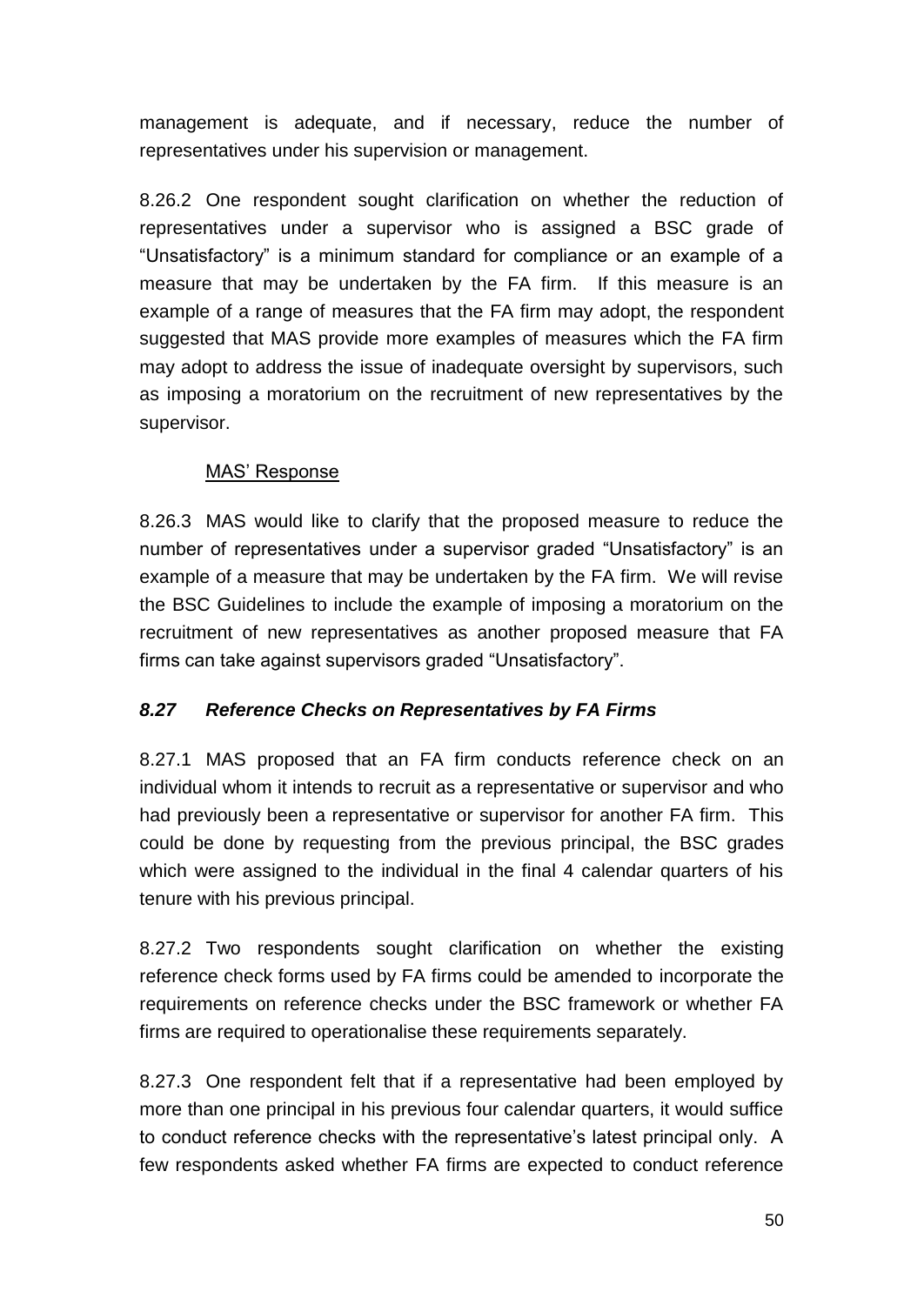checks if a representative had left the FA industry for more than a year to engage in other non-FA activities and subsequently returns to the FA industry. Another respondent also sought clarification on whether the close supervisory measures set out in the BSC Guidelines for E representatives and selected representatives would apply if the representatives' last employment did not involve the provision of FA services.

## MAS' Response

8.27.4 MAS will work with the respective industry associations to revise the existing reference check forms to incorporate the requirements under the BSC framework.

8.27.5 As FA firms are currently required to conduct fit and proper checks on the representatives for the last 10 years, MAS is of the view that FA firms should likewise ask for the last four BSC grades assigned to the individual by his previous principal(s) within the past 10 years, regardless of the number of principals the individual had been employed with. If the representative's last employment did not involve the provision of FA services, the FA firm will not be expected to apply the measures for E representatives or selected representatives on such a representative. Notwithstanding that, FA firms are strongly encouraged to apply these measures on individuals with poor records even if their last employment did not involve the provision of FA services.

## *8.28 Recruitment of E Representatives*

8.28.1 Where an FA firm intends to recruit a representative with a BSC grade "E" in the final 4 calendar quarters of his tenure with his previous principal, MAS proposed that the FA firm apply the close supervision measures on such a representative. Two respondents asked whether the requirements on close supervision for an E representative are applicable if the representative joins a new principal which does not deal with retail clients.

## MAS' Response

8.28.2 The BSC requirements only apply to representatives who deal with retail clients. Where an E representative subsequently changes his role and restricts his clientele to non-retail clients only, the BSC requirements will no longer be applicable to the said representative, regardless whether he joins a new principal.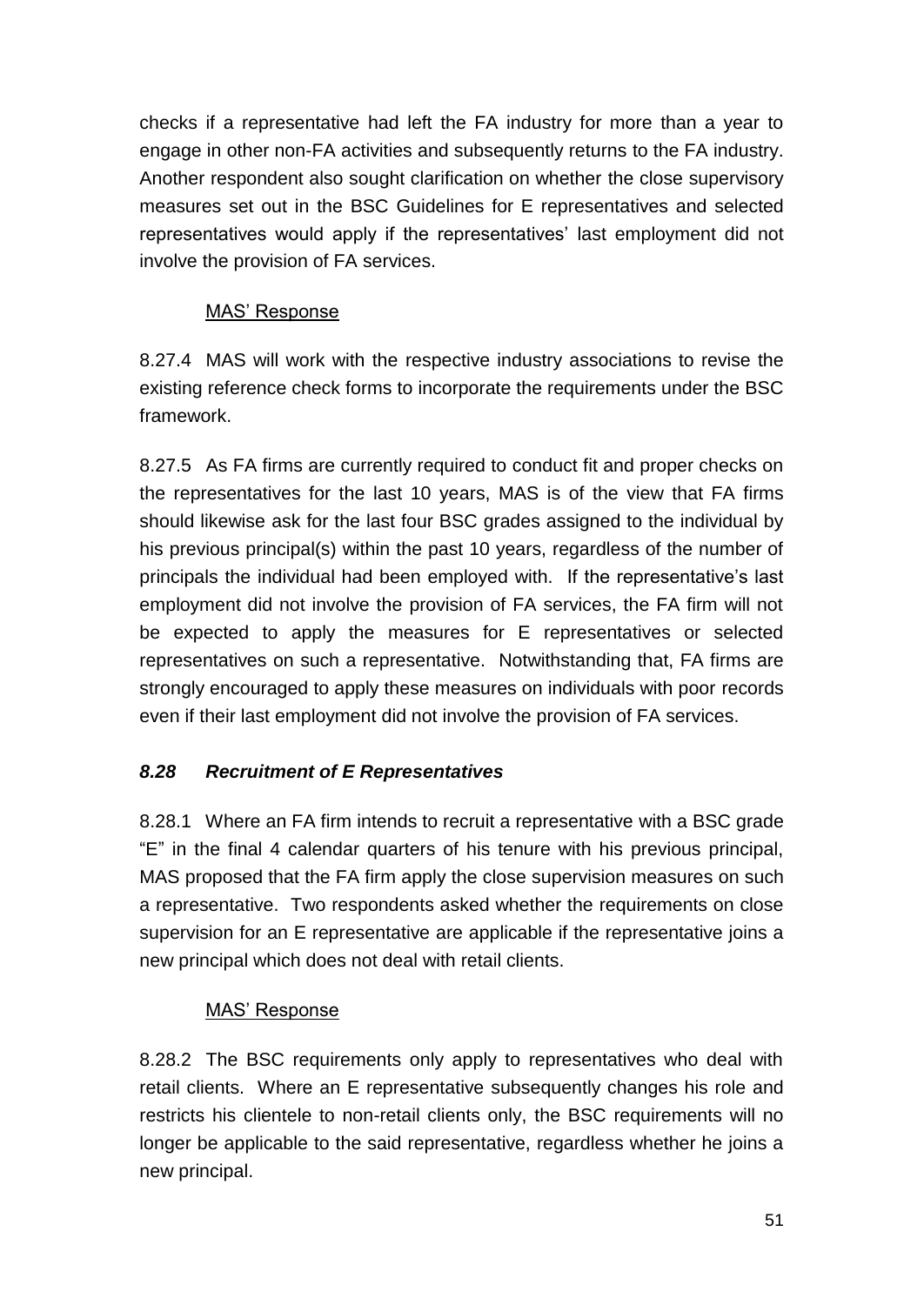### *8.29 Record Keeping Requirements*

8.29.1 One respondent asked whether the record keeping requirements stated in paragraph 7.1 of the draft BSC Notice are applicable to the pretransaction checks under the draft BSC Guidelines.

#### MAS' Response

8.29.2 All FA firms are expected to keep records of every assessment and determination made for pre-transaction checks under the BSC framework for a period of not less than five years. We will set out this expectation in the BSC Guidelines.

### *8.30 Composition of the ISA Unit*

8.30.1 MAS proposed to allow FA firms to outsource the responsibilities of the ISA unit to third party providers if the third party providers are able to satisfy the requirements imposed on the ISA unit.

8.30.2 One respondent suggested that MAS provide a panel or list of qualified companies which FA firms may choose to outsource the responsibilities of the ISA unit to. In addition, the respondent asked whether the third party provider will be required to perform both documentation reviews and client surveys.

#### MAS' Response

8.30.3 FA firms are better placed to source for appropriate third party providers to carry out the responsibilities of the ISA unit. Notwithstanding that, FA firms are expected to assess and ascertain that the outsourced provider can effectively perform the function of the ISA unit.

8.30.4 FA firms can outsource any or all of the activities to be performed by the ISA unit. For the same sampled transaction, both documentation reviews and client surveys must be conducted. However, FA firms have the discretion to decide whether they would like the third party provider to conduct either or both documentation reviews and client surveys.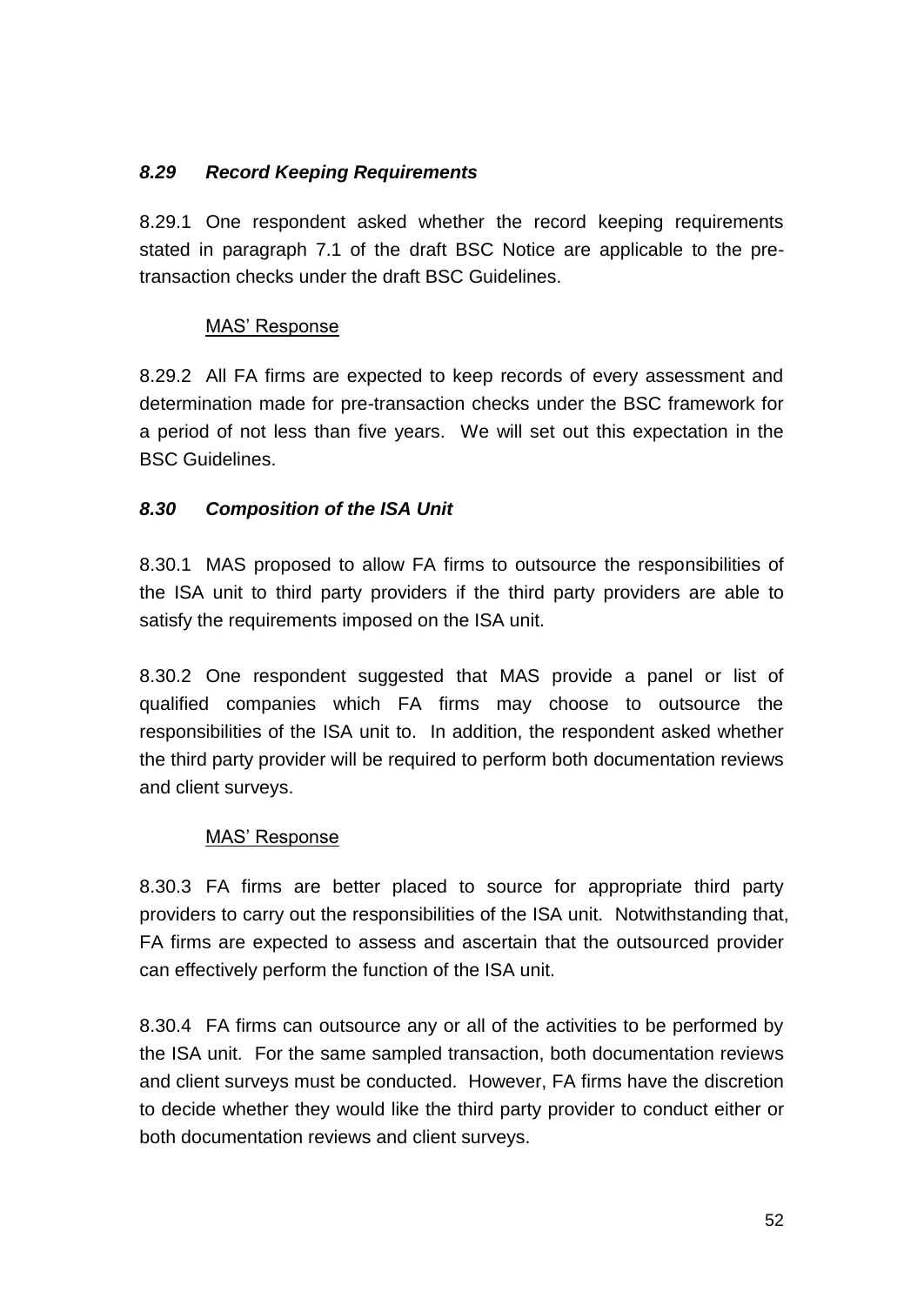### *8.31 Reporting Requirements for the ISA Unit*

8.31.1 MAS proposed to require the ISA unit to report directly to the board of directors and CEO of the FA firm. In addition, the ISA unit is required to submit reports on its audit of the quality of FA services provided by representatives in a given calendar quarter, directly to the board of directors and CEO by the end of the immediately subsequent calendar quarter.

8.31.2 One respondent expressed concern that a direct reporting line from the ISA unit to the board of directors and CEO of the FA firm may not be a tenable corporate structure to put in place. Several respondents suggested for MAS to allow the ISA unit to report to a function or unit which is independent from the FA services unit of the FA firm, such as the risk management or compliance function of the FA firm. Some respondents sought clarification on whether there would be any independence issue if the ISA unit resides within the FA services unit or reports to the same business head as the FA services unit, taking into consideration mitigating measures in place for the ISA unit to submit BSC reports directly to the board of directors and CEO. One respondent suggested for the board of directors and CEO of the FA firm to be given the flexibility to delegate the receipt of BSC reports to an appointed person from an independent control department and in turn, to allow the appointed person to delegate the receipt of reports to another person. Another respondent asked if it is acceptable for the ISA unit to have dual reporting lines where it reports to both the Compliance unit and the Head of Consumer Banking.

8.31.3 Several respondents requested MAS to extend the timeline for the ISA unit to submit the BSC reports to the board of directors and CEO as more time is needed for the ISA unit to address appeals made by representatives and supervisors.

#### MAS' Response

8.31.4 MAS agrees to allow the ISA unit to report to a unit which is independent from the FA services unit, such as the risk management or compliance unit. However, the ISA unit will not be allowed to report to the same business head as the FA services unit given the inherent conflicts of interest as the business head has responsibilities over the advisory and sales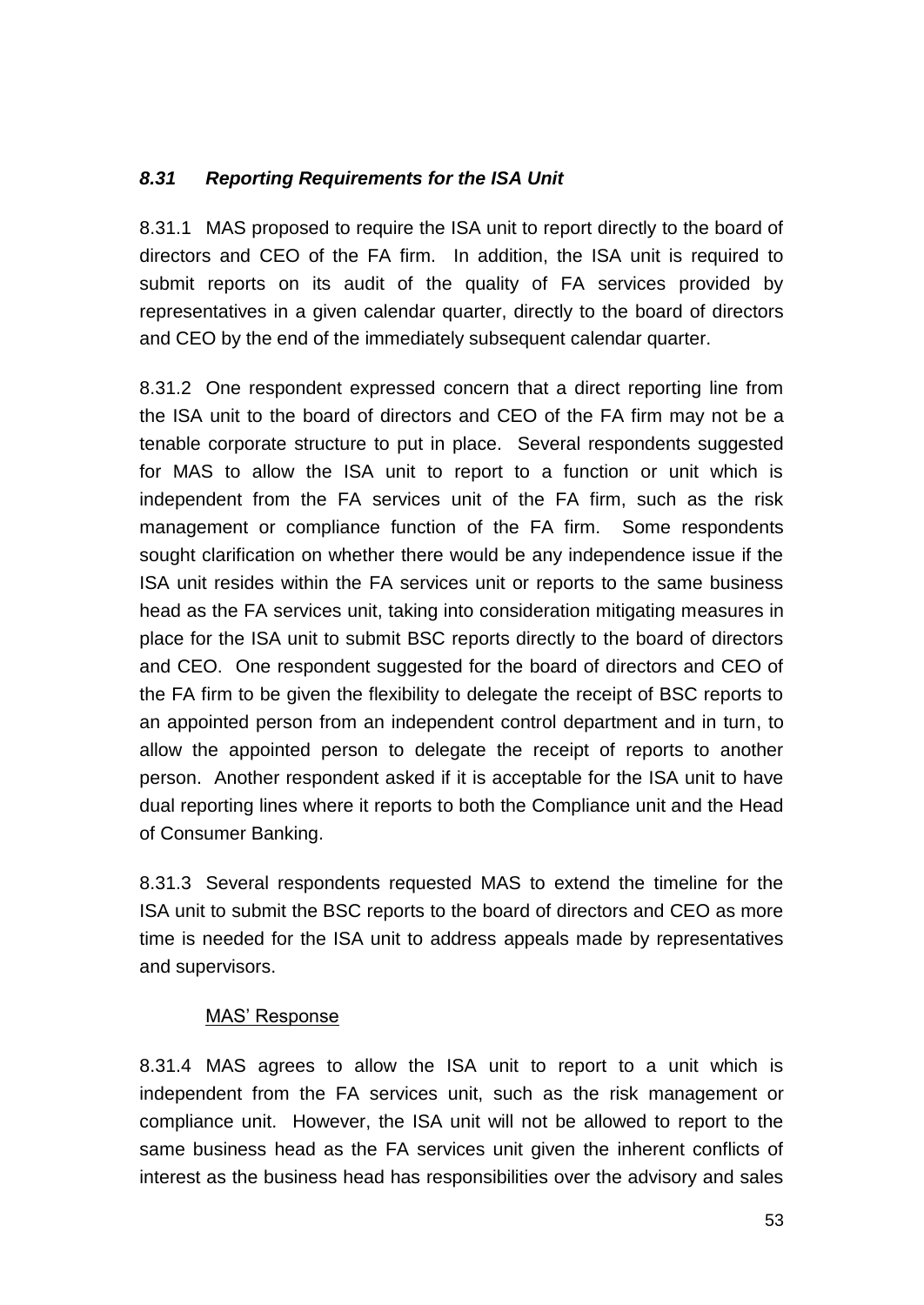function of the FA firm. If the ISA unit is to reside within the FA services unit of the FA firm or reports to the same business head as the FA services unit, the FA firm must ensure that for matters relating to BSC, the ISA unit reports directly either to the board of directors and CEO, or a unit which is independent from the FA services unit of the FA firm (i.e. the ISA unit must have a dual reporting line for BSC matters). The board of directors and CEO may delegate the receipt of reports to an appointed person from a control department. Notwithstanding that, the board of directors and CEO remain ultimately responsible for monitoring the operations of the BSC framework and measuring the FA firm's achievement of fair dealing outcomes.

8.31.5 Taking into consideration the industry's feedback on the tight reporting timeline, MAS will extend the timeline for submission of BSC reports to the board of directors and CEO by one calendar quarter. As such, the ISA unit will be required to submit reports in a given calendar quarter, directly to the board of directors and CEO by the end of two immediately subsequent calendar quarters.

## *8.32 Timeline for Submission of BSC Reports to MAS*

8.32.1 A few respondents commented that the current proposed deadline of 14 days after the end of every measurement quarter for submission of BSC reports to MAS is too tight, and proposed for the deadline to be extended to the end of the quarter after the assessment quarter.

#### MAS' Response

8.32.2 MAS notes the industry's feedback and will extend the submission of BSC reports to MAS to the end of two calendar quarters subsequent to the measurement quarter. We would like to highlight that appeals may continue after the end of the reporting deadline and FA firms should refund the BSC monies recovered from the representatives should their appeals be successful. However, FA firms should strive to finalise the BSC grading early to provide more certainty to representatives in managing their cash flow.

#### *8.33 Information to be Submitted in the BSC Reports*

8.33.1 A number of respondents sought clarification on whether the quarterly submissions on BSC statistics to MAS should include grades which have not been concluded as they are subject to appeals by representatives and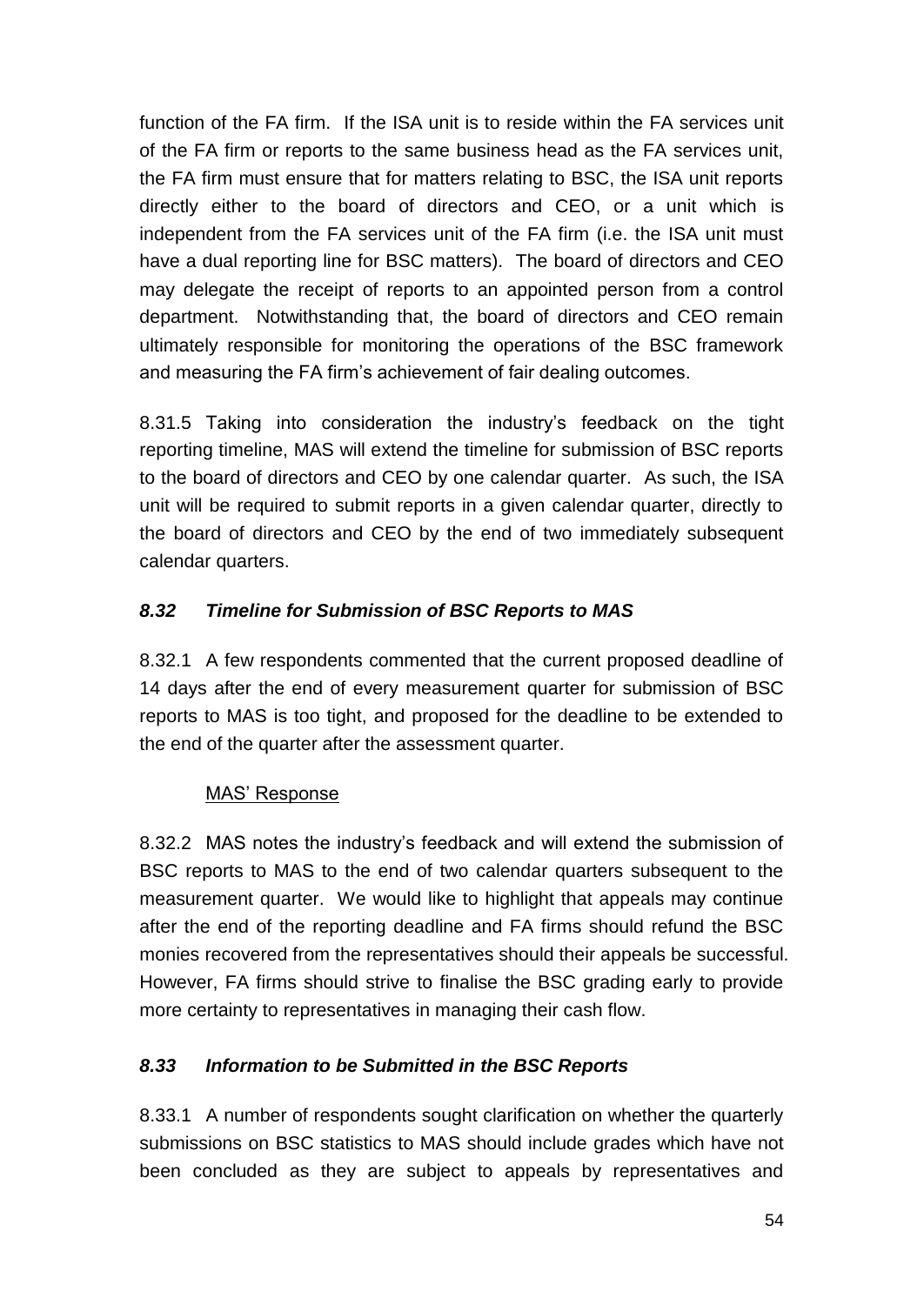supervisors. One respondent suggested that revising the reporting template to allow for such adjustments.

8.33.2 Another respondent commented that it is tedious to provide the description of each infraction for every representative.

### MAS' Response

8.33.3 MAS would like to clarify that the BSC reports should include grades that are subject to appeal. We have considered that the number of successful appeals should not be high given that all infractions must have been substantiated. Further, as MAS will be extending the timeline for submission of reports by another quarter i.e. FA firms have two quarters to finalise all BSC grades, we are of the view that FA firms should have sufficient time to conclude all appeal cases before submission of the reports. Notwithstanding that, we will be making changes to the BSC reporting templates in Annex 2 of the BSC Notice to take on board feedback from the industry.

8.33.4 MAS notes the comment that it may be tedious to provide the description of every infraction and will limit the requirement to infractions committed by E representatives only.

## *8.34 Pre-transaction Checks by Supervisors*

8.34.1 MAS proposed that FA firms require their supervisors to conduct pretransaction checks including documentation reviews on all recommendations made by representatives and client call-backs with selected clients and clients of selected representatives. Several respondents sought clarification on whether it is necessary for the supervisor to conduct pre-transaction callbacks to the same client if the supervisor was present during the advisory and sales process. Some respondents asked whether pre-transaction checks will need to be performed for transactions effected by a supervisor in his capacity as a representative if he is not under the supervision of any other person (i.e. a supervisor in the highest tier). A few respondents suggested that MAS remove the requirement for pre-transaction checks to be performed on rollover transactions pertaining to investment products such as DCIs, ELNs and CLSIs.

8.34.2 MAS has also proposed to allow FA firms to complete the pretransaction checks within five calendar days from the date on which the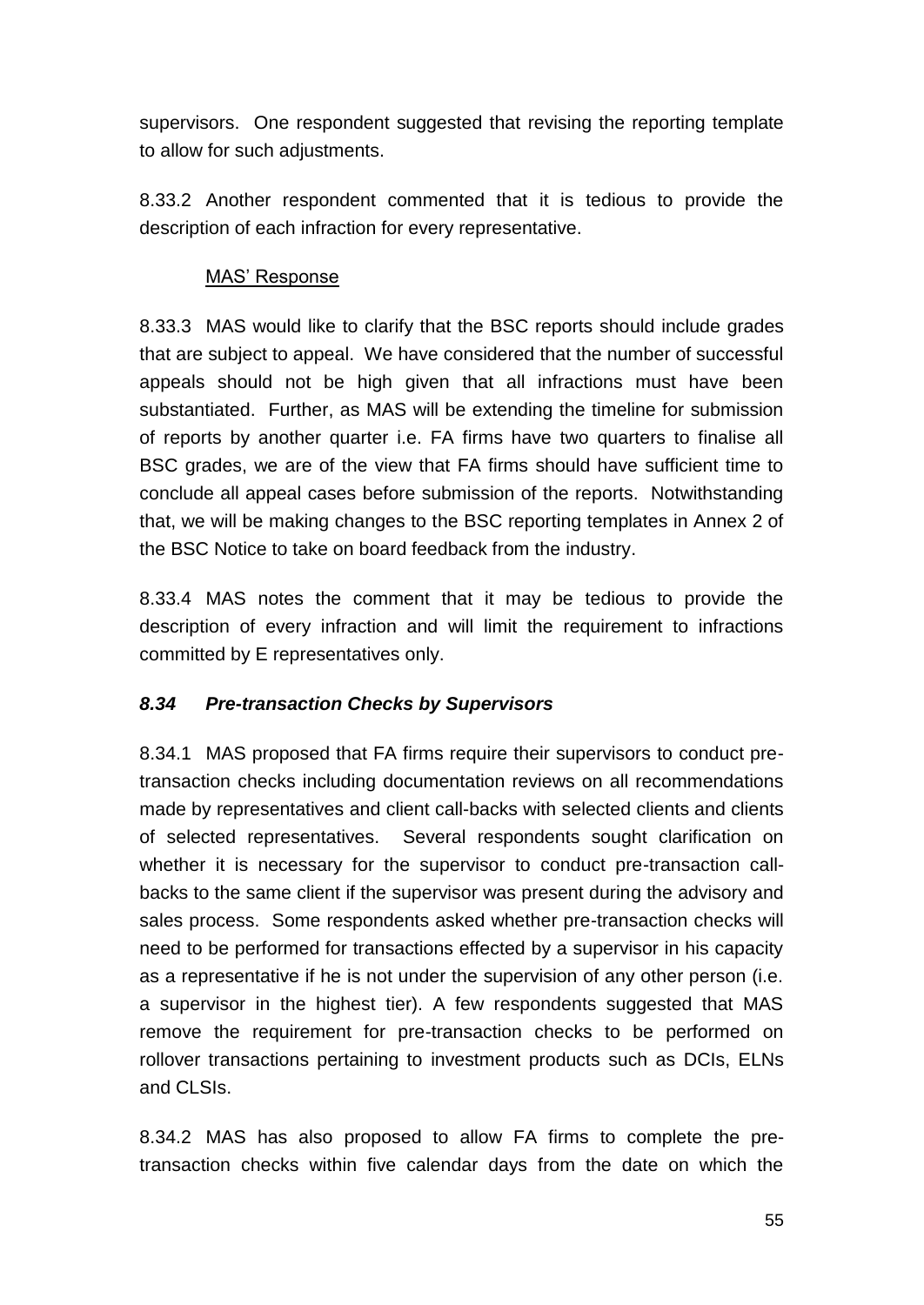transactions are effected for recommendations made in relation to a specified list of investment products which are time-sensitive and do not have free-look or cancellation periods. Many respondents suggested allowing supervisors to complete the pre-transaction checks within five "business days" instead of five "calendar days" for transactions involving time-sensitive products. The respondents also proposed allowing FA firms to define their own list of timesensitive products.

### MAS' Response

8.34.3 MAS agrees that supervisors need not conduct the pre-transaction call-backs to clients if the supervisor was present during the advisory meeting between the representative and his client.

8.34.4 MAS agrees that there is no need to perform pre-transaction checks on transactions effected by a supervisor in the highest tier as such a supervisor is expected to be competent in performing his advisory and sales role. Notwithstanding that, post-transaction checks by the ISA unit will still have to be conducted on transactions effected by such supervisors. Taking into account revisions to post-transaction checks performed on rollover transactions pertaining to investment products such as DCIs, ELNs and CLSIs as set out in paragraph 8.10.6, MAS agrees to remove the requirement to conduct pre-transaction checks for such rollover transactions.

8.34.5 MAS also agrees with the suggestions relating to transactions for time-sensitive products. We will revise the BSC Guidelines to allow FA firms to define their list of time-sensitive products and to allow the completion of pre-transaction checks for such products within five business days.

# *8.35 Applicability of Annex 1 "Guidance for Documentation Review" and Annex 2 "Guidance for Client Surveys" of the draft BSC Guidelines to Pre-transaction Checks*

8.35.1 Currently, MAS does not provide guidance for pre-transaction checks to be conducted by supervisors. One respondent asked whether MAS expects FA firms to similarly use the guidance for documentation reviews and client surveys prescribed for the conduct of post-transaction checks, set out in Annexes 1 and 2 of the draft BSC Guidelines, for the conduct of pretransaction checks by supervisors or will supervisors have the discretion to determine the scope of the pre-transaction checks.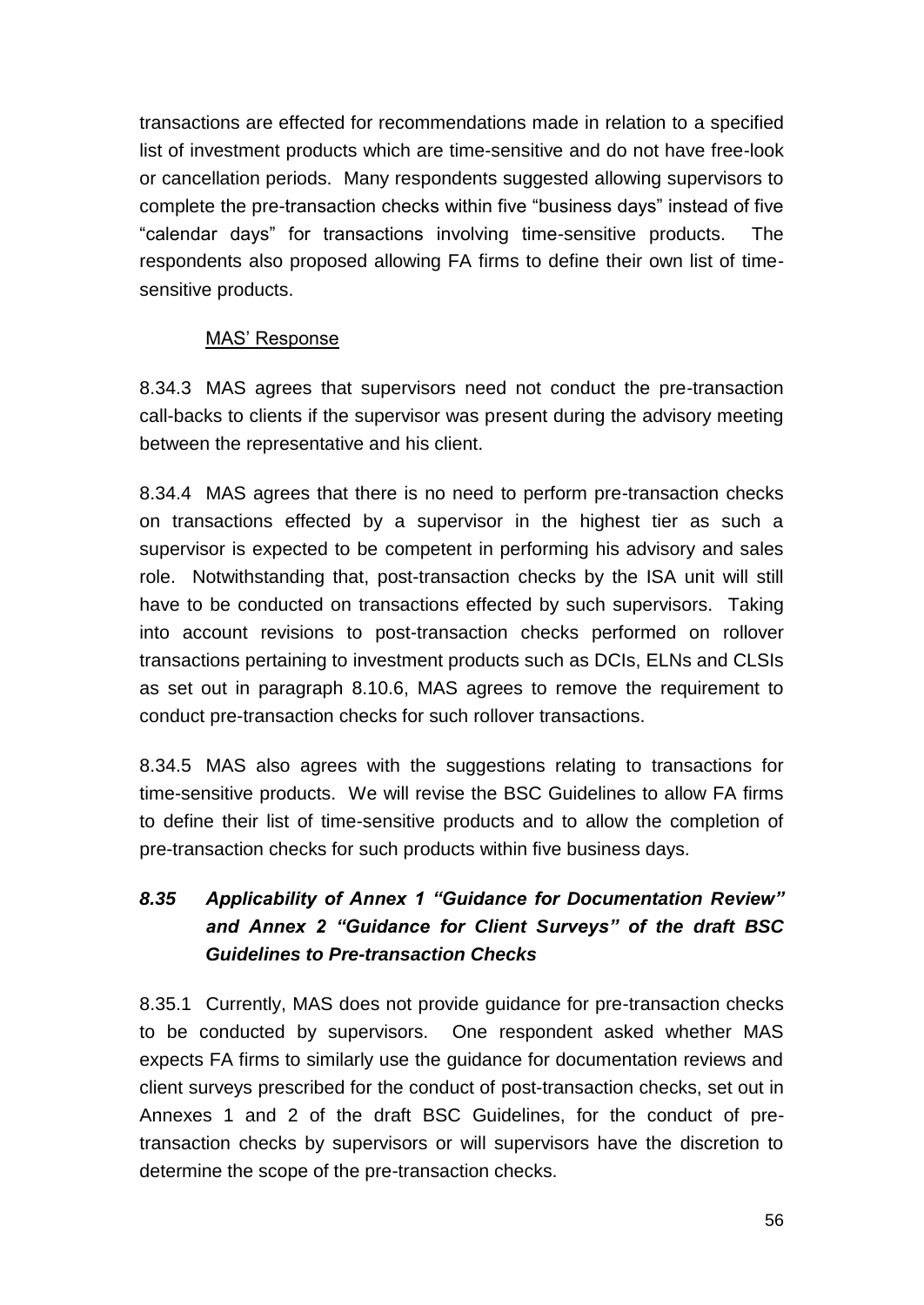#### MAS' Response

8.35.2 Pre-transaction checks by supervisors are meant to help minimise the impact of the BSC framework on representatives as any infractions uncovered by supervisors during this stage will not be factored into the BSC framework and will not affect the remuneration of the representatives as well as that of their supervisors. As such, we will leave it to the FA firms to determine and put in place the appropriate processes for the conduct of pre-transaction checks by supervisors. If applicable, FA firms can use the guidance set out in Annexes 1 and 2 of the draft BSC Guidelines for the pre-transaction checks.

### *8.36 Rectifications of Infractions Arising from Pre-transaction Checks*

8.36.1 MAS proposed that FA firms ensure that infractions uncovered during the pre-transaction checks are rectified by the representatives concerned. Two respondents commented that the current drafting on rectification of infractions imply that any rectification actions can only be conducted by the representative involved. Given that the representative may not be in the best position to rectify an infraction, the respondents sought clarification on whether the rectification could be performed by another representative or by a supervisor.

#### MAS' Response

8.36.2 MAS agrees that rectification measures should be performed by persons deemed appropriate by the FA firm and will amend the BSC Guidelines to reflect this position.

#### *8.37 Frequently Asked Questions on BSC Framework*

8.37.1 A few respondents asked if MAS will be providing a list of Frequently Asked Questions (FAQs) given the complexity of the BSC framework.

#### MAS' Response

8.37.2 MAS has held extensive discussions on the elements of the BSC framework with the relevant industry associations, and conducted industry briefings for all FA firms.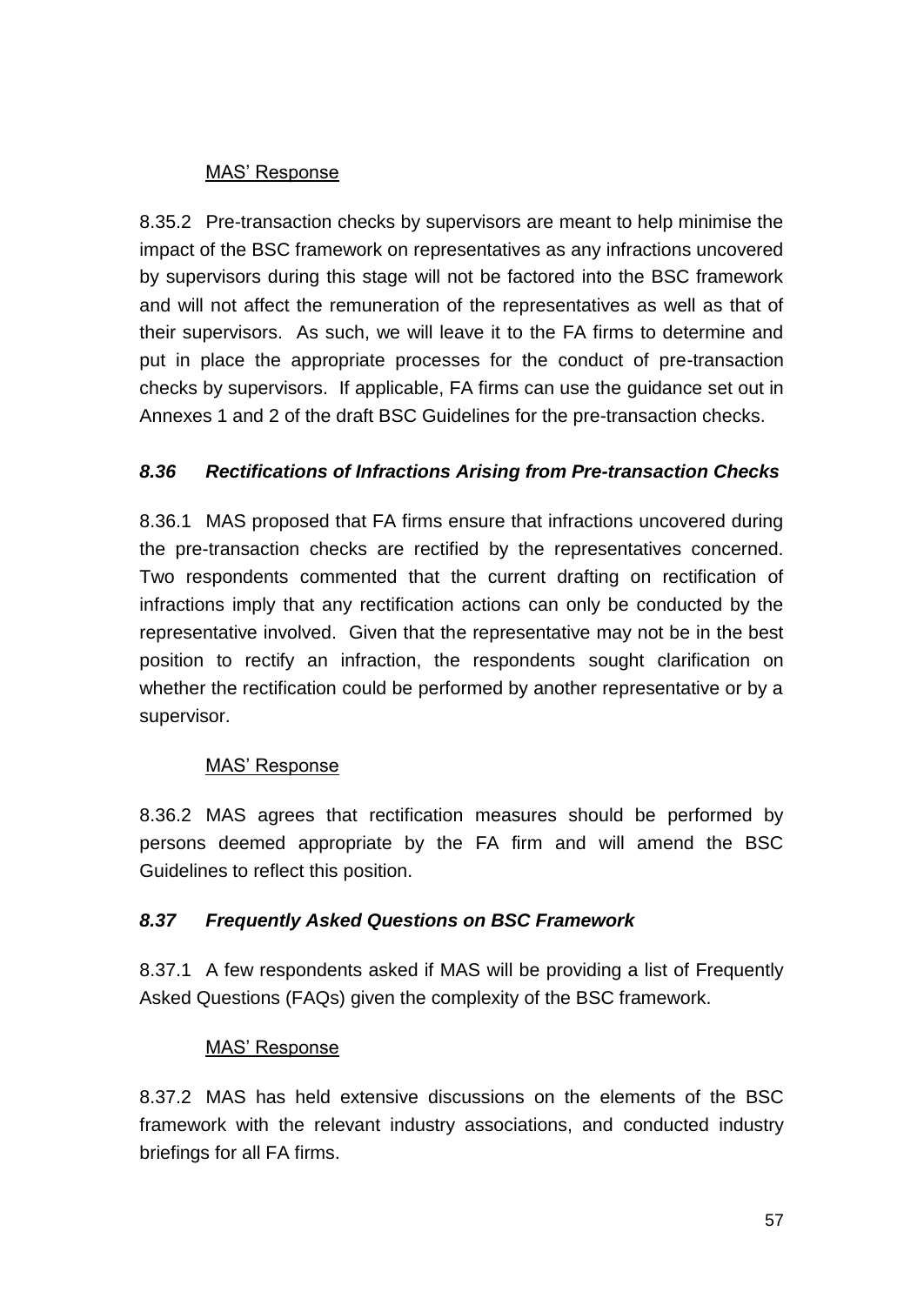8.37.3 Given that the BSC framework is new to the industry, we will issue a list of FAQs on the operational requirements of the BSC framework to supplement the information set out in the BSC Notice and Guidelines.

## *8.38 Managing Client's Expectations*

8.38.1 One respondent proposed for MAS to work with the industry associations on communication measures to manage clients' expectations, when they are contacted by supervisors or the ISA unit for pre-transaction or post-transaction checks.

### MAS' Response

8.38.2 We note that the Association of Banks in Singapore, the Life Insurance Association Singapore (LIA) and the Association of Financial Advisers had issued a joint press release on 16 April 2015 to seek the cooperation of consumers in providing feedback on their purchase of investment products. MAS will also explore ways to encourage consumers to participate in the client surveys and client call-backs conducted by FA firms.

### *8.39 Implementation Timeline*

8.39.1 A number of respondents expressed concerns that they may not have sufficient time to put in place systems and processes to comply with the BSC requirements.

#### MAS' Response

8.39.2 MAS has provided the industry with a one year grace period in 2015 to familiarise itself with the framework before legislating the requirements in January 2016. During this one-year transitional period, where FA firms are required to implement the BSC framework and inform their representatives and supervisors of their performance under the framework, no deductions will be made for any infractions uncovered.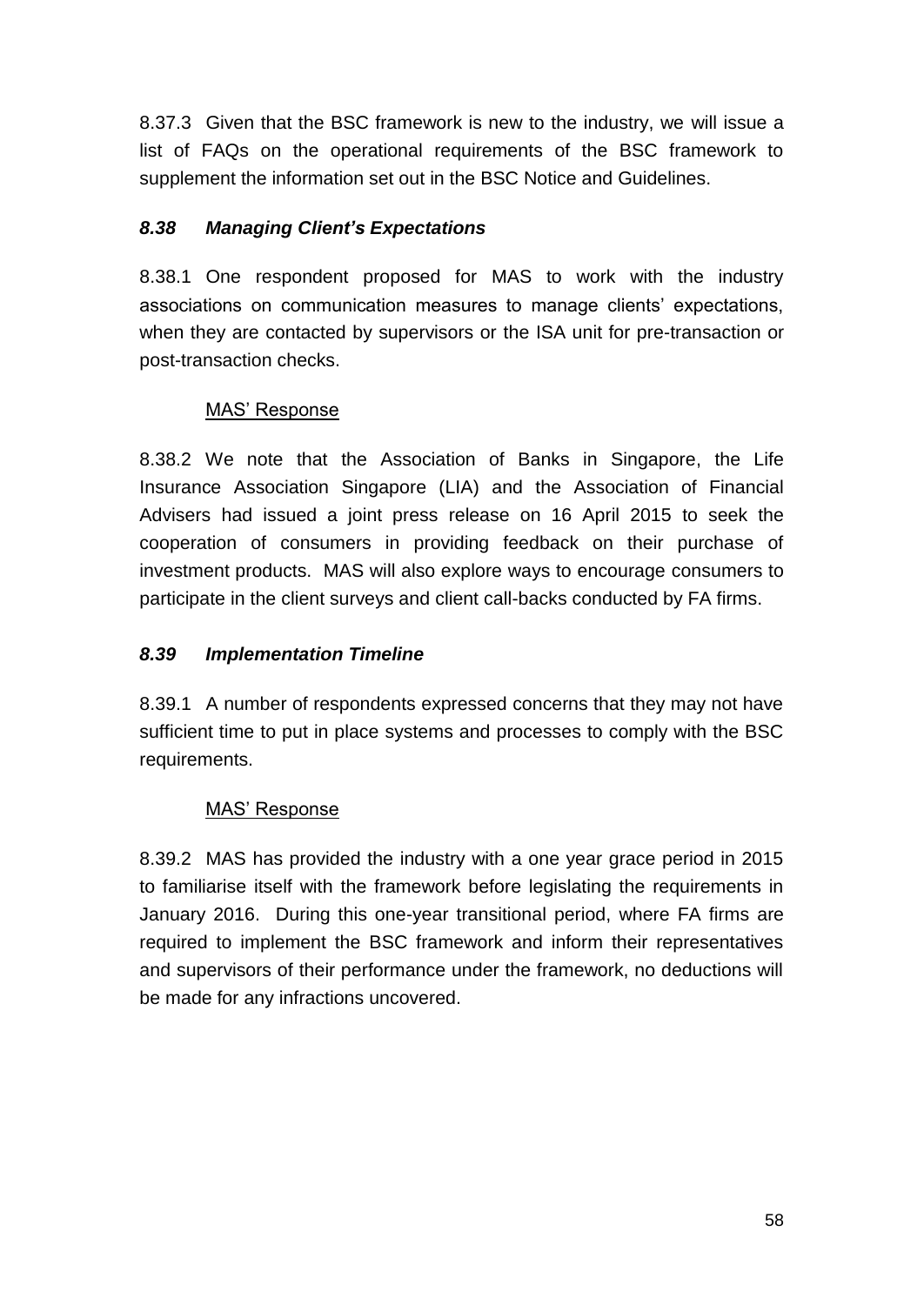# **9 Promoting a Culture of Fair Dealing − Banning of Product-Related Incentives for FA Firms, Representatives and Supervisors**

### *9.1 Applicability of the Ban*

9.1.1 MAS proposed to ban short-term product-related incentives that reward FA firms, representatives and supervisors for recommending specific investment products or a specific class of investment products as such incentives may encourage poor market conduct practices such as product pushing and improper switching. The ban will not apply to incentives provided or received in relation to the provision of any FA service to any client who is an AI, II or expert investor (EI).

9.1.2 Some respondents sought clarification on whether the ban would apply to incentives provided in relation to the provision of FA services to HNWIs.

#### MAS' Response

9.1.3 The primary objective of the ban is consistent with section 27 of the FAA, which requires FA firms and their representatives to have a reasonable basis for recommending any investment product to a client.

9.1.4 In this regard, the ban will not apply to incentives provided or received in respect of the provision of FA services by specialised units under section 100(2) of the FAA which are exempt from section 27 of the FAA.

# *10 Lowering Distribution Costs by Enhancing Market Efficiency − Facilitating Comparison of Life Insurance Products and Cheaper Access to Life Insurance Products*

#### *10.1 Information Required for the Web Aggregator*

10.1.1 MAS received industry feedback from the insurers that the proposed sections 34(5) and (8) of the draft Insurance (Amendment) Bill 2015 (IA Bill) were onerous. Respondents requested MAS to clarify how the words "neglect", "does not use due care", "persistently", "inaccurate information" or "false or misleading in a material particular" would be interpreted. One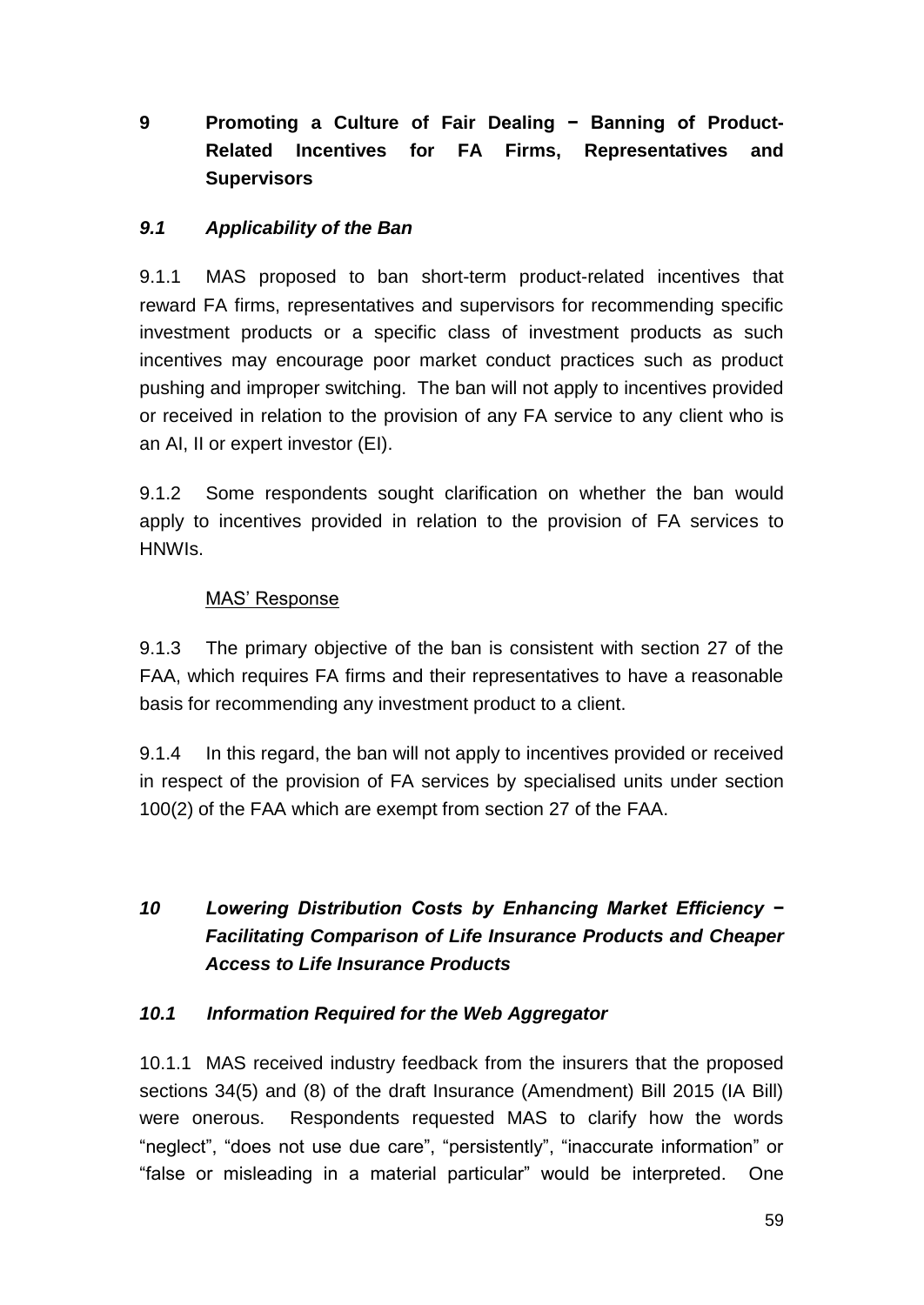respondent commented that insurers should not be held liable for errors in the information published on the web aggregator if the errors are due to system issues, which are beyond the insurers' control. One respondent asked what recourse would be available to consumers and insurers, if such errors were to occur.

10.1.2 One respondent provided feedback that insurers should be given sufficient lead time before an insurer is deemed to have failed or neglected to have furnished the information required for the web aggregator.

### MAS' Response

10.1.3 Following the consultation, MAS has amended the relevant offence creating provisions in the IA Bill. An insurer will be guilty of an offence and shall be liable on conviction if it:

- (a) fails to comply with the requirements to provide information for the purposes of the web aggregator;
- (b) provides information (for the web aggregator) that is false or misleading in a material particular; or
- (c) fails to take reasonable care to provide information (for the web aggregator) that is accurate.

The provisions are similar in nature to other pre-existing offences under the Insurance Act (IA) relating to the provision of information and are necessary to ensure the veracity of information submitted for publication on the web aggregator.

10.1.4 One indicator that MAS will consider to gauge the materiality of the error would be to assess the extent to which the error could have affected the decision of a user in choosing a suitable life insurance product. An example where the information would be considered by MAS to be false or misleading in a material way is if the annual premiums submitted for publication on the web aggregator for Product X was \$250, but the actual annual premium is in fact \$2,500. Another example would be if Product Y was presented on the web aggregator as though a certain benefit is already included in the premiums published, but the premiums actually exclude the benefit.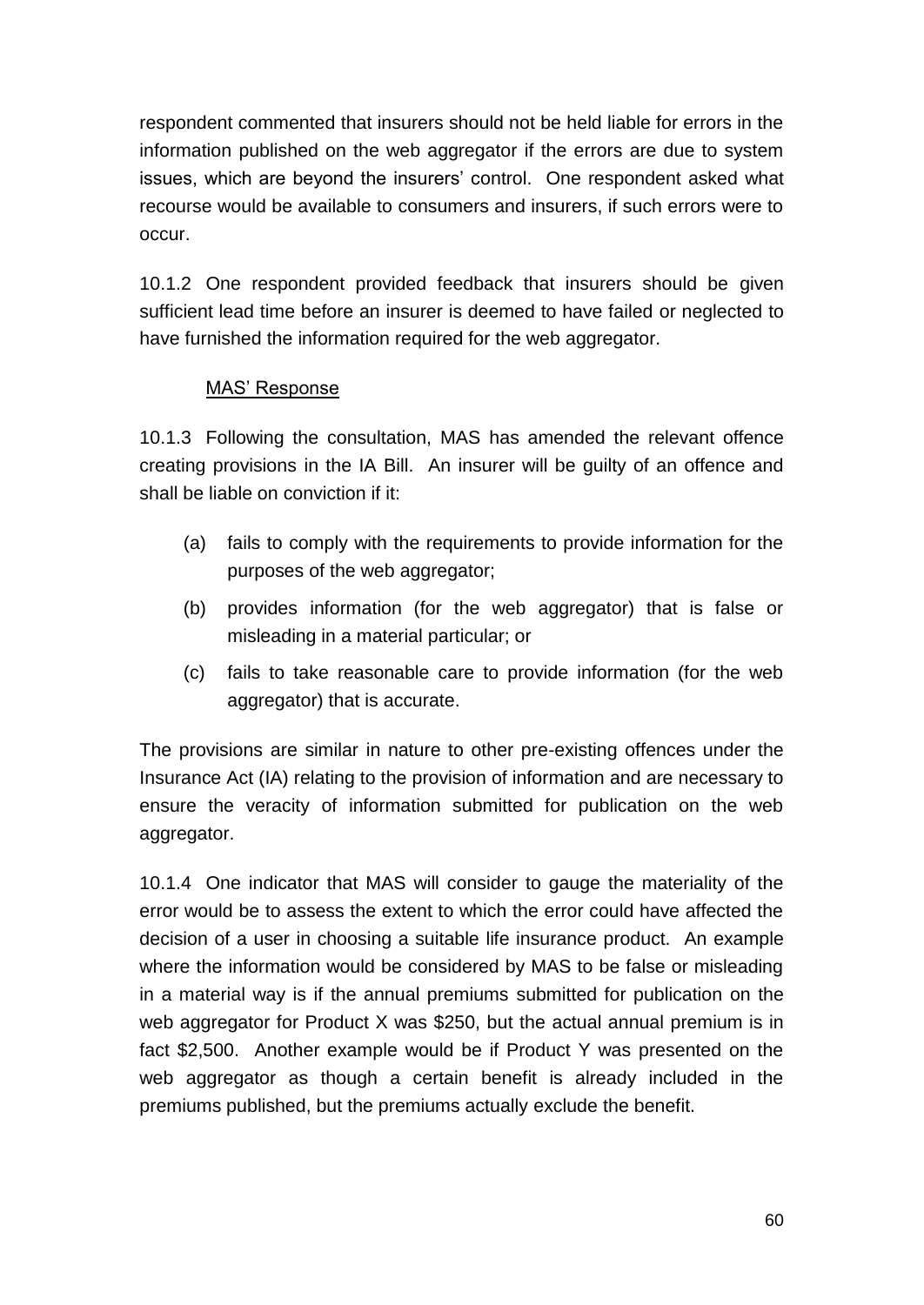10.1.5 MAS agrees that insurers should not be held responsible for errors which are not in any way caused by the insurer. In the event such an error has occurred, MAS will carry out a proper investigation to determine the cause of the error. MAS has legal rights under the contractual agreement with its third party service providers to take appropriate action to rectify and remedy issues if they arise.

10.1.6 Insurers have a time frame of up to seven working days after the actual launch date of a product to submit and verify the accuracy of the information furnished for publication on the web aggregator. Based on feedback received from insurers who are participating in the web aggregator, this should be adequate for insurers to submit and test the veracity of the information. Going forward, insurers should consider the information required for publication on the web aggregator as part and parcel of their product launch preparation process, where applicable. MAS will continue to review the time provided to insurers to submit and verify information for the web aggregator.

## *10.2 Fees Chargeable in Relation to the Web Aggregator*

10.2.1 A number of respondents commented that the basis of the fees to be imposed on life insurers in relation to the web aggregator should be set out clearly in the IA Bill. Some respondents suggested for the fees to be prescribed based on the number of products that are offered by the life insurers instead of the type of licence held by the life insurers.

10.2.2 MAS also received feedback that it is not reasonable that fees prescribed do not necessarily bear any relationship to the cost of services provided by MAS in relation to the web aggregator.

10.2.3 One respondent queried whether the fees payable by the life insurers pertain to both the operation and use of the web aggregator. In addition, the respondent queried if the fees payable would include further costs incurred relating to enhancements made to the web aggregator in future.

#### MAS' Response

10.2.4 The amendments to the IA Bill are empowering provisions to vest MAS with powers to effect the web aggregator initiative. Details relating to the basis and methodology for imposing fees in relation to the web aggregator will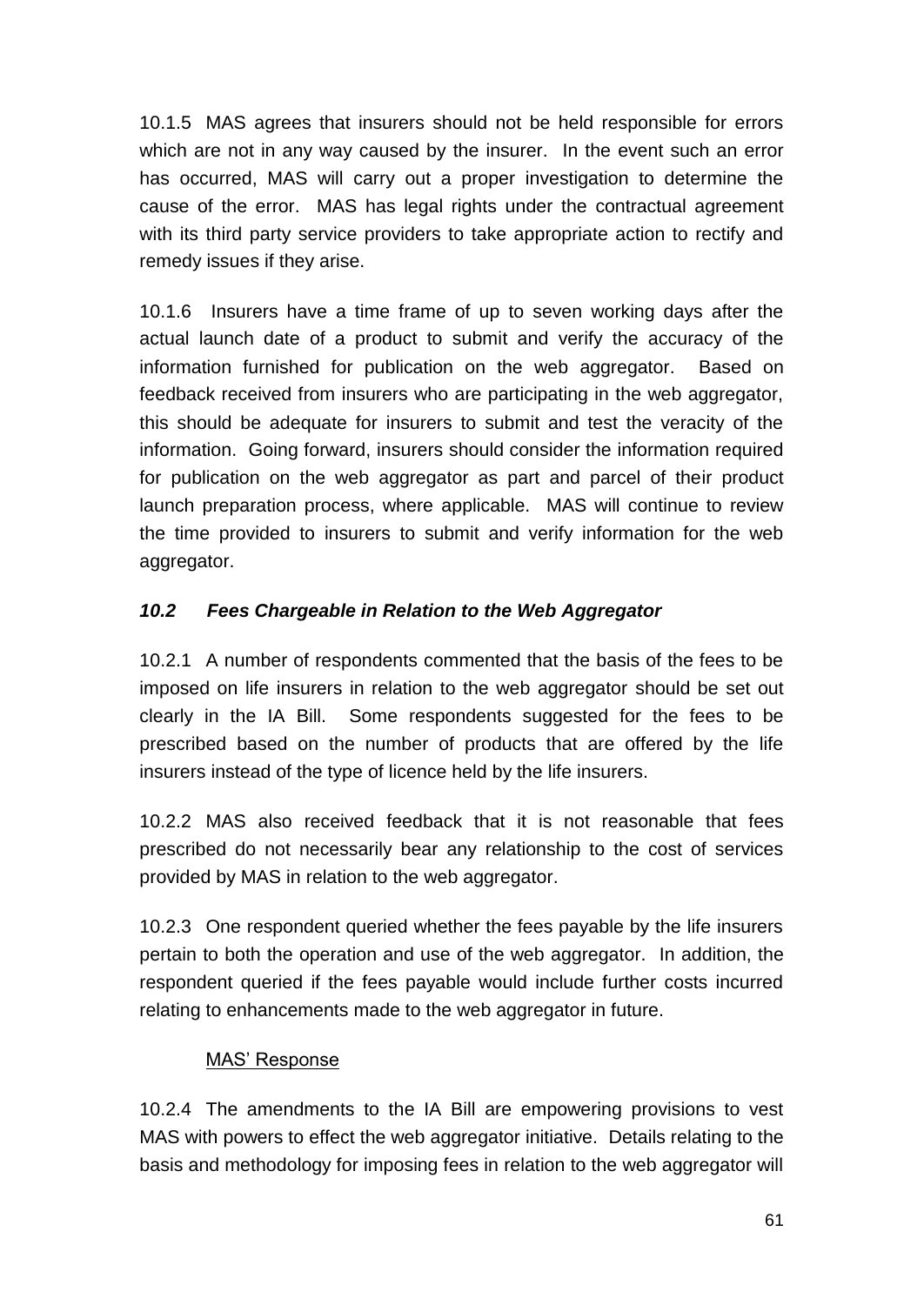be set out clearly in the Regulations to be issued under the IA. MAS will consult on the new draft Regulations pertaining to the web aggregator fees later in 2015. MAS is currently working closely with the LIA on the appropriate basis and methodology for prescribing the fees.

10.2.5 Fees payable for the web aggregator pertain to the operation, maintenance and use of the web aggregator. The fees payable will also include the costs of development of the web aggregator after its launch (i.e. any future changes or enhancements made to the system). The costs incurred for the initial development of the web portal prior to the launch, and the costs incurred prior to the coming into effect of the draft Regulations pertaining to the web aggregator fees, will however not be part of the fees payable.

10.2.6 To address the feedback in paragraph 10.2.2, MAS has amended the IA Bill to clarify that the total fees payable by the insurers, for the specified period, will not exceed the total costs incurred by MAS in relation to the web aggregator for that period.

# *10.3 Penalty Applicable for Breach of Sections 34 and 35 of the Draft IA Bill*

10.3.1 One respondent queried if the industry should be proposing a penalty amount for the proposed new sections 34 and 35 of the draft IA Bill. The respondent further shared the view that the maximum penalty should be in line with maximum penalties for similar offences for furnishing inaccurate information. Another respondent commented that insurers should only be liable for penalties of reasonable amounts.

#### MAS' Response

10.3.2 MAS has since determined the appropriate maximum penalty amounts for the new provisions in the IA Bill, taking into consideration the maximum penalties applicable to other offences of a similar nature under the IA and the severity of the offence committed. The fees payable in connection with the web aggregator is recoverable by MAS as a judgment debt along with a late payment fee.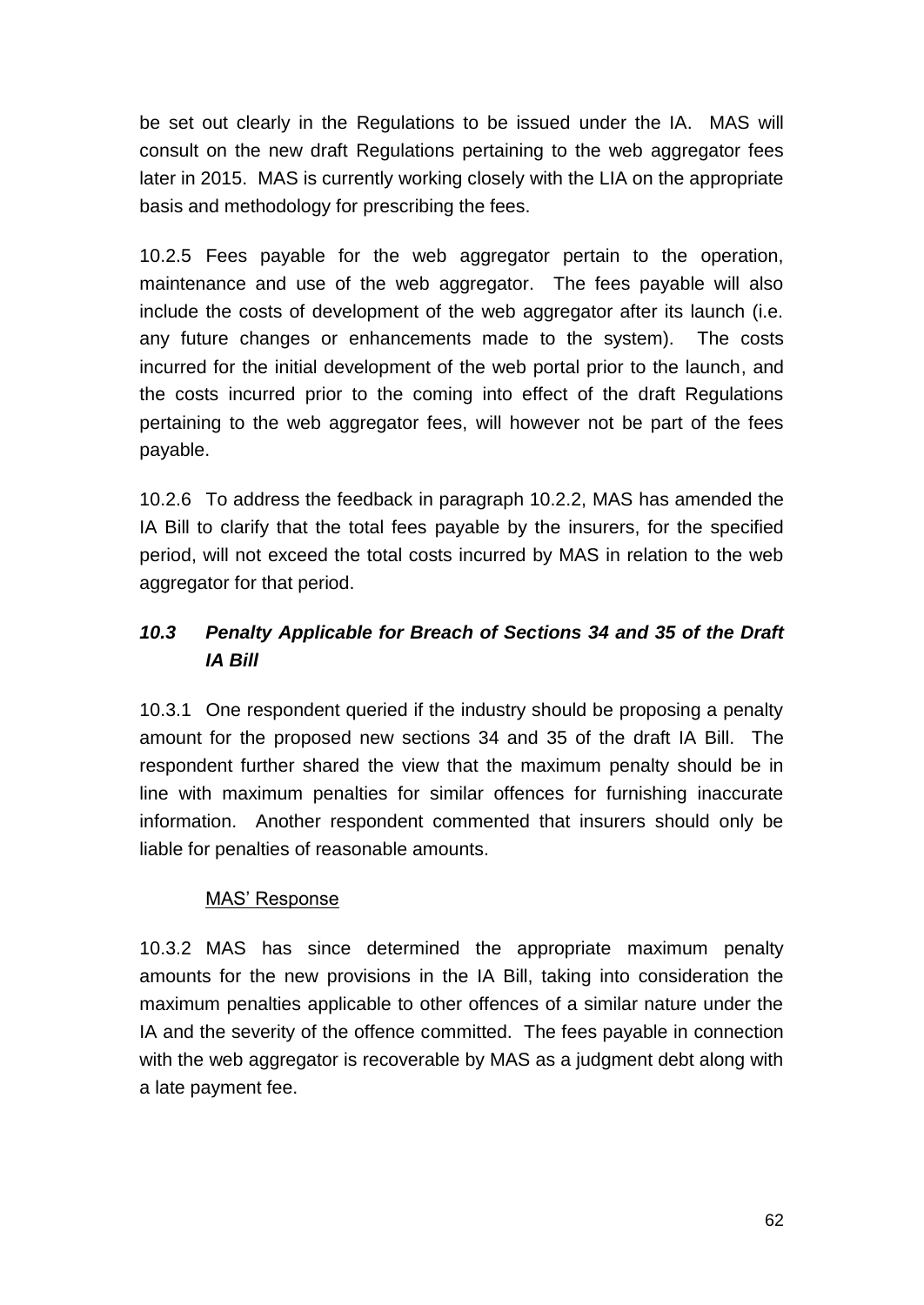## *10.4 Direct Purchase Insurance Products (DPI)*

10.4.1 A few respondents expressed concerns that the requirement for life insurers to manufacture and offer certain policies is worded too broadly, and that insurers could potentially be required to offer policies that breached the insurers' risk appetite and/or risk management considerations. One respondent cited the example that not all insurers would want to offer pure protection policies if it was not aligned with the insurer's long term strategy. The respondent suggested that life insurers should be exempted from the requirement to manufacture and offer such prescribed policies if the offering of such policies breaches the insurer's internal risk tolerance.

10.4.2 MAS also received feedback that insurers holding defined market segment (DMS) licences should be explicitly excluded in the IA from the requirements to manufacture and offer DPI.

### MAS' Response

10.4.3 In exercising MAS' powers under the new section on manufacturing and offering certain life policies, MAS will take into account whether it is in the public interest to do so. MAS will also consider the safety and soundness of the insurer and the type of individual life policies it offers. Currently, DMS insurers are not required to manufacture and offer DPI and will thus be excluded from the application of such directions on DPI.

## *11 Other FAIR-related Amendments*

# *11.1 Powers to Provide for Transitional Arrangements and Specify how Existing Contracts should be Effected*

11.1.1 Two respondents requested MAS to provide an example of how existing contracts should be amended in light of the FAIR requirements.

11.1.2 Two respondents also commented that the provision to relieve a party from breach of existing contractual obligations (where such a breach is to comply with FAIR requirements) is unlikely to extend to contracts governed under foreign laws.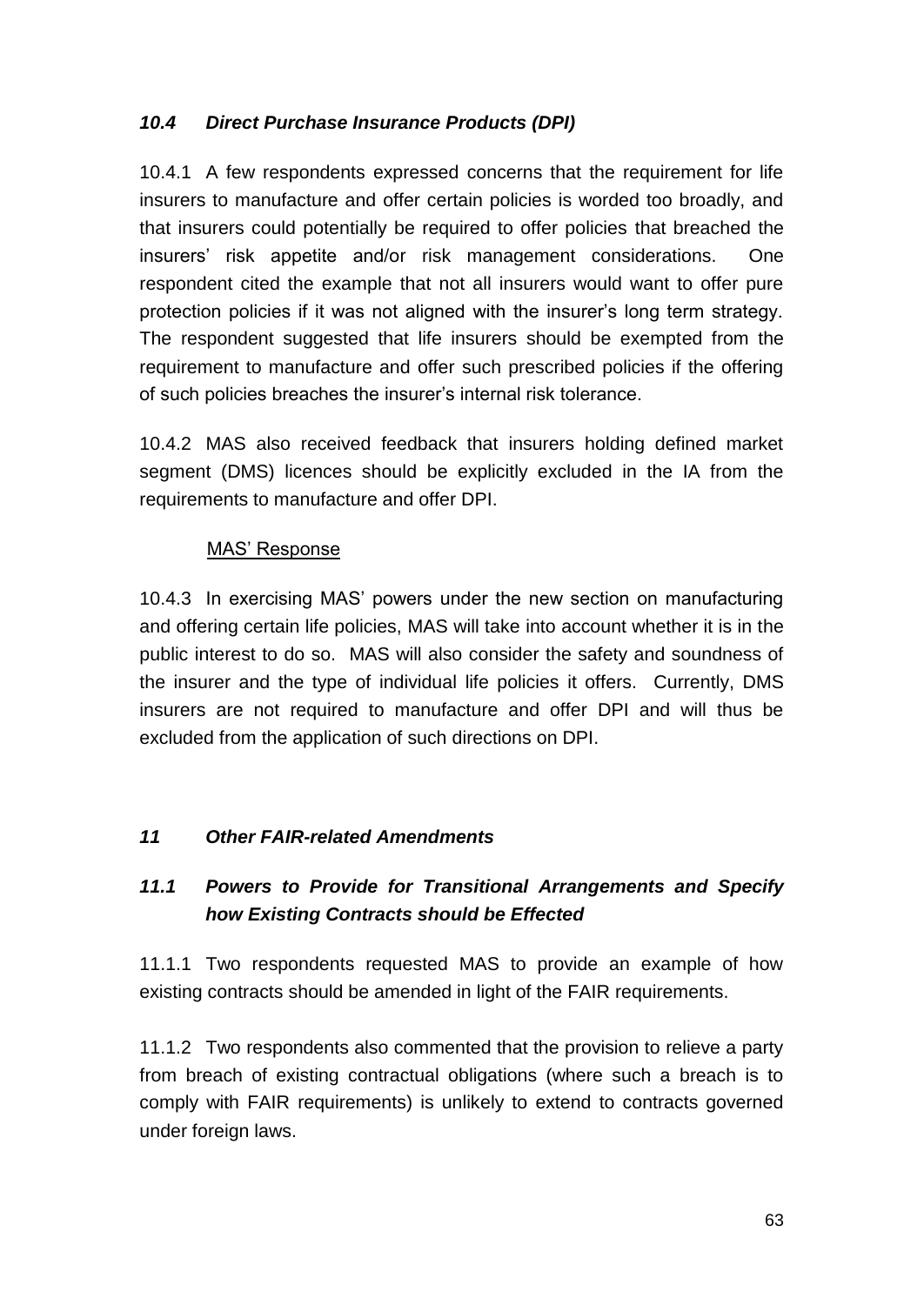#### MAS' Response

11.1.3 Insurers and FA firms should review their existing contracts and assess whether they contain clauses that are not in compliance with the FAIR requirements. If so, these contracts will need to be amended, renegotiated or terminated to ensure that the firm does not breach its existing contracts when complying with the FAIR requirements. For example, an existing distributorship agreement that stipulates that an insurer shall pay to a distributor 100% specified commissions for the sale of a regular life insurance product in the first year of the life policy will be in conflict with the draft Insurance (Remuneration) Regulations and draft FA (Remuneration and Incentive) Regulations, which require the commissions to be paid out in the first year of a life policy to be capped at 55%. Accordingly, the distributorship agreement will have to be amended to comply with the new requirements set out in the Insurance (Remuneration) Regulations and draft FA (Remuneration and Incentive) Regulations.

11.1.4 MAS has surveyed the industry associations to understand the impact of the FAIR requirements on existing contracts. Based on the survey, we note that insurers and FA firms generally have provisions in their contracts to address the issue of changing laws and regulations. As such, MAS will only be provided with the powers to specify how existing contracts should be affected in respect of the remuneration-related FAIR requirements only, i.e. the BSC framework, SOC requirements, and banning of product incentives.

11.1.5 We further understand from the industry that foreign contracts in relation to remuneration matters are not prevalent. In this respect, we expect insurers and FA firms to assess and take appropriate actions to manage the risk arising from their existing foreign contracts that conflict with the FAIR requirements (if any).

# *(II) Proposed Legislative Amendments to Authorise Inspections by Foreign Regulatory Authorities (FRAs)*

## *12.1 Definition of FRA*

12.1.1 One respondent sought to understand the intent behind the scope of FRA as defined in the new Section 70B of the draft FAA Bill, which is broader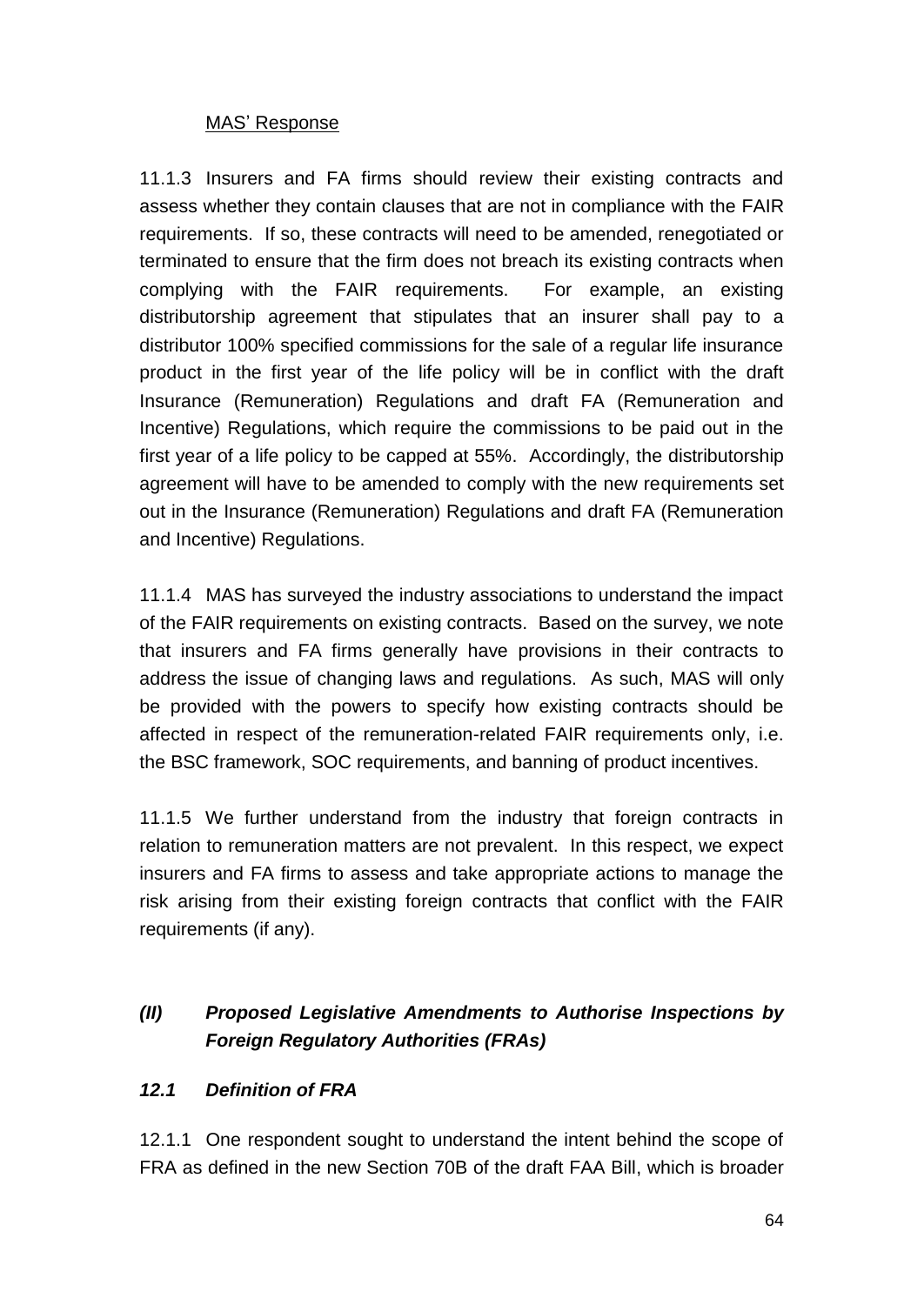in scope than the definition of "parent supervisory authority" as used in section 45 of the Banking Act (Cap. 19) $<sup>6</sup>$ , as it could include other FRAs which are not</sup> the parent supervisory authority.

## MAS' Response

12.1.2 FA firms may be related to various types of foreign financial groups (e.g. securities or insurance groups), and the reference to 'consolidated supervision' and 'parent supervisory authority' is not as well defined for nonbank financial groups as in the banking context. Hence, we have used a potentially broader term, similar to that in the  $SFA^7$ .

12.1.3 The powers of inspection are intended for FRAs to discharge their supervisory functions over FA firms in Singapore in which they have regulatory oversight. This would typically be part of an FRA's supervisory responsibility of the group on a consolidated basis. This is a question of fact that will be assessed when granting approval for such inspections, in accordance with the new section 70C(3) of the FAA Bill.

# *12.2 Scope of Inspections*

12.2.1 One respondent highlighted that there could be instances where the FA services carried out by an FA firm in Singapore may be supported or booked in other offshore branches or related entities. In such instances, an FRA which carries out an inspection on the offshore branch or related entity in the course of its supervision could be led to inspect the books of the FA firm in Singapore. The respondent sought clarification on whether MAS' approval would be required in such instances, and whether the FA firm would be required to inform MAS of such a request.

 $\overline{a}$  $6$  Section 45 of the Banking Act (Cap. 19) allows the Authority to grant written approval to a "parent supervisory authority" to conduct inspections on any branch or office of a bank incorporated outside Singapore or a foreign-owned bank incorporated in Singapore. "Parent supervisory authority" is defined in section 2(1) of the Banking Act to mean: "(a) in relation to a bank incorporated outside Singapore, the supervisory authority which is responsible, under the laws of the country or territory where the bank or its parent bank is incorporated, formed or established, for supervising the bank or its parent bank, as the case may be; or (b) in relation to a foreign-owned bank incorporated in Singapore, the supervisory authority which has consolidated supervision authority over the bank".

 $7$  Section 150B(5) of the SFA.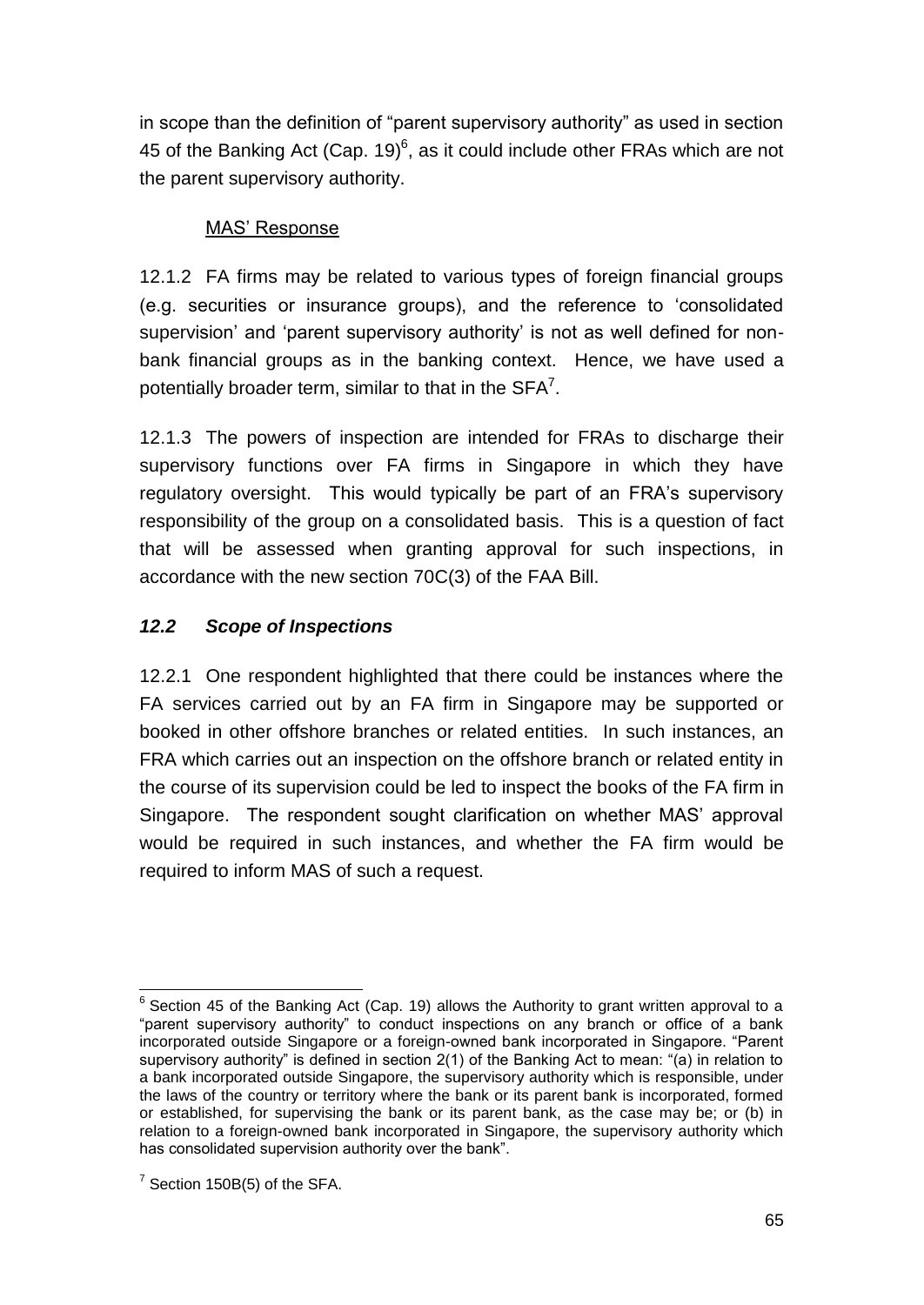### MAS' Response

12.2.2 In the example described above, the FRA would not be required to seek MAS' approval to inspect the books of the FA firm in Singapore if this is in the course of its supervision of the offshore branch or related entity. Notwithstanding that, should an FA firm in Singapore receive a request for its books to be inspected by an FRA as part of an inspection conducted on its offshore branch or related entity, and there are concerns over such a request, the firm may inform MAS.

## *12.3 Imposition of Safeguards*

12.3.1 One respondent requested MAS to define the scope and focus of inspections by FRAs clearly, and to give FA firms sufficient time to prepare for such inspections. The same respondent also requested MAS to ensure sufficient protection against the use and access of client information. Another respondent suggested that the FRA provide a written undertaking to MAS to maintain the confidentiality of any information obtained in the course of the inspection and to comply with any conditions or restrictions which MAS may impose.

## MAS' Response

12.3.2 MAS will provide FA firms with reasonable notice and information on the scope of inspections by FRAs. We will also impose relevant conditions or restrictions on FRAs in the conduct of such inspections, including those relating to confidentiality of information, as set out in the new section 70C(5) of the FAA Bill. It is our intent for these conditions or restrictions to be set out via a written undertaking, to be signed by the FRA.

## *12.4 Disclosure of Inspection Reports*

12.4.1 A respondent asked how a person who is provided with an inspection report of a firm produced by an FRA would be deemed to know that the disclosure of the report is in contravention of the confidentiality provision under the new section 70E(1) of the FAA Bill. In particular, the respondent sought MAS' clarification on whether the person is expected to confirm with the firm that such disclosure is permitted or he can assume that if the report is disclosed to him, MAS' approval has been obtained.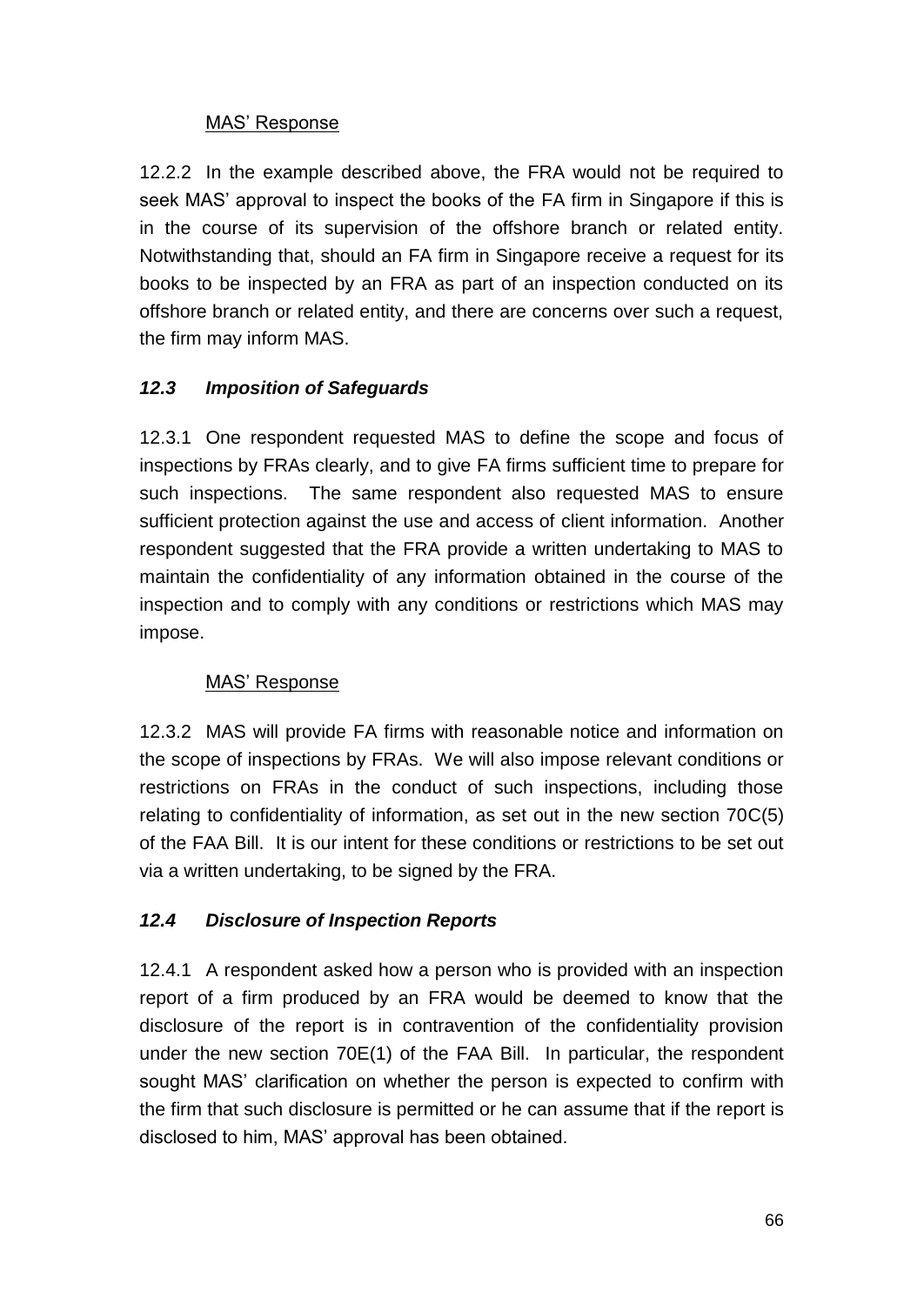### MAS' Response

12.4.2 Prior to receiving the inspection report, a person should enquire and ensure that explicit approval by MAS has been given for the disclosure of the inspection report.

12.4.3 A person should report the matter to MAS as soon as possible if he had received an inspection report on the firm which he had not requested; where he was aware that MAS had not given its approval; or did not receive confirmation from the firm or MAS that he could receive the report.

### **MONETARY AUTHORITY OF SINGAPORE**

11 May 2015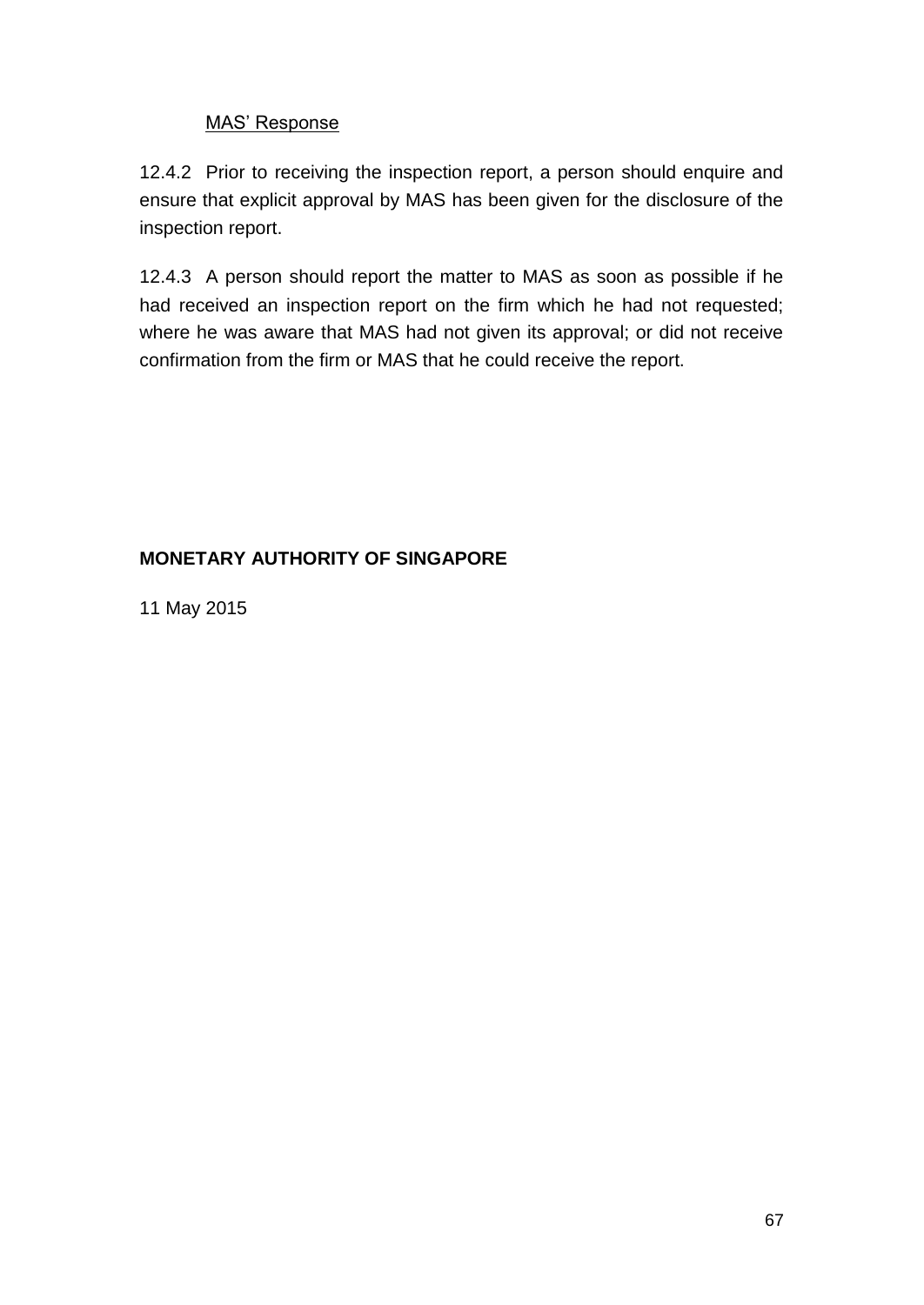**List of Respondents to the Consultation Paper on (1) Draft Legislation and Proposed Legislative Amendments to Effect the Policy Proposals under FAIR; and (2) Proposed Legislative Amendments to Authorise Inspections by FRAs under the FAA**

- 1. Aberdeen Asset Management Asia Limited
- 2. Allen & Gledhill LLP
- 3. Association of Banks in Singapore (ABS)
- 4. BNY Mellon Investment Management Singapore Private Limited
- 5. Financial Alliance Pte Ltd
- 6. First State Investments (Singapore)
- 7. FPA Financial Corporation
- 8. Fullerton Fund Management Company Ltd
- 9. Grant Thornton Advisory Services Pte Ltd
- 10. The Hongkong and Shanghai Banking Corporation Limited, Singapore Branch
- 11. HSBC Insurance (Singapore) Pte. Limited
- 12. Investment Management Association of Singapore (IMAS)
- 13. JPMorgan Asset Management (Singapore) Limited
- 14. KGI Ong Capital Pte. Ltd.
- 15. Life Insurance Association, Singapore
- 16. Malayan Banking Berhad, Singapore Branch
- 17. Maroon Analytics Pte Ltd
- 18. Mercer (Singapore) Pte. Ltd.